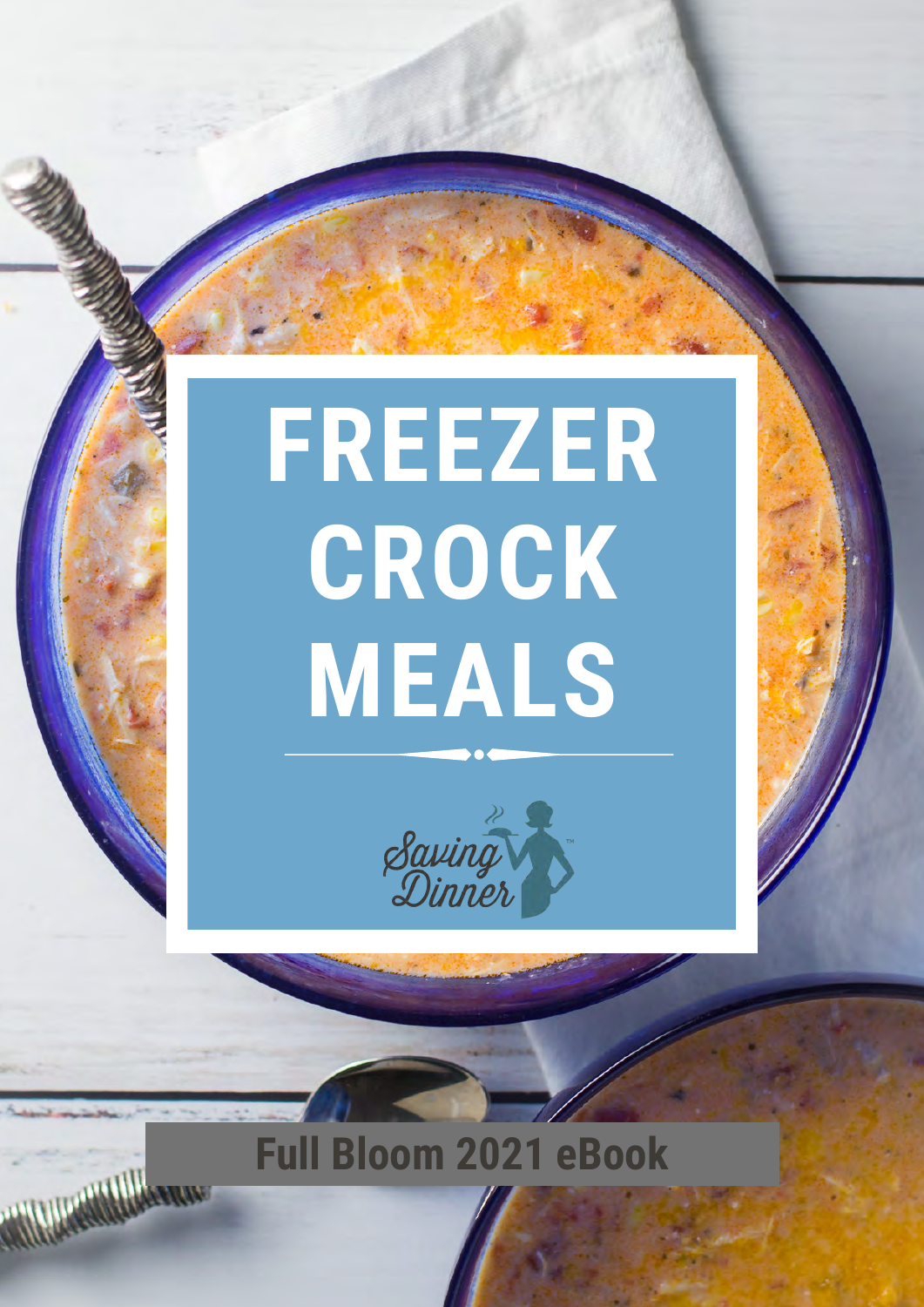## Saving Dinner with



## Five for the Freezer

### 5 Crock Cooker-based recipes to assemble and freeze ahead

The Menus, Recipes, Instructions, and Assembly Guidelines for

#### **5 delicious Dinner Kits**

to Bring your Family Back to the Dinner Table

#### **Includes:**

Welcome and Getting Started Dinner Kit Shopping List Meal Time Shopping List Preassembly Prep List Dinner Planner Check List Assembly Guides and Recipes

Copyright © 2007 Leanne Ely All Rights Reserved. May be copied for individual personal use only. If you'd like to share, please share our free menus available on the web at www.SavingDinner.com **Five for the Freezer Crock Cooker Volume 1 (last updated 02/20/07)**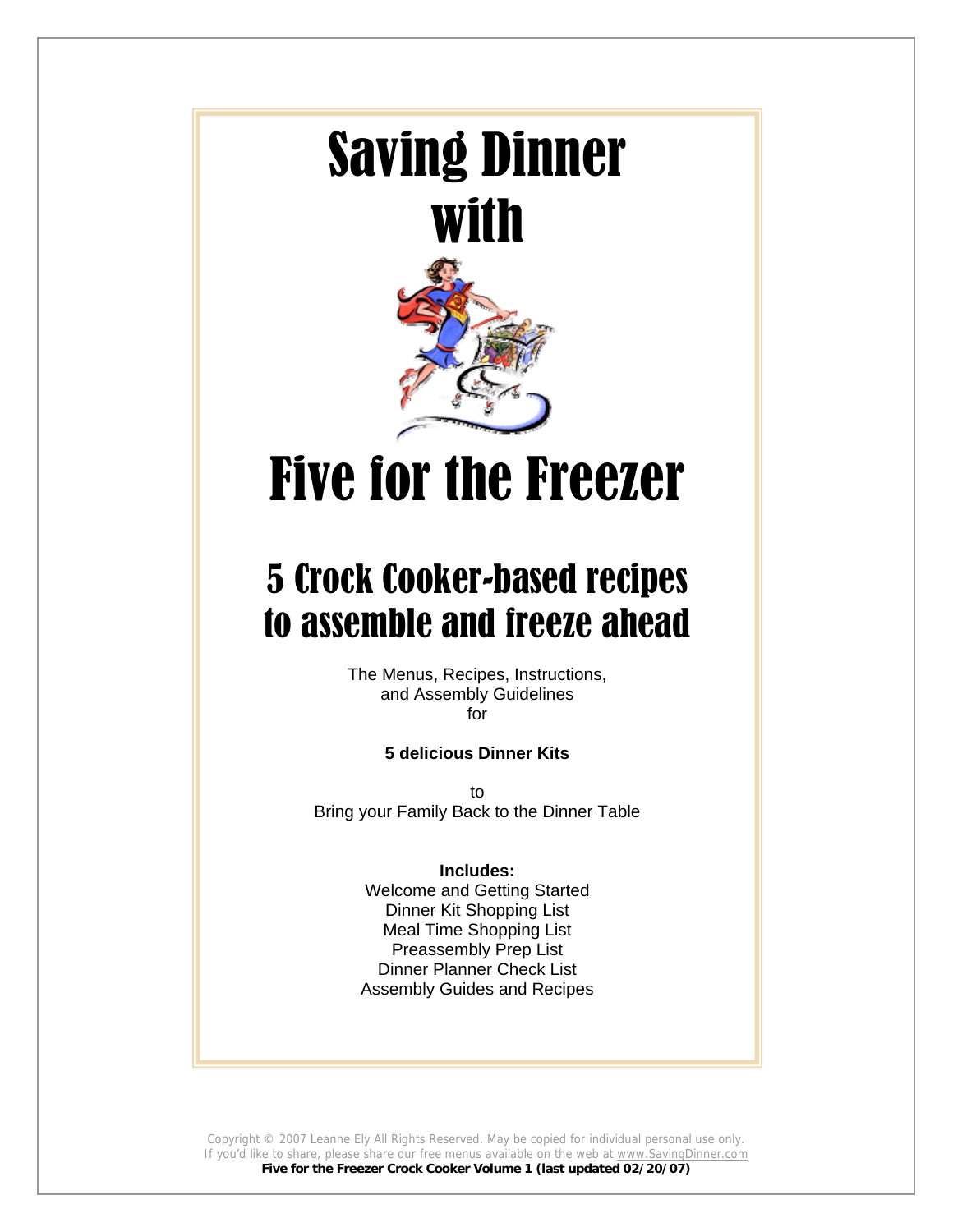### Welcome to "Five for the Freezer"

#### Making nutritious meals you've always wanted for your family without the last minute guesswork or hassles.

You are embarking on a wonderful experience that will lead to creating 5 delicious dinner kits that help you accomplish all of the prep work (non-cooking work!) – dicing, peeling, chopping, measuring, etc. – at one time,

for all of the dinners, leaving you nothing but defrosting and cooking up the quick and easy kits into wonderful dinners. Anyone can do it! We'll show you how!

Our easy-to-follow assembly guides and cooking instructions will walk you through the process. The Five for the Freezer series of menus is designed to maximize the benefits of buying one meat in bulk, typically at a cost savings and making it up into lots of handy meals.

#### **Let's Get Printing**

You may be reading this on your computer screen, but to assemble your dinner kits, you'll definitely need a printed copy.

Start by printing this entire document or just scroll to the pages where the recipes and assembly guidelines start, see what the page number is, then tell your printer to start printing from there.

You can also select to print the pages all in black and white (gray scale) if you don't like to use up your color ink or only have a black and white printer. It will look great either way. Draft mode will save on ink if you really need to conserve

#### **Let's talk Dollars and Cents**

Five for the Freezer is a bargain shopper's dream! Have you ever walked past the meat department and seen huge packages of meat on sale but you just didn't quite know what to do with all that meat?

Now, you can watch for sales and with a minimal amount of ingredients (most of which can be stored on hand!), you can bring home the groceries and whip up a few meals for the freezer in no time at all!

As with all of our menus, always start your shopping in your own pantry. You will most likely already have the majority of the spices and condiments on hand and will be able to mark off many of the ingredients before you even leave home!

when printing, but this may make it hard to read the directions so you'll have to take the trial and error route on that one.

#### **Off and Running**

Instructions are printed and you're off! To help you keep track of your new recipes, take a quick dash past your office supply stash (we all have one!) and slip your pages into a 3 ring binder for easy reference and to keep things organized.

A great idea is to use the plastic page protectors to keep your pages from getting splattered on while you're assembling your dinner kits. It also allows the use of a grease pencil or dry erase marker for those of you who like to mark off ingredients as you use them. With the grease pencil or dry erase marker you can always come back and wipe the page protector clean.

#### **Once begun, half done**

The thought of preparing 5 dinners all at once may seem daunting! Hang in there – we'll get you thru it painlessly. Remember, foods taste better if they are frozen fresh (as opposed to cooking, thawing and reheating them). For this reason, you should plan your meal preparations as soon as you get home from shopping, or shop the night before and start assembling in the morning.

Grocery shopping shouldn't take you too long and many of the ingredients can be bought ahead of time to have on hand, waiting for those periodic meat specials. Be sure to use the handy pre assembly prep list to zip thru the meal assembly process.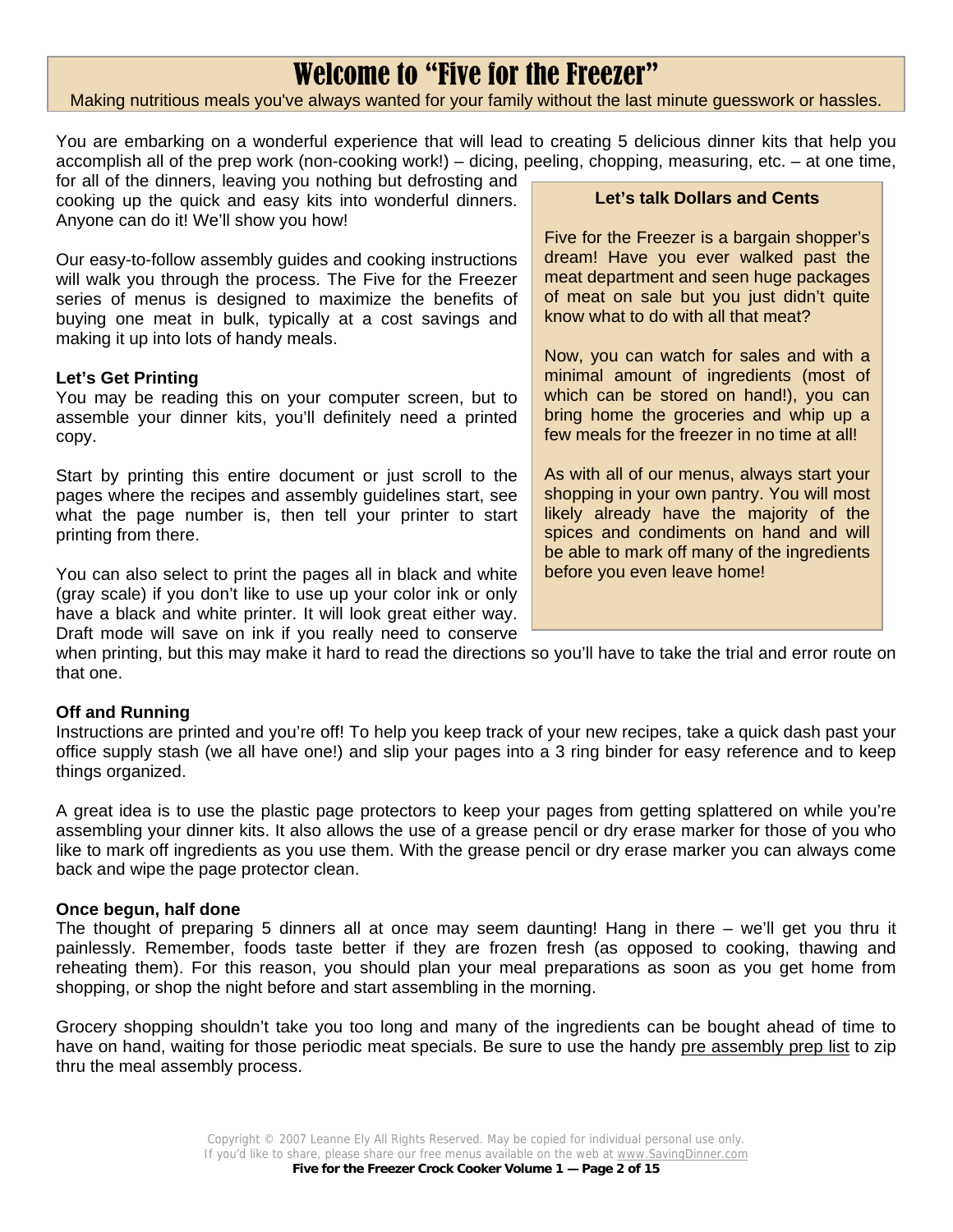No matter how you decide to coordinate the shopping and the assembly, the idea is to be hassle free and reduce some of the stress associated with the planning and preparing of your family's meals. So, let's get going!

#### **Shopping Lists – Your plan for success**

This couldn't be a Saving Dinner product without one of your most important tools to dinner success – the shopping list! And Five for the Freezer has TWO of them! Two? Yes, two! A Dinner Kit Shopping List and the Meal Time Shopping List. They are on the same page, but one column you'll refer to now, the second column later.

When you're ready to enjoy the fruits of your labors, you'll want to refer to your Meal Time Shopping List column. (We'll talk more about that later!) For now, you'll want to take out your Dinner Kit Shopping List and look over the left column to get started. This one has the ingredients that you'll be assembling and freezing.

#### **Home Sweet Grocery Store**

Let's start by "shopping" in your pantry, fridge, freezer, and cupboards. Our freezer meal testers found they could cross off almost two-thirds of the items needed because they already had them. This will also greatly reduce your shopping time and the payout at the checkout stand. You will also want to check your spices and

#### **Supplies and Tools to have on hand:**

- Freezer bags in gallon and quart sizes (see shopping list for quantities)
- **Permanent marker for labeling** bags (Sharpies are best as they don't "run" in the freezer. (Narrow or Fine point)
- □ Measuring cups and spoons (2 sets of each is best!)
- Mixing bowls and other containers for preparation
- □ Manual or electric food processor, blender or chopper
- □ Sharp knives
- Cutting boards (1 for veggies, 1 for meats)
- Any other related kitchen items you are accustomed to using in the normal course of cooking that you have in your kitchen.

herbs to verify you have plenty for each recipe and that they are fresh. Now, It's time to put on those lace up shoes and head to the market for your remaining ingredients.

If you want to really take the easy way out, use your grocer's ONLINE SHOPPING and order your food ahead so it arrives perfectly timed to begin assembly. (See our web site for more about online grocery shopping.)

#### **Taking the Leisurely Route?**

If you are not assembling your dinner kits shortly after shopping, make sure that you properly store frozen foods (don't freeze your fresh meats yet!) and perishables. See our Food Safety Guidelines on the next page for tips!) Remember: You should assemble your meals as soon as possible to have the best results.

#### **Money Saving Tip**

Take your Dinner Kit Shopping List and sit down with the sale flyers from your local stores. Compare flyers and see who has the better deals on the items you'll need, especially meats that you can buy in bulk quantities on sale.

Copyright © 2007 Leanne Ely All Rights Reserved. May be copied for individual personal use only. If you'd like to share, please share our free menus available on the web at www.SavingDinner.com **Five for the Freezer Crock Cooker Volume 1 — Page 3 of 15**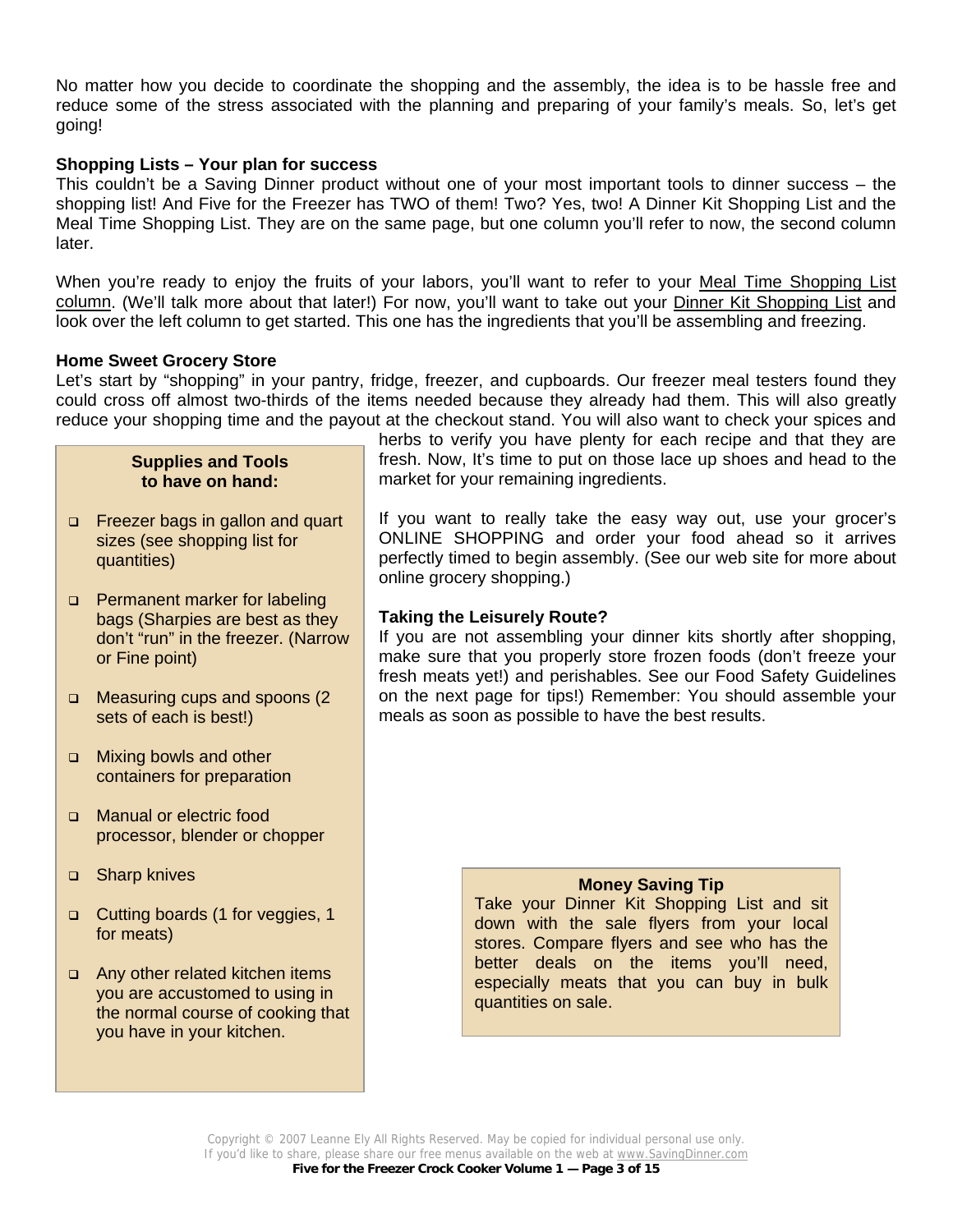#### **Ready, Set, Freeze!**

Take a couple of minutes and read over the recipes and the assembly guidelines for each recipe before starting. There are 5 pages of recipes – one for each meal. You'll find the assembly guidelines on the left side of each page and the recipe and meal time instructions on the right. Each recipe is also numbered 1 thru 5 for convenience and to track it on your Dinner Planner.

Gather together your plastic storage bags and containers, your measuring spoons and measuring cups. To prevent spills and make assembly even quicker, use a 2 quart pitcher or crock to hold the storage bag open while you add the ingredients.

As you start assembling your meals into bags, you will have both dry and wet ingredients you are working with. To speed things up, it is best if you have more than one set of measuring spoons in use. It will save you a lot of time in the long run not having to dry or wash a spoon you used in a wet ingredient that you now need for a dry ingredient.

While we're on the subject of supplies, we strongly recommend you use plastic **freezer** bags. Here are a couple of items you definitely don't want to use:

- Butter or margarine tubs, Ricotta, cottage cheese, yogurt or cool whip containers
- Plastic sandwich bags
- Plastic produce or bread bags
- Glass jars (i.e. Ball, Mason, etc)

The biggest enemies of frozen foods are moisture and air. Freezer burn is caused by these two culprits, that's why moisture proof, airtight containers and packaging are a must. For this reason don't cut corners and use regular (nonfreezer) or cheap store brand storage bags.

In the end you'll be happy you opted for the better quality containers and zip top freezer bags. No one likes nasty surprises in their refrigerator or freezer, not to mention the loss and expense of a meal.

#### **General Food Safety Guidelines You Should Always Follow**

- 1. Always wash your hands before and after handling raw food.
- 2. Defrost/thaw your food in the refrigerator, never at room temp. A quick method to defrost your meal is to place it in a water tight bag and place the bag in a bowl of cold water, changing the water every 30 minutes. Changing the water ensures your meal stays cold and prohibits or slows any bacterial growth. (Microwave defrosting - While thawing food in the microwave may be fast, I don't recommend it. Microwave oven power levels vary greatly between different makes and models. If you choose to use the microwave, do so at your own risk and please follow the instructions that are contained in the manual that came with your oven for defrosting food.)
- 3. Always defrost/thaw raw meat, poultry, and fish/seafood on the bottom shelf of your refrigerator to prevent the juices from dripping onto other foods.
- 4. Never refreeze any raw meat, fish or poultry once it has been defrosted.
- 5. Always use separate cutting boards for raw meat, fish and poultry. Try to avoid wooden cutting boards as these are porous and can absorb fluids and contaminates.
- 6. Always keep raw meat, fish and poultry away from other foods.
- 7. Always store cooked foods in your refrigerator below 40∘F.
- 8. Foods stored in the refrigerator are safe for up to 4 days if stored below the recommended temp. Foods containing seafood can be stored in the refrigerator up to 2 days.
- 9. Foods stored in the freezer are best used within 2 to 4 months, but can be stored longer. Please keep in mind that food quality will suffer greatly the longer an item is kept in the freezer.
- 10. All foods should be reheated to an internal temp of 165° F.
- 11. Allow cooked foods to completely cool before you put them into the freezer.
- 12. Do not put a glass container directly from your freezer into the oven.

#### **Defrost Guidelines**

Getting dinner on the table couldn't be easier! The night before, simply remove your dinner kit from the freezer and place it in your refrigerator. By dinner time, it will be ready to cook up. If you are short on time, you can also place the dinner kit in cool water, and change the water every 30 minutes or so, and dinner will be thawed before you know it. As each microwave is different, we cannot guarantee good results when using a microwave to defrost your meals. Overnight thawing is the optimal way to defrost dinner.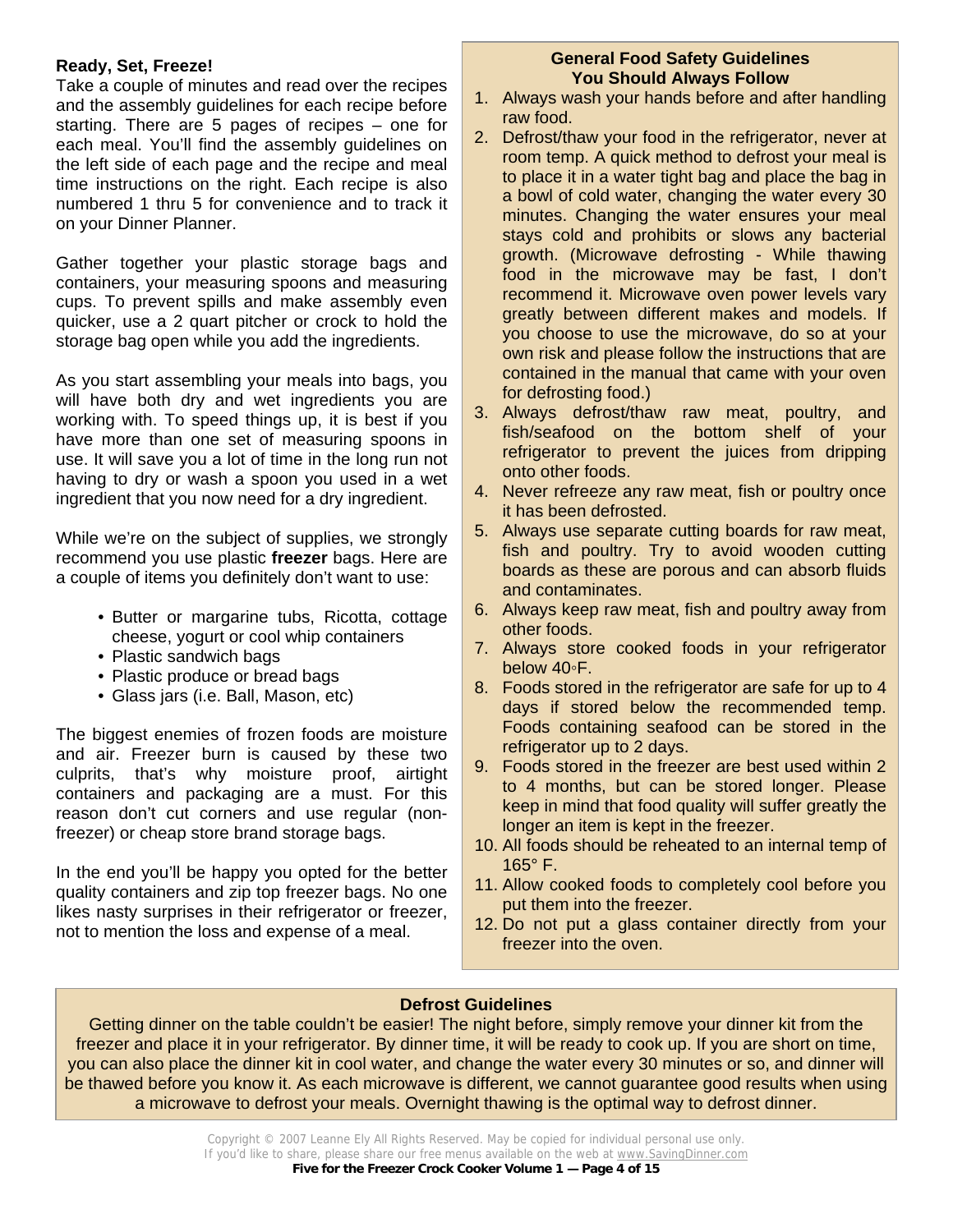#### **Stations Everyone**

A place for everything, and everything in it's place. The old adage is still true! The idea here is to try to arrange your counter top into an assembly line if at all possible. Arrange your counters like your grocery list – condiments, canned goods, produce, and dairy. You'll know right where to go to find your next needed

If you are overwhelmed doing all 5 kits in a day, try doing the preassembly the day before (except for the apples). Keep perishable ingredients in the fridge, then the next day, start assembling.

If you stop for the day after assembling some of the kits or take an extended break from the assembly process don't forget to put your perishables back into the refrigerator.

> (See www.FlyLady.net for more on Baby Steps.)

ingredient. If you're limited on counter space, that's okay, use the kitchen or dinning room table. **FlyLady says . . . Baby Steps!** 

> You'll want to get out the Preassembly Prep List as that will have many time saving, do ahead steps on it.

> Try to have the spice/herb ingredients arranged in containers with wide openings so you can easily get your measuring spoons into them.

> Vegetables can be in large bowls to allow the use of measuring scoops, spoons or large ladles to use with measuring cups.

> Oils, sauces and other such condiments can be left in their original containers.

All meat should be kept in the refrigerator or freezer until you are working on a specific recipe. Arrange all of your dairy products on one shelf in the fridge to quickly grab when needed.

You'll also want to have on hand the "Dinner Menu List". Designed to stay on the fridge so you can see "what's for dinner", it's also very handy for checking off the dinner kits as you finish each one and track your progress.

#### **Dinner, it's in the bag**

Using the plastic storage bags, follow the recipes and begin assembling the dinner kits according to the assembly guide. Once all the ingredients for a given meal have been assembled and labeled, place the completed meal in your freezer. (Some people put them all into a cooler, until they're all done and ready to organize their freezer space.) Move onto the next meal and follow the same process.

To assemble your kits quicker, invite family members and friends to join you in your adventure. Have each person take a bag and complete their kit. This is also wonderful for kids! You'll find that come dinner time, they'll want "their" meal that they assembled to be the one you enjoy that evening. When multiple people are assembling, it's good to have one person designated as the "checker" at the end to ensure each kit is complete as well as sealed properly.

#### **Substitutions anyone?**

You may not like chicken and prefer to enjoy other meats, maybe turkey was on sale this week instead of chicken. Many of these recipes are very flexible and could easily be made up with another meat of your choice.

Simply remember to adjust cooking times to ensure your selected meat is cooked thru and make any needed adjustments to your shopping lists.

When you're all done assembling your stockpile of dinners and they're safely tucked in the freezer, sit back and give yourself a big pat on the back! Yeah! You did it!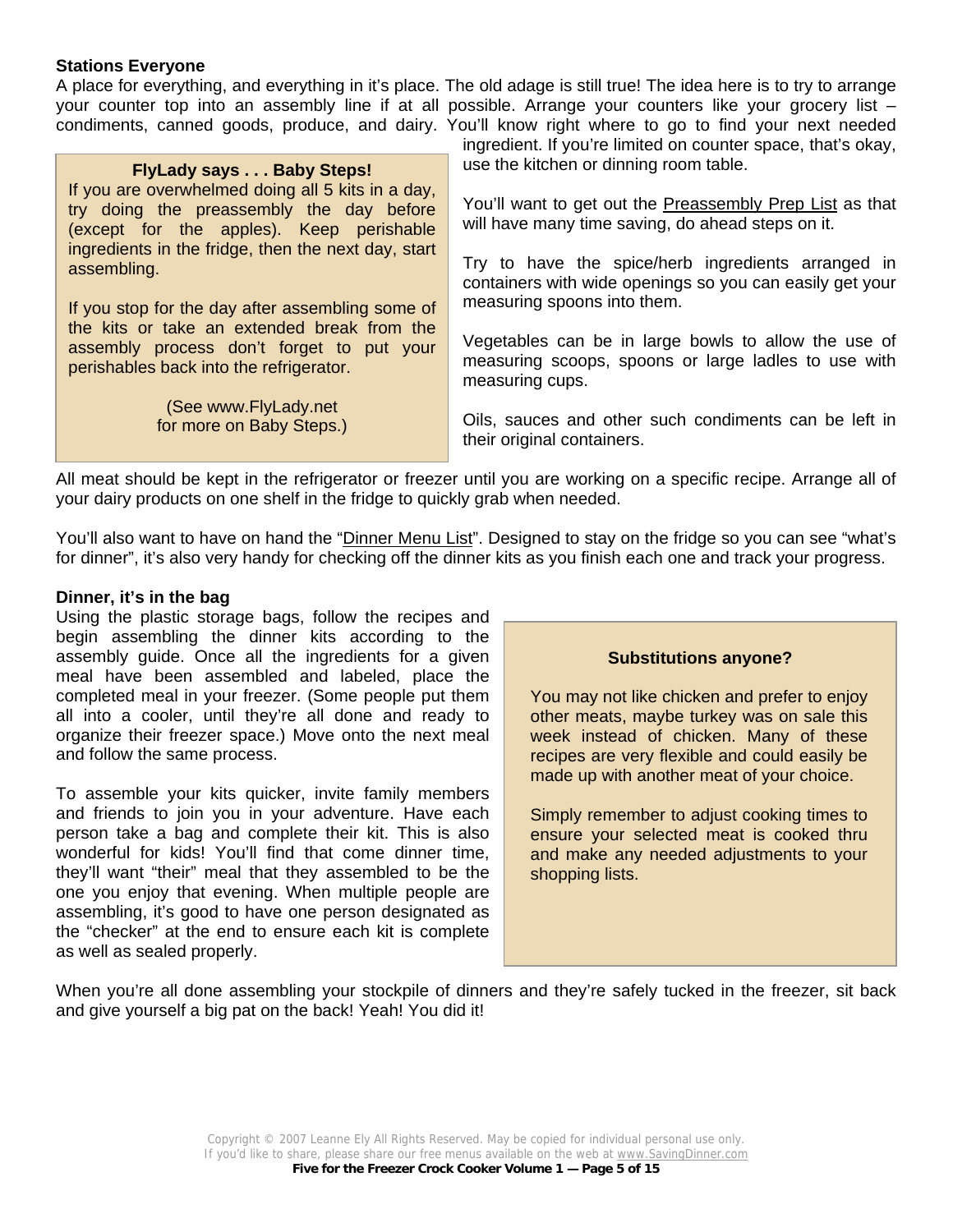#### **What's for Dinner?**

With your freezer full of nutritious meals comes the question "How do I use and get the full benefit of my meals?" We start by putting the Dinner Planner list of meals on the refrigerator door. As you pull a meal from the freezer, simply mark it off the list. With 5 dinners tucked inside the freezer, you want to make sure you track what you've enjoyed since we know most people will be eating these meals periodically and not 5 days in a row.

Now is also the time to break out that second shopping list column — the Meal Time Shopping List. You may even want to have a couple of copies of this on hand. Here you'll find all 5 recipes noted, and below each numbered recipe title, a list of ingredients. These are ingredients that are typically fresh produce or other items that will need to be added to your dinner kit because they either don't freeze well, or they are added during the cooking process.

Some ingredients on the Meal Time Shopping List will be proceeded by a "\* ". These are ingredients that you will want to have on hand if you are following our Serving Suggestions. Remember, the Dinner Kit Shopping List only listed the items needed for the freezer portion of the meal. This is because you're freezing 5 days worth of main courses and we know most of you don't eat the same meat 5 days in a row you prefer variety.

Be creative. You may decide to use these meals all at once, while others may decide to use it to supplement an already established routine or schedule. You may make these meals to keep or even share the rest with an elderly relative, new mom, or friend or relative that has been under the weather. You have a whole world of flexibility with this menu and how you use it.

Before picking up milk and bread, quickly review your Dinner Planner and select which meals you'll be enjoying in the next week. Then take one of your handy copies of the Meal Time Shopping List, and using a highlighter, simply highlight the ingredients needed for that recipe. Quick and easy! At the store, simply reference the list and make sure you pick up the highlighted items or make your own shopping list on an index card or whatever you have handy in under 5 minutes.

#### **Going forward**

There are lots of ways to go about deciding what's for dinner. In our house, this is decided as a group around the dinner table as family conversation. It brings us together and everyone, even the youngest, feel they

#### **Mega Menu-Mailer is Saving Dinner**

One of the nice things about having meals thawing in the refrigerator would be those last minute unplanned incidents that tend to rear up from timeto-time. You know what I mean, your family dinner time gets interrupted by a spouse's last minute overtime at work, your child tells you at the last minute about the school project that's due tomorrow and you have to rush out and do shopping for their needed supplies. Your dinner plans go out the window and you pick up the phone and order pizza or jump in the car and head for the drive thru.

How many times have you heard about a neighbor or church member who needed a little help because of an illness, birth of a child or death in their family and you wish there was something you could do, yet felt you didn't have time? How easy it would be to be a blessing to someone by digging into your freezer and giving a dinner kit.

Pot-luck dinners, a neighborhood ladies luncheon, and office party – to name just a few! You and other subscribers could hold Mega Menu-Mailer parties and fellowship with each other as you prepare your meals. Here's an idea, how about you and other ladies pooling your resources together and preparing meals for that new bride or expecting mother. The uses are many, the possibilities endless!

**(Note: Each purchase of Mega Menu-Mailer is for individual use. Please have participants each purchase their own Mailer.)** 

have important input in the day-to-day managing of family affairs.

After our meal is complete and the dishes are done, we pull the next day's meal from freezer and place it in the bottom of the refrigerator to thaw. There is great joy and comfort seeing those meals all ready to use and enjoying each one!

#### **Congratulations on Saving Dinner in your home!**

Copyright © 2007 Leanne Ely All Rights Reserved. May be copied for individual personal use only. If you'd like to share, please share our free menus available on the web at www.SavingDinner.com **Five for the Freezer Crock Cooker Volume 1 — Page 6 of 15**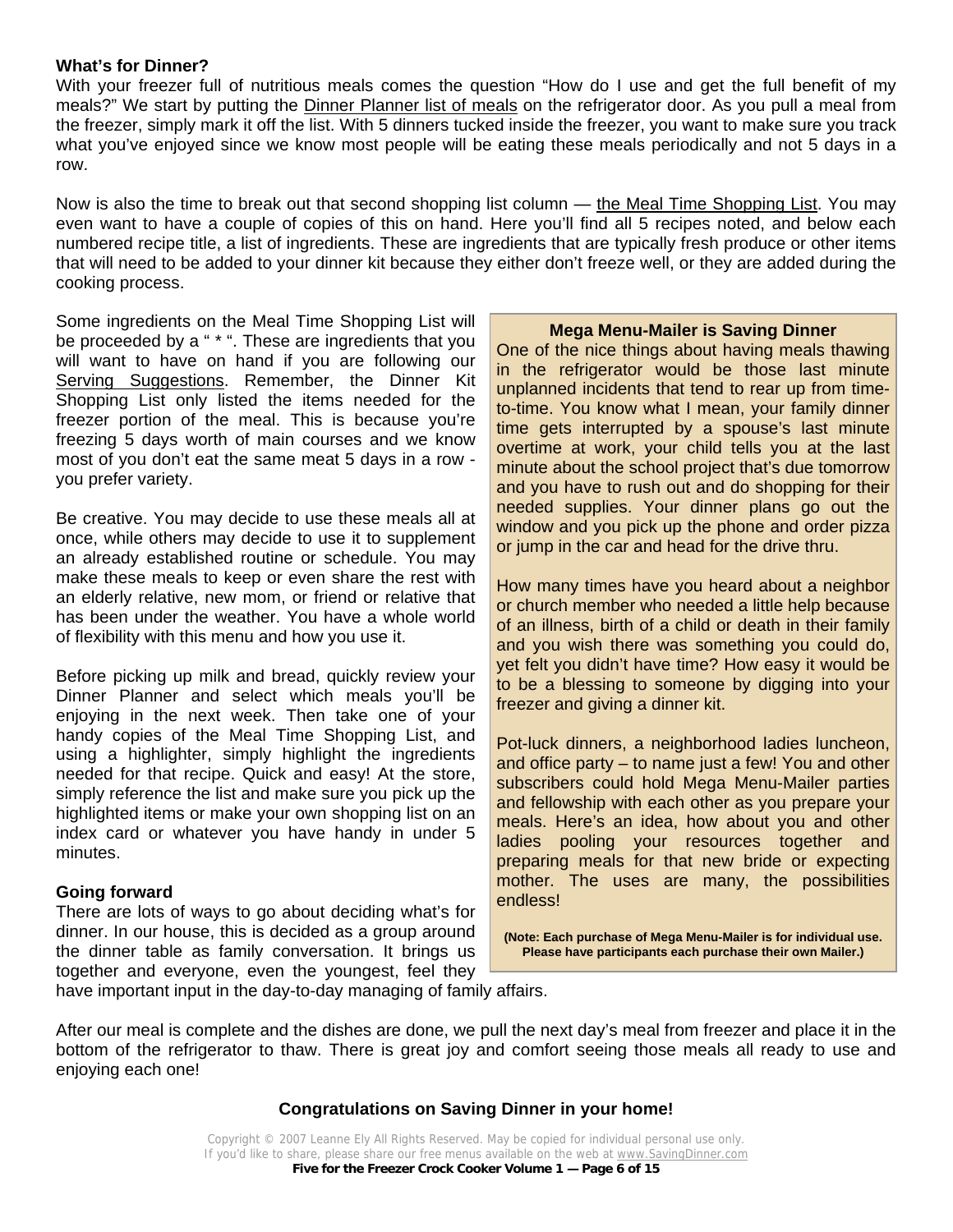### Dinner Kit Shopping List Assembly and Mealtime Ingredients

#### Assembly time shopping list **Mealtime Shopping list** Mealtime Shopping list

#### **MEAT**

- 1 pound flank steak (or round steak) [M2]
- 1 1/2 pounds skinless chicken thighs (or substitute breast meat) [M1]
- 4 halibut steaks (or other firm fleshed fish) (if not using frozen) [M4]
- 1 pound pork tenderloin [M3]

#### **CONDIMENTS**

Worcestershire sauce (1/8 teaspoon)[M5] Barbecue sauce (10 1/2 ounces, your favorite) [M1] White wine (1/3 cup, or use white grape juice with splash of vinegar) [M4] White grape juice (1/3 cup, if not using white wine) [M4] Vinegar (splash, if not using white wine) [M4]

#### **PRODUCE**

4 large onions [M1,M2,M5]

Garlic (5 cloves) [M2,M3,M5] (TIP: we prefer fresh, but you may want to check out "preminced" garlic that comes in a jar to speed up prep times. Equivalents are on the jar label.)

1 bunch parsley (2 teaspoons chopped) [M3,M4] 3-4 Lemons (wedges, juice and zest) [M3,M4] Green bell peppers (3) [M1,M2] Celery (1/2 cup chopped) [M5] Carrots (1 cup grated) [M5] 1 (8-oz.) carton mushrooms (1 cup, sliced) [M2]

#### **CANNED GOODS**

1 (14.5-oz.) can vegetable broth (or chicken broth) [M5]

#### **SPICES**

Sage (1 teaspoon)[M4]

#### **DAIRY**

Butter (2 tablespoons) [M2]

#### **FREEZER**

4 halibut steaks (or other firm fleshed fish)(if not using fresh) [M4]

#### **OTHER**

1 gallon plastic freezer bags (11) [M1,M2,M3,M4,M5]

#### **1. Crock Barbecue Chicken Supper**

- \*Coleslaw mix
- \*Mayonnaise
- \*Rice vinegar
- \*Corn

\*Baked beans (I love Bush's Baked Beans - they're really good!)

#### **2. Crock Smothered Steak**

\*Russet potatoes

\*Baked potato toppings like sour cream, butter, chives, cheddar cheese, and bacon bits \*Steamed broccoli

#### **3. Crock Lemon Pork Tenderloin**

Russet potatoes (4 medium) \*Green beans \*Acorn squash

#### **4. Halibut in Wine Sauce**

Butter (1/4 cup) Flour (2 tablespoons) Heavy whipping cream (1/3 cup) \*Brown rice \*Spinach \*Baby carrots

#### **5. Crock Pot Split Pea Soup**

Potatoes (1 cup diced) Split peas (1/2 pound) (look for them in the dried beans section of your store) \*Lettuce (not Iceberg, no nutrition) \*Salad toppings, your choice \*Salad dressing, your choice

\*Whole grain rolls

(\* refers to ingredients needed for the Serving Suggestions if you are following them.)

#### **QUICK TIP**

 Some ingredients on the above "Day of Shopping List" are non-perishable ingredients and you may want to consider buying them ahead of time to have on hand.

Copyright © 2007 Leanne Ely All Rights Reserved. May be copied for individual personal use only. If you'd like to share, please share our free menus available on the web at www.SavingDinner.com **Five from the Freezer Crock Cooker Volume 1 — Page 7 of 15**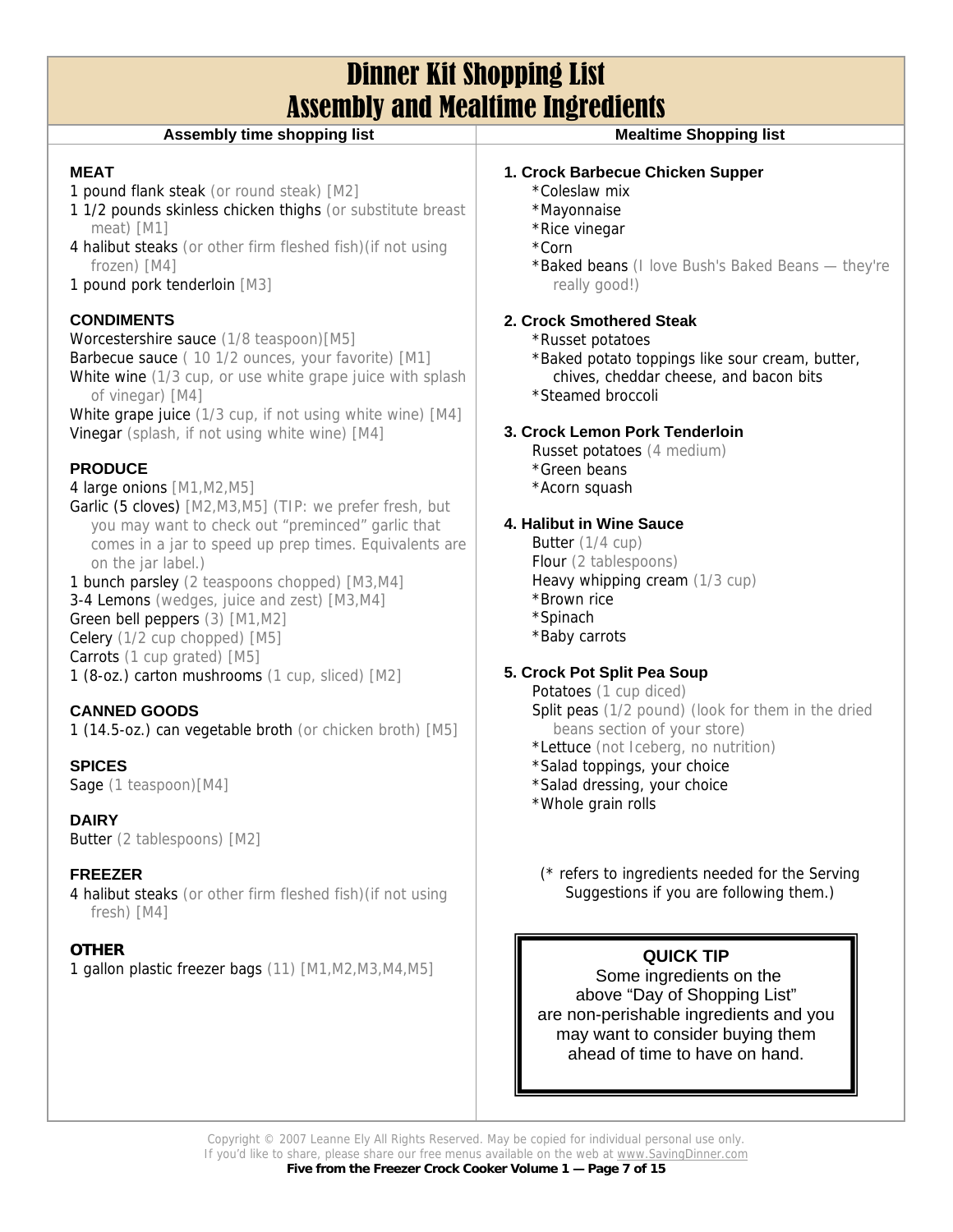### Preassembly Prep List

Prior to assembling your dinner kits, prepare these ingredients that are used in multiple menus and such to more rapidly assemble your kits. Simply put prepared ingredients in a bowl, plastic baggie, etc. until you are ready for them, or bag everything up and put it in the fridge to use at a later time to break up the assembly process.

#### **SERVING SUGGESTIONS DO AHEAD TIP:**

**Brown rice [M4]:** Save even more time now by precooking your rice for dinner! Put this on as you start assembling your meals and let it cook while you work away. Follow package directions for making rice. Let it cool, then package in freezer bags portioned for your family, labeled with today's date. Voila! Just defrost and warm thru to serve.

**Onions [M2,M5]:** Out of your 4 onions you will need to:

- □ Cut 2 onions into quarters.
- □ Slice 1 onion into rings.
- Chop the remaining onion to make 1/2 cup chopped onion. (1 large onion is about 1 cup chopped; 1 medium onion is about ¾ cup chopped.)
- **Garlic [M2,M3,M5]:** Press 5 cloves of garlic (if you are not using preminced garlic). ½ teaspoon is about the same as 1 clove of garlic. (TIP: we prefer fresh, but you may want to check out "preminced" garlic that comes in a jar to speed up prep times. Equivalents are on the jar label.)
- **Bell Peppers [M1,M2]:** Wash the bell peppers. Cut off the tops, remove all seeds and then remove the ribs.
	- □ Cut 2 green bell peppers into quarters.
	- $\Box$  Chop 1 bell pepper into small bite sized pieces
- **Parsley [M3]:** Cut and remove the longer ends of the stems. Pile your parsley on a clean cutting board and chop with a large chef type knife using a rocking motion keeping the knife point firmly in place. Need 2 teaspoons chopped parsley.

#### **Carrots [M5]:**

- Grate or finely chop carrot(s) to make 1 cup.
- **Celery [M5]:** Wash celery stalk(s) under running water.
	- $\Box$  Chop the stalk(s) of celery to make 1/2 cup.

#### **Lemons [M3,M4]:** Wash your lemons well.

- Cut 1 lemon into quarters.
- □ Zest 1 lemon to make about 1 teaspoon zest. When zesting a lemon, remove only the colored part of the peel with the zester or vegetable peeler. Avoid grating the white membrane (pith) that lies just beneath the peel; it will make your dish taste bitter.
- $\Box$  Juice 2-3 lemons (including the one you zested) until you have 6 tablespoons juice.

Using your palm, press and roll the lemons on your countertop a few times to help release the juice from the pulp. (Tip  $-$  lemons and limes stored at room temperature release more juice than lemons stored in your refrigerator.) If you do not have a juicer, squeeze the lemons over a bowl by hand. Be sure to remove any seeds from the juice. (Any extra juice can be frozen or kept in fridge for later use.)

- **Mushrooms [M2]:** If you did not purchase presliced mushrooms, wash the mushrooms under running water to remove any dirt or grit.
	- □ Slice the mushrooms to make 1 cup.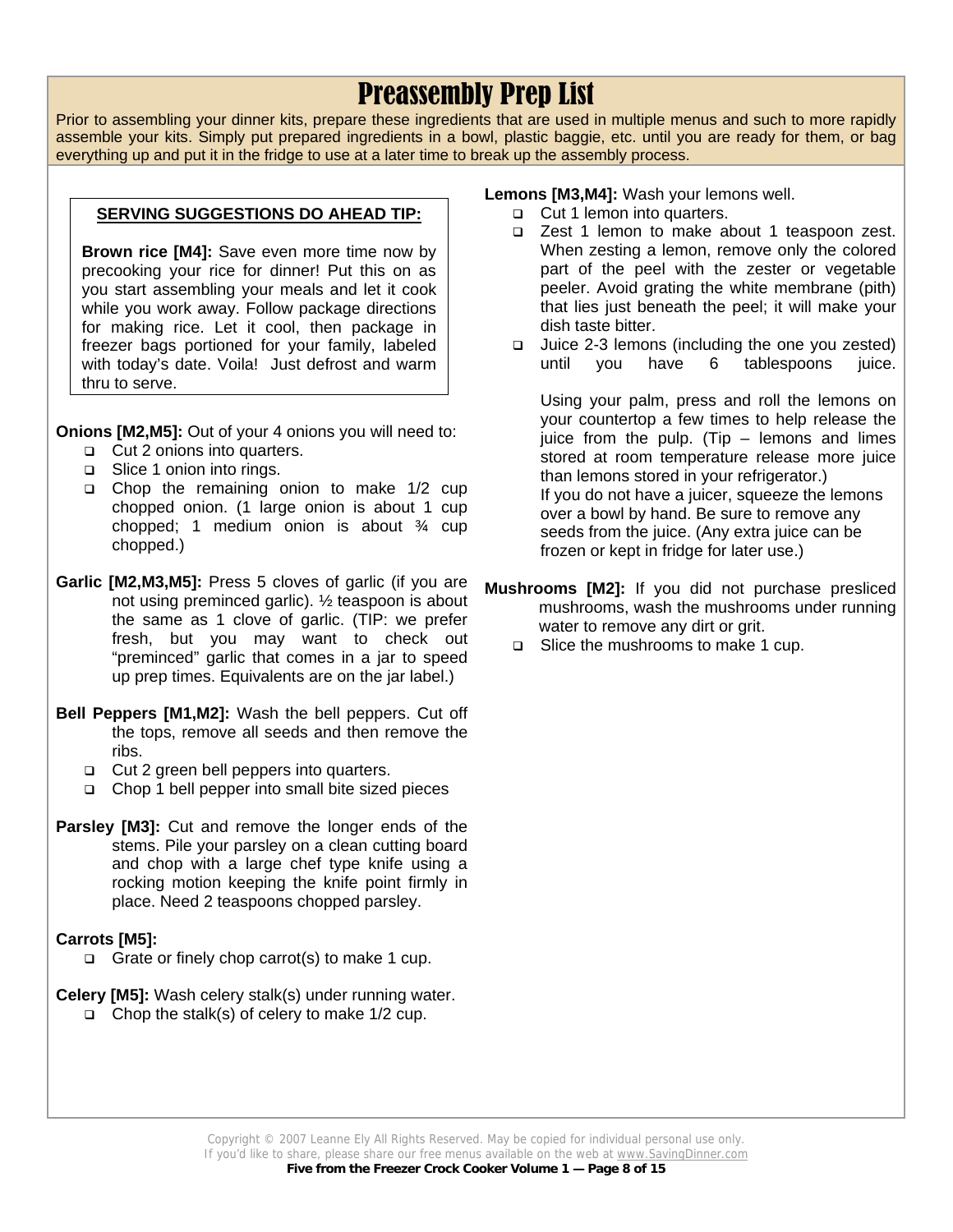### Saving Dinner with Five from the Freezer Dinner Planner

| Recipe<br><b>Name</b>            | <b>Serving Suggestions</b>                                             | Method of<br>Cooking             | <b>Preparation</b><br>Time | Cooking<br>Time         |
|----------------------------------|------------------------------------------------------------------------|----------------------------------|----------------------------|-------------------------|
| Crock Barbecue Chicken<br>Supper | Serve with coleslaw, corn<br>and baked beans.                          | Crock<br>Cooker                  | $< 5$ minutes              | 8 hours on<br>low       |
| <b>Crock Smothered Steak</b>     | Serve with baked<br>potatoes and steamed<br>broccoli.                  | Crock<br>Cooker                  | $< 5$ minutes              | 8 hours on<br>low       |
| Crock Lemon Pork Tenderloin      | Serve with sautéed<br>green beans and baked<br>acorn squash.           | Crock<br>Cooker                  | $5 - 10$<br>minutes        | 8 hours on<br>low       |
| <b>Halibut in Wine Sauce</b>     | Serve with brown rice,<br>sautéed spinach and<br>steamed baby carrots. | Stove top $+$<br>Crock<br>Cooker | $10 - 15$<br>minutes       | $5 - 6$ hours<br>on low |
| Crock Pot Split Pea Soup         | Serve with a big salad<br>and some whole grain<br>rolls.               | Crock<br>Cooker                  | $< 5$ minutes              | $6 - 8$ hours<br>on low |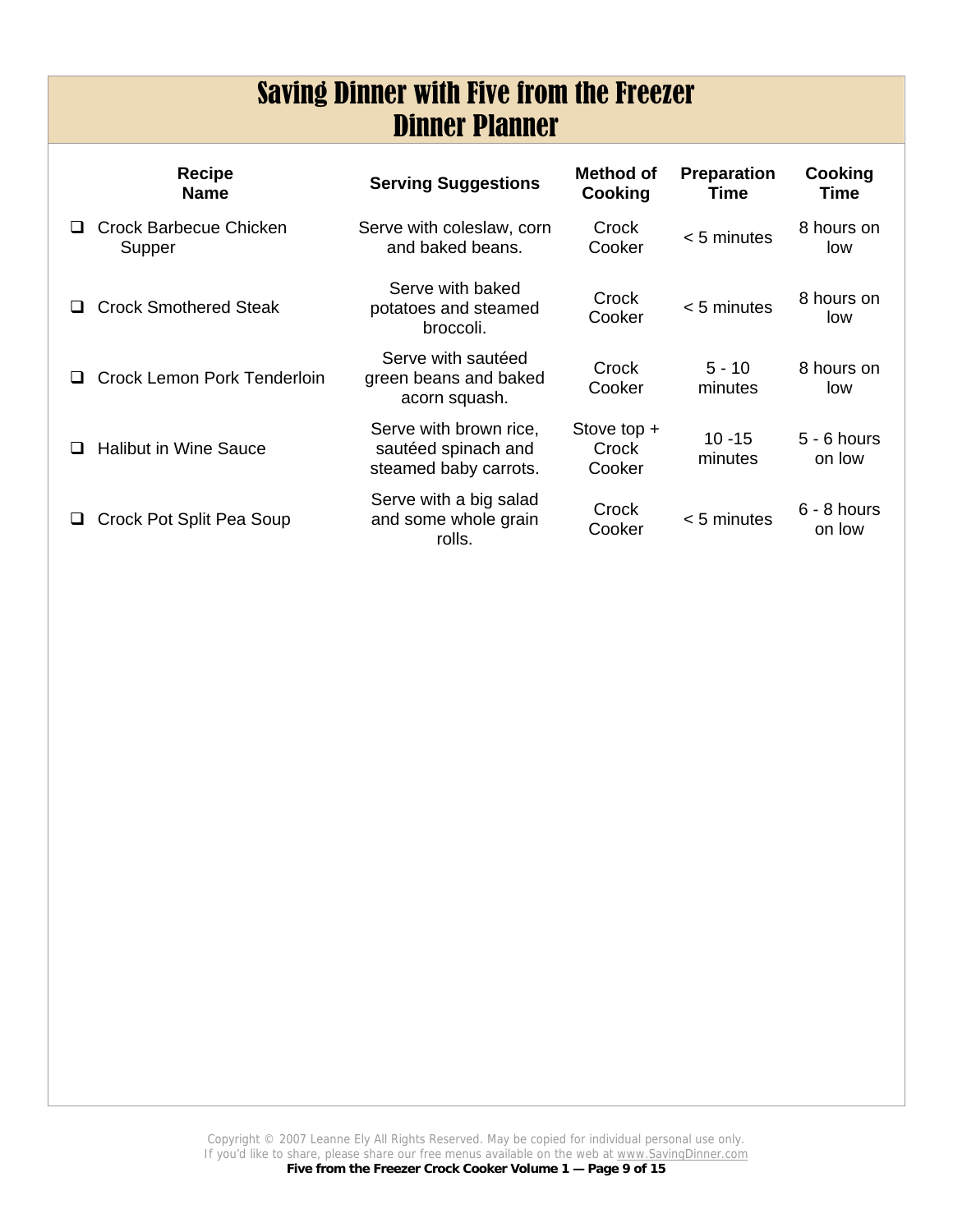### Crock Barbecue Chicken Supper

Five for the Freezer Crock Cooker Recipe 1 Assembly Guidelines

In a 1 gallon freezer bag, combine:

**1 1/2 pounds skinless chicken thighs (or chicken breasts)** 



**10 1/2 ounces bottled barbecue sauce, your favorite brand** 

**1 sliced onion** 

**1 green bell pepper, seeded, deribbed and chopped** 

Partially seal the bag and gently squeeze the bag to force out any air; seal the bag.

To prevent freezer burn, place the filled bag into a 2nd gallon sized freezer bag and seal it.

On the outside bag, label or write the recipe title/number and today's date using a Sharpie marker (it's the only brand that doesn't run in the freezer!) on the bag and place in the freezer.

### Crock Barbecue Chicken Supper

Five for the Freezer Crock Cooker Recipe 1 Cooking Instructions

#### **Preassembled Ingredients**

- 1 1/2 pounds skinless chicken thighs (or chicken breasts)
- 10 1/2 ounces bottled barbecue sauce, your favorite brand



1 sliced onion

1 green bell pepper, seeded, deribbed and chopped

#### **Cooking Instructions**

Remove preassembled Crock Barbecue Chicken Supper from the freezer and defrost. (See defrost instructions on page 4.)

Pour chicken and sauce into slow cooker. Place foil wrapped corn on top of chicken. Cover and cook on low for about 8 hours.

**Serving Suggestions**: Serve with coleslaw (mix together coleslaw mix with some mayonnaise and a dash of rice wine vinegar), corn and baked beans (I love Bush's Baked Beans — they're really good!)

**Nutrition per serving**: 262 Calories; 6g Fat; 23g Protein; 30g Carbohydrate; 3g Dietary Fiber; 81mg Cholesterol; 895mg Sodium. **Exchanges**: 1 Grain (Starch); 2 1/2 Lean Meat; 1 Other Carbohydrates. **Points**: 5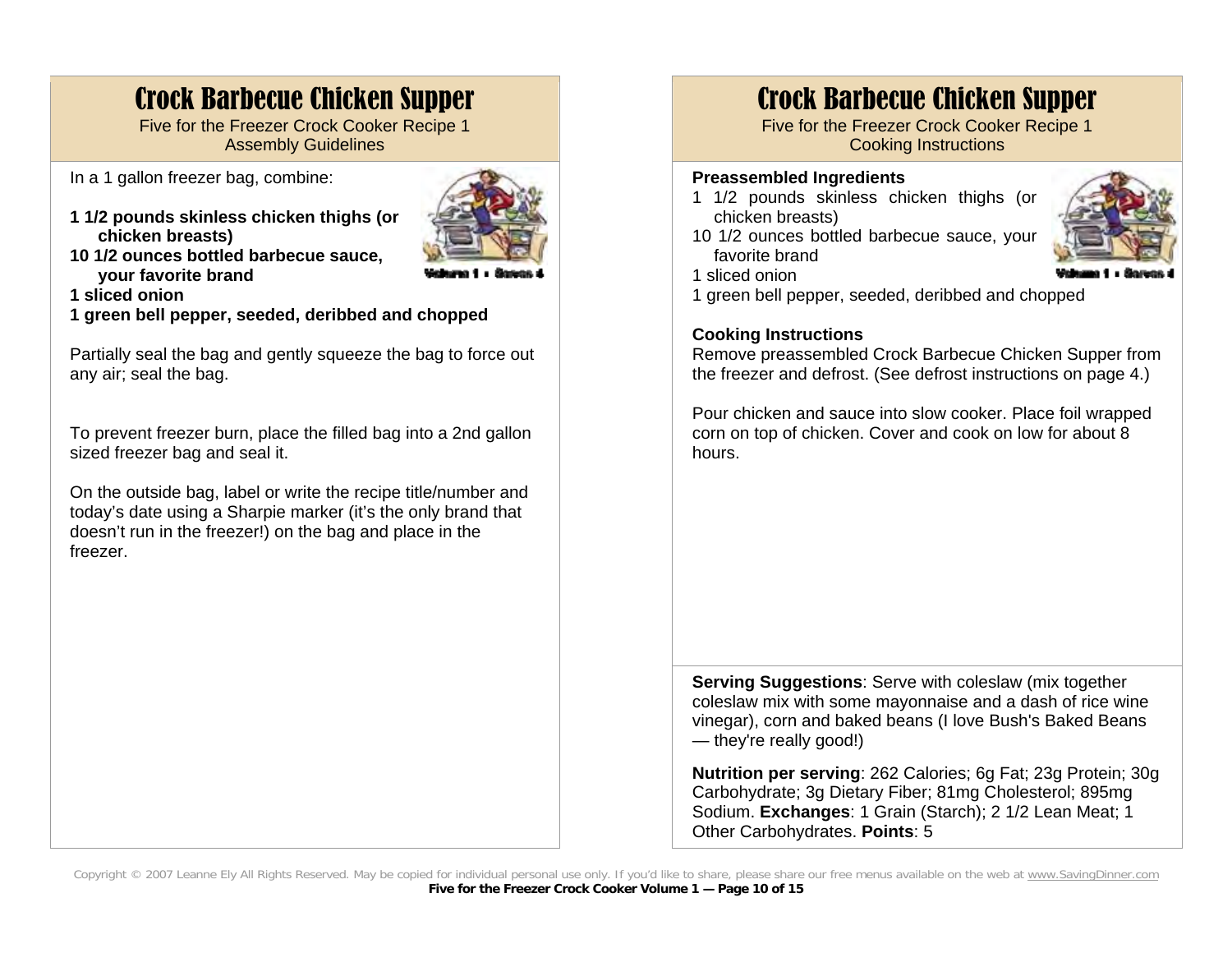### Crock Smothered Steak

Five for the Freezer Crock Cooker Recipe 2 Assembly Guidelines

In a 1 gallon freezer bag, place:

**1 pound flank steak (or round steak) 2 onions, quartered** 

**2 green bell peppers, seeded, deribbed** 



**1 cup sliced mushrooms** 

**and quartered** 

- **2 tablespoons butter, cut into 4 pats**
- **2 cloves garlic, pressed (1 teaspoon minced)**

Partially seal the bag and gently squeeze the bag to force out any air; seal the bag.

To prevent freezer burn, place the filled bags into a 2nd gallon sized freezer bag and seal it.

On the outside bag, label or write the recipe title/number and today's date using a Sharpie marker (it's the only brand that doesn't run in the freezer!) on the bag and place in the freezer.

### Crock Smothered Steak

Five for the Freezer Crock Cooker Recipe 2 Cooking Instructions

#### **Preassembled Ingredients**

- 1 pound flank steak (or round steak)
- 2 onions, quartered
- 2 green bell peppers, seeded, deribbed and quartered



- 2 tablespoons butter, cut into 4 pats
- 2 cloves garlic, pressed (1 teaspoon minced)

#### **Cooking Instructions**

Remove preassembled Crock Smothered Steak from the freezer and defrost. (See defrost instructions on page 4.)

Pour contents of freezer bag into slow cooker. Cover and cook on low for about 8 hours.

**Serving Suggestions**: Serve with baked potatoes and steamed broccoli.

**Nutrition per serving**: 295 Calories; 18g Fat; 24g Protein; 10g Carbohydrate; 2g Dietary Fiber; 73mg Cholesterol; 141mg Sodium. **Exchanges**: 3 Lean Meat; 1 1/2 Vegetable; 2 Fat. **Points**: 7

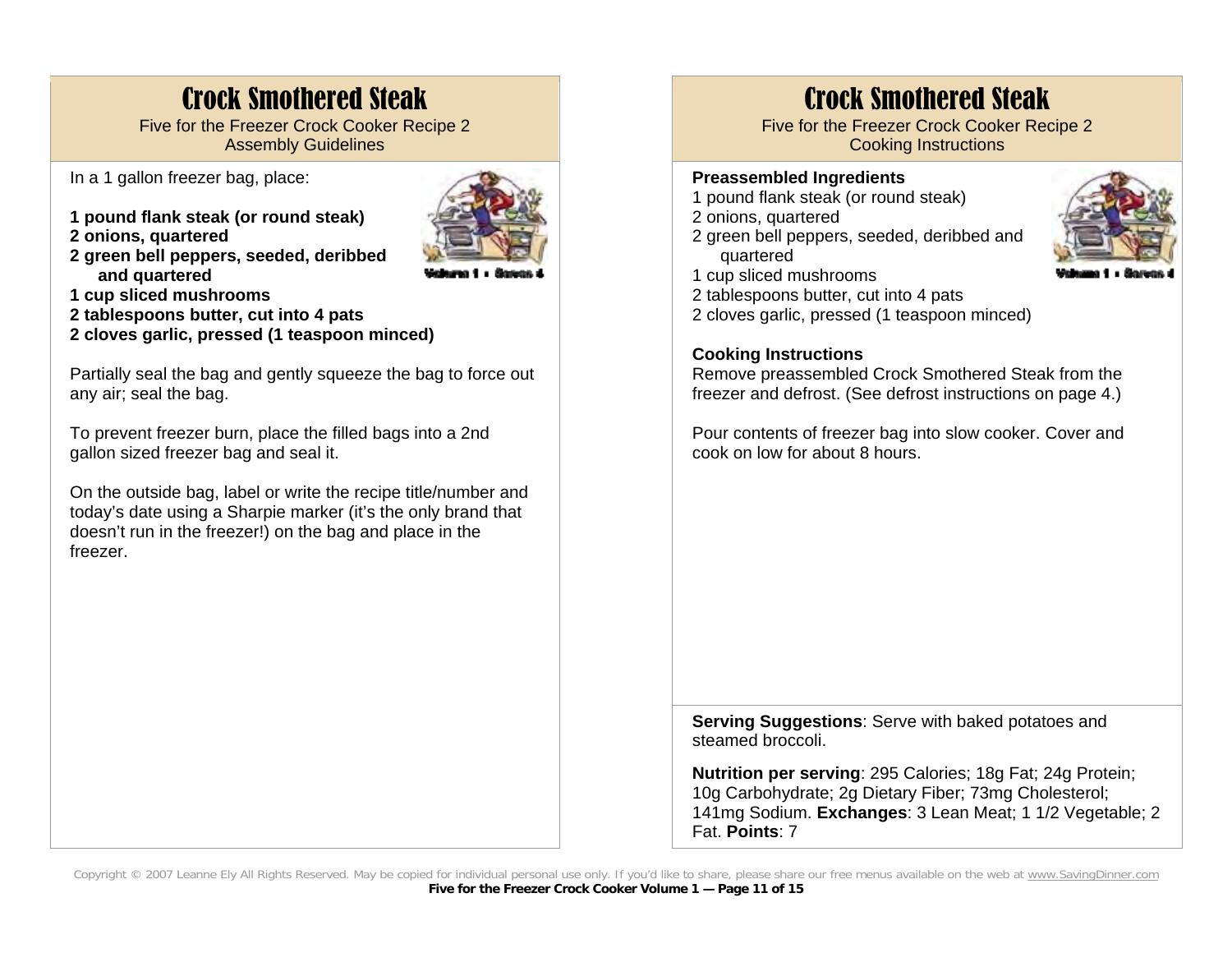### Crock Lemon Pork Tenderloin

Five for the Freezer Crock Cooker Recipe 3 Assembly Guidelines

In a 1 gallon freezer bag, place:

**1 pound pork tenderloin 1 lemon, quartered Salt and pepper to taste 2 cloves garlic, pressed (1 teaspoon minced) 1 teaspoon parsley 1 tablespoon lemon juice** 



**1 cup water** 

Partially seal the bag and gently squeeze the bag to force out any air; seal the bag.

To prevent freezer burn, place the filled bag into a 2nd gallon sized freezer bag and seal it.

On the outside bag, label or write the recipe title/number and today's date using a Sharpie marker (it's the only brand that doesn't run in the freezer!) on the bag and place in the freezer.

### Crock Lemon Pork Tenderloin

Five for the Freezer Crock Cooker Recipe 3 Cooking Instructions

#### **Preassembled Ingredients**

1 pound pork tenderloin 1 lemon, quartered Salt and pepper to taste 2 cloves garlic, pressed (1 teaspoon minced) 1 teaspoon parsley 1 tablespoon lemon juice 1 cup water



**At time of cooking ingredients** 

4 potatoes, peeled and sliced.

#### **Cooking Instructions**

Remove preassembled Crock Lemon Pork Tenderloin from the freezer and defrost. (See defrost instructions on page 4.)

Pour the contents of the bag into the slow cooker.

Peel and slice your potatoes. Add potatoes to the slow cooker. Cover and cook on low for 7-9 hours or until pork is tender.

**Serving Suggestions**: Serve with sautéed green beans and baked acorn squash.

**Nutrition per serving**: 239 Calories; 4g Fat; 27g Protein; 24g Carbohydrate; 2g Dietary Fiber; 74mg Cholesterol; 67mg Sodium. **Exchanges**: 1 1/2 Grain (Starch); 3 1/2 Lean Meat; 0 Vegetable; 0 Fruit. **Points**: 5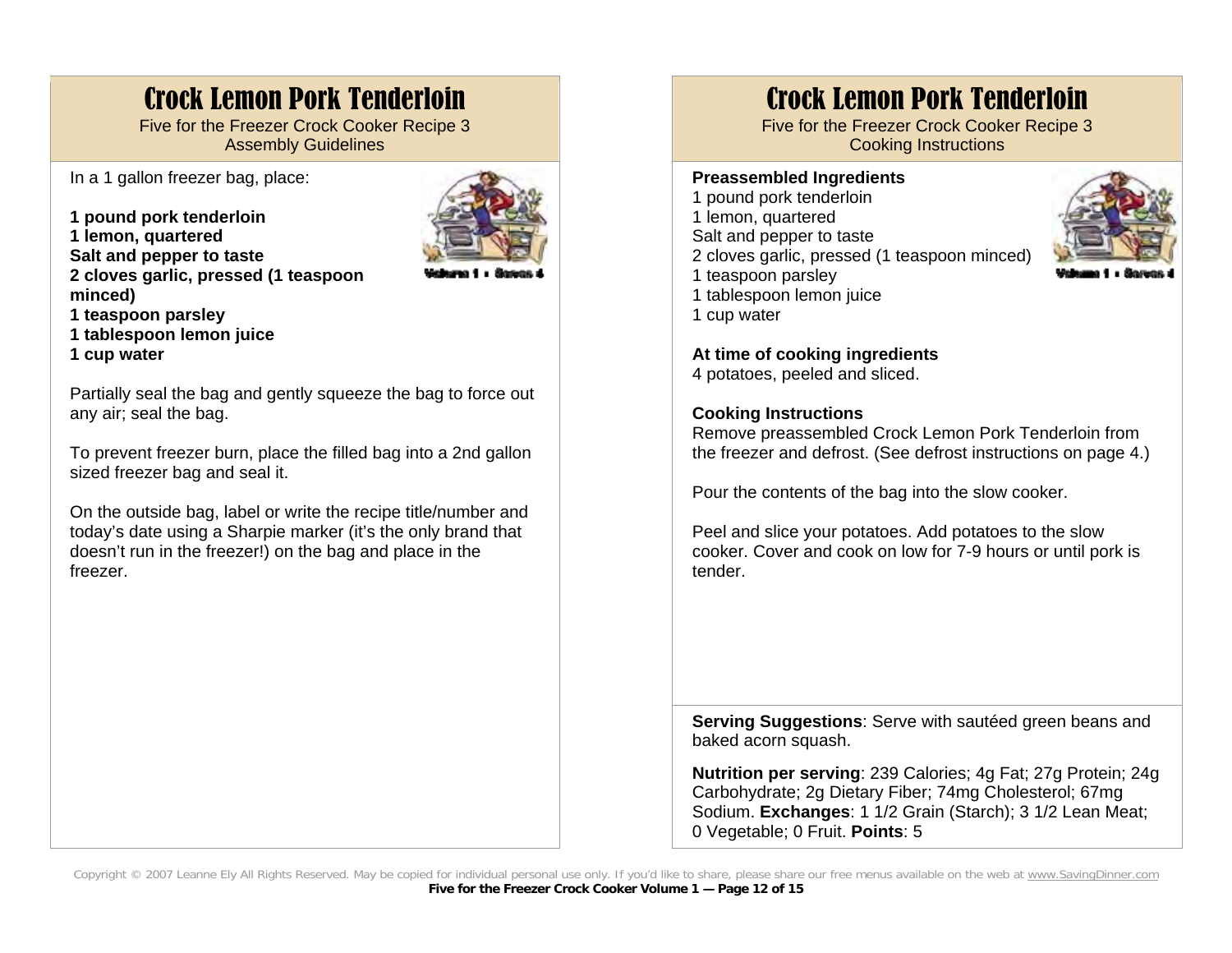### Halibut in Wine Sauce

Five for the Freezer Crock Cooker Recipe 4 Assembly Guidelines

In a 1 gallon freezer bag, combine:

**4 fresh or frozen halibut steaks 1/3 cup white wine (or use white grape juice with a splash of vinegar) Salt and pepper to taste** 



- **1 teaspoon lemon zest (peel) 5 tablespoons lemon juice**
- 
- **1 teaspoon dried sage**
- **1 teaspoon parsley**

Partially seal the bag and gently squeeze the bag to force out any air; seal the bag.

To prevent freezer burn, place the filled bag into a 2nd gallon sized freezer bag and seal it.

On the outside bag, label or write the recipe title/number and today's date using a Sharpie marker (it's the only brand that doesn't run in the freezer!) on the bag and place in the freezer.

### Halibut in Wine Sauce

Five for the Freezer Crock Cooker Recipe 4 Cooking Instructions

#### **Preassembled Ingredients**

4 fresh or frozen halibut steaks 1/3 cup white wine (or use white grape juice with a splash of vinegar) Salt and pepper to taste 1 teaspoon lemon zest (peel) 5 tablespoons lemon juice 1 teaspoon dried sage 1 teaspoon parsley



#### **At time of cooking ingredients**

1/4 cup butter, melted 2 tablespoons flour 1/3 cup heavy whipping cream

#### **Cooking Instructions**

Remove preassembled Halibut in Wine Sauce from the freezer and defrost. (See defrost instructions on page 4.)

Place contents of bag into the slow cooker.

In a saucepan over medium heat, whisk together melted butter and flour to form a paste; stir until smooth, but don't scorch the mixture. Slowly add cream to the paste and continue to cook over low heat until sauce thickens slightly. Add sauce to slow cooker and stir to incorporate. Cover and cook on low heat setting for about 5 to 6 hours.

**Serving Suggestions**: Serve with brown rice, sautéed spinach and steamed baby carrots.

**Nutrition per serving**: 392 Calories; 23g Fat; 37g Protein; 7g Carbohydrate; 1g Dietary Fiber; 113mg Cholesterol; 219mg Sodium. **Exchanges**: 0 Grain (Starch); 5 Lean Meat; 0 Fruit; 0 Non-Fat Milk; 4 Fat. **Points**: 10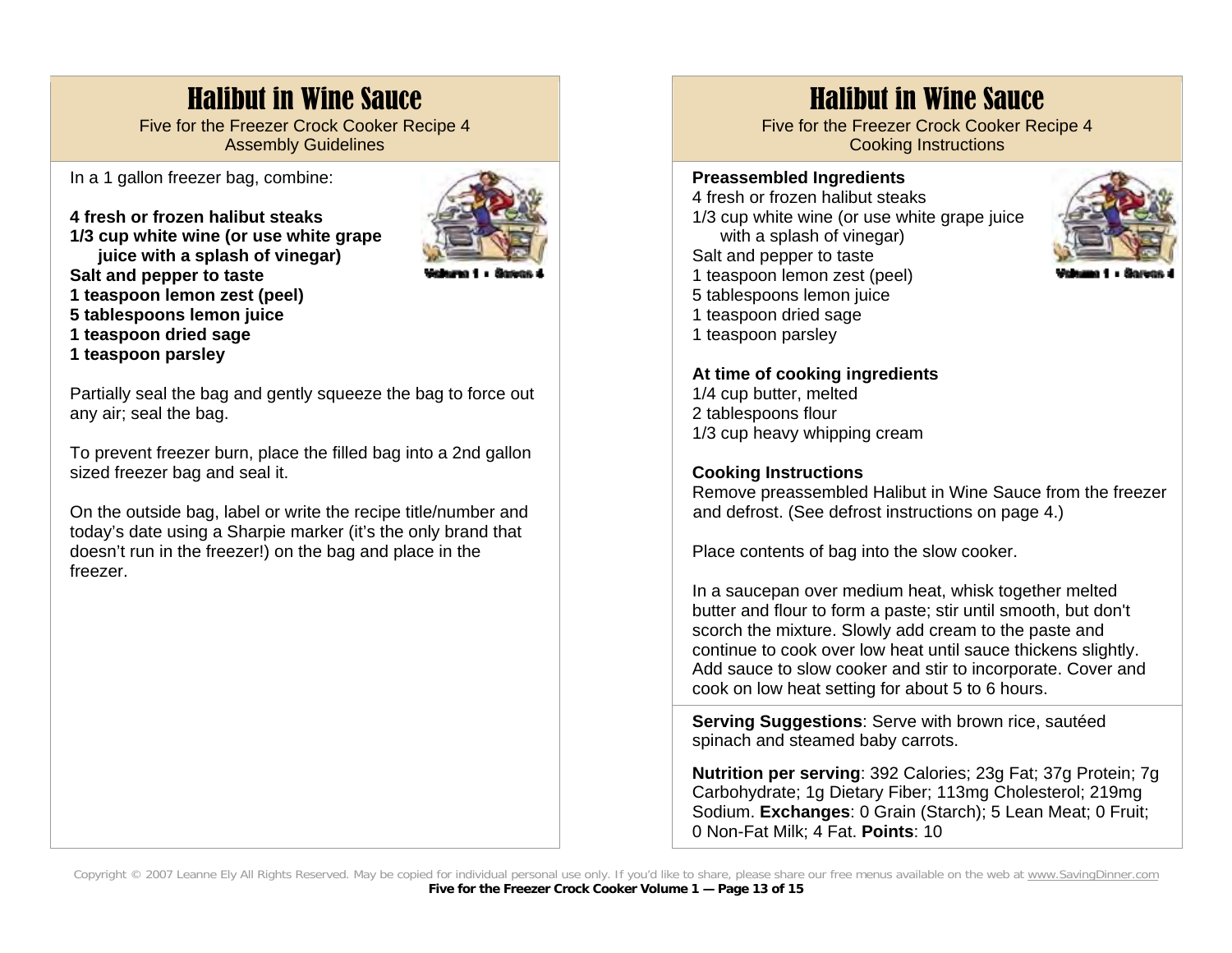### Crock Pot Split Pea Soup

Five for the Freezer Crock Cooker Recipe 5 Assembly Guidelines

In a 1 gallon freezer bag, combine:

**broth (or chicken broth)** 

**1/2 cup chopped onion** 

#### **2 cups water 1 (14.5-oz.) can low sodium vegetable**



**1/2 cup chopped celery 1 cup grated carrot 1/8 teaspoon Worcestershire sauce 1 clove garlic, pressed** 

**Salt and pepper to taste** 

Partially seal the bag and gently squeeze the bag to force out any air; seal the bag.

To prevent freezer burn, place the filled bags into a 2nd gallon sized freezer bag and seal it.

On the outside bag, label or write the recipe title/number and today's date using a Sharpie marker (it's the only brand that doesn't run in the freezer!) on the bag and place in the freezer.

### Crock Pot Split Pea Soup

Five for the Freezer Crock Cooker Recipe 5 Cooking Instructions

#### **Preassembled Ingredients**

2 cups water 1 (14.5-oz.) can low sodium vegetable broth 1/2 cup chopped onion 1/2 cup celery, chopped 1 cup grated carrot 1/8 teaspoon Worcestershire sauce 1 clove garlic, pressed Salt and pepper to taste



**At time of cooking ingredients** 

1 cup potatoes, peeled and diced 1/2 pound split peas

#### **Cooking Instructions**

Remove preassembled Crock Pot Split Pea Soup from the freezer and defrost. (See defrost instructions on page 4.)

Peel and dice potato. Add split peas and potatoes into the slow cooker.

Add the contents of the bag to the slow cooker. Cover and cook on low for 6-8 hours.

**Serving Suggestions**: Serve with a big green salad and some whole grain rolls.

**Nutrition per serving**: 240 Calories; 1g Fat; 18g Protein; 42g Carbohydrate; 17g Dietary Fiber; 0mg Cholesterol; 192mg Sodium. **Exchanges**: 2 1/2 Grain (Starch); 1 1/2 Lean Meat; 1/2 Vegetable; 0 Other Carbohydrates. **Points**: 4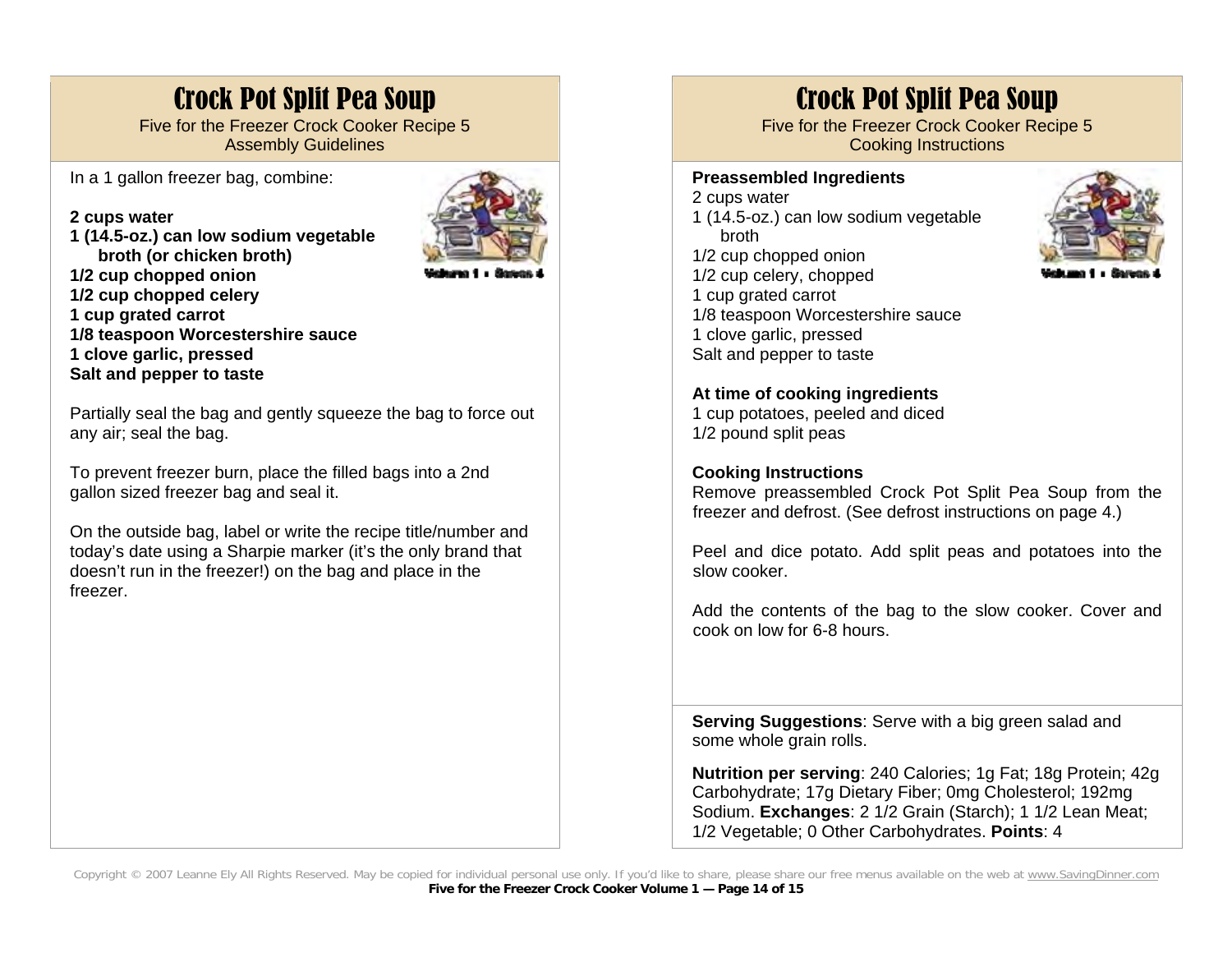## Saving Dinner with



## Five for the Freezer

### 5 Crock Cooker recipes to assemble and freeze ahead

The Menus, Recipes, Instructions, and Assembly Guidelines for

#### **5 delicious Dinner Kits**

to Bring your Family Back to the Dinner Table

#### **Includes:**

Welcome and Getting Started Dinner Kit Shopping List Meal Time Shopping List Preassembly Prep List Dinner Planner Check List Assembly Guides and Recipes

Copyright © 2008 Leanne Ely All Rights Reserved. May be copied for individual personal use only. If you'd like to share, please share our free menus available on the web at www.SavingDinner.com **Five for the Freezer – Crock Cooker - Volume 2 (last updated 10/7/08)**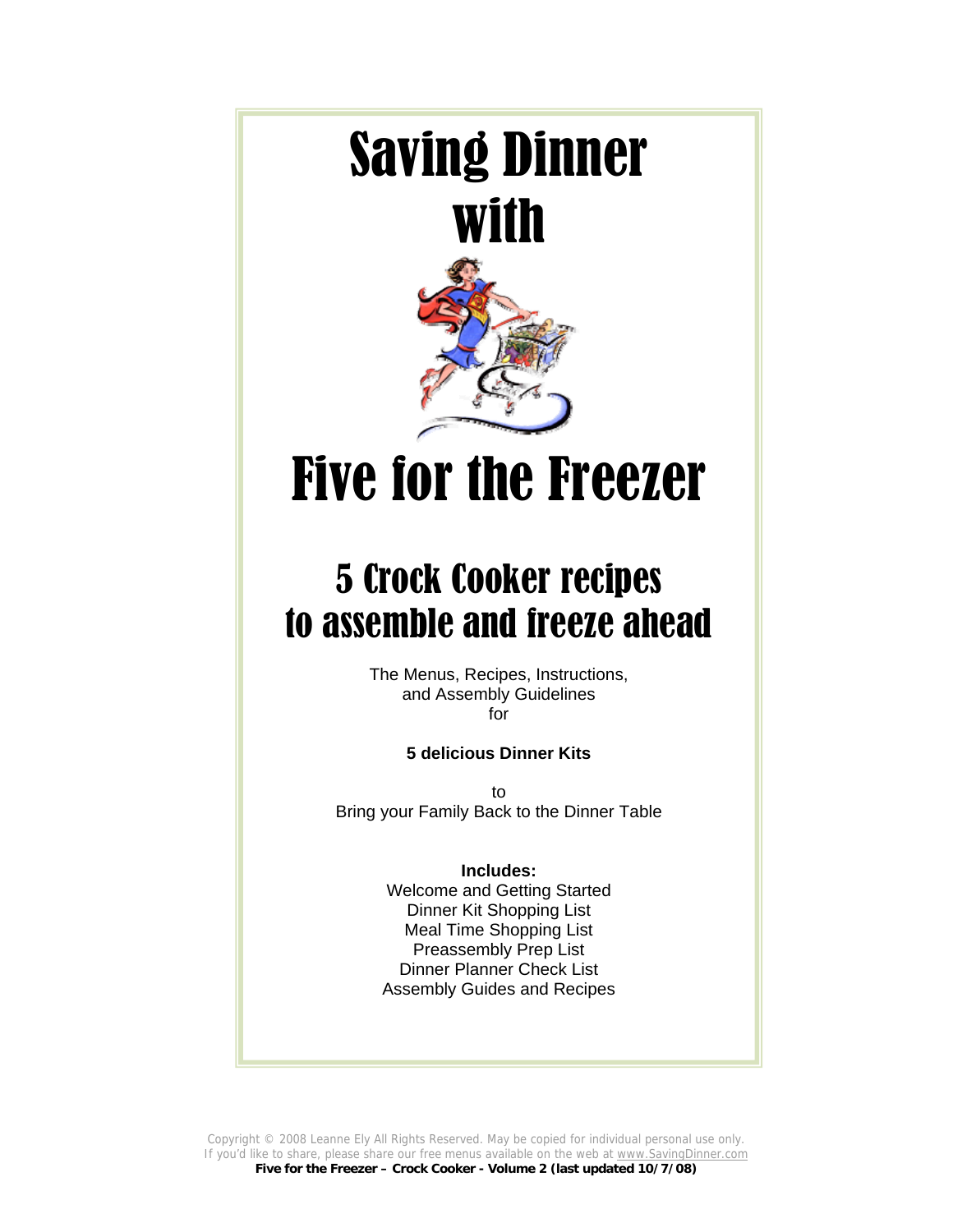### Welcome to "Five for the Freezer"

#### Making nutritious meals you've always wanted for your family without the last minute guesswork or hassles.

You are embarking on a wonderful experience that will lead to creating 5 delicious dinner kits that help you accomplish all of the prep work (non-cooking work!) – dicing, peeling, chopping, measuring, etc. – at one time, for all of the dinners, leaving you nothing but defrosting and cooking up the quick and easy kits into wonderful dinners. Anyone can do it! We'll show you how!

Our easy-to-follow assembly guides and cooking instructions will walk you through the process. The Five for the Freezer series of menus is designed to maximize the benefits of buying one meat in bulk, typically at a cost savings and making it up into lots of handy meals.

#### **Let's Get Printing**

You may be reading this on your computer screen, but to assemble your dinner kits, you'll definitely need a printed copy.

Start by printing this entire document or just scroll to the pages where the recipes and assembly guidelines start, see what the page number is, then tell your printer to start printing from there.

You can also select to print the pages all in black and white (gray scale) if you don't like to use up your color ink or only have a black and white printer. It will look great either way. Draft mode will save on ink if you really need to conserve when printing, but this may make it hard to read the directions so you'll have to take the trial and error route on that one.

#### **Let's talk Dollars and Cents**

Five for the Freezer is a bargain shopper's dream! Have you ever walked past the meat department and seen huge packages of meat on sale but you just didn't quite know what to do with all that meat?

Now, you can watch for sales and with a minimal amount of ingredients (most of which can be stored on hand!), you can bring home the fish and whip up a few meals for the freezer in no time at all!

As with all of our menus, always start your shopping in your own pantry. You will most likely already have most of the spices and condiments on hand and will be able to mark off many of the ingredients before you even leave home!

#### **Off and Running**

Instructions are printed and you're off! To help you keep track of your new recipes, take a quick dash past your office supply stash (we all have one!) and slip your pages into a 3 ring binder for easy reference and to keep things organized.

A great idea is to use the plastic page protectors to keep your pages from getting splattered on while you're assembling your dinner kits. It also allows the use of a grease pencil or dry erase marker for those of you who like to mark off ingredients as you use them. With the grease pencil or dry erase marker you can always come back and wipe the page protector clean.

#### **Once begun, half done**

The thought of preparing 5 dinners all at once may seem daunting! Hang in there – we'll get you thru it painlessly. Remember, foods taste better if they are frozen fresh (as opposed to cooking, thawing and reheating them). For this reason, you should plan your meal preparations as soon as you get home from shopping, or shop the night before and start assembling in the morning.

Grocery shopping shouldn't take you too long and many of the ingredients can be bought ahead of time to have on hand, waiting for those periodic meat specials. Be sure to use the handy pre assembly prep list to zip thru the meal assembly process.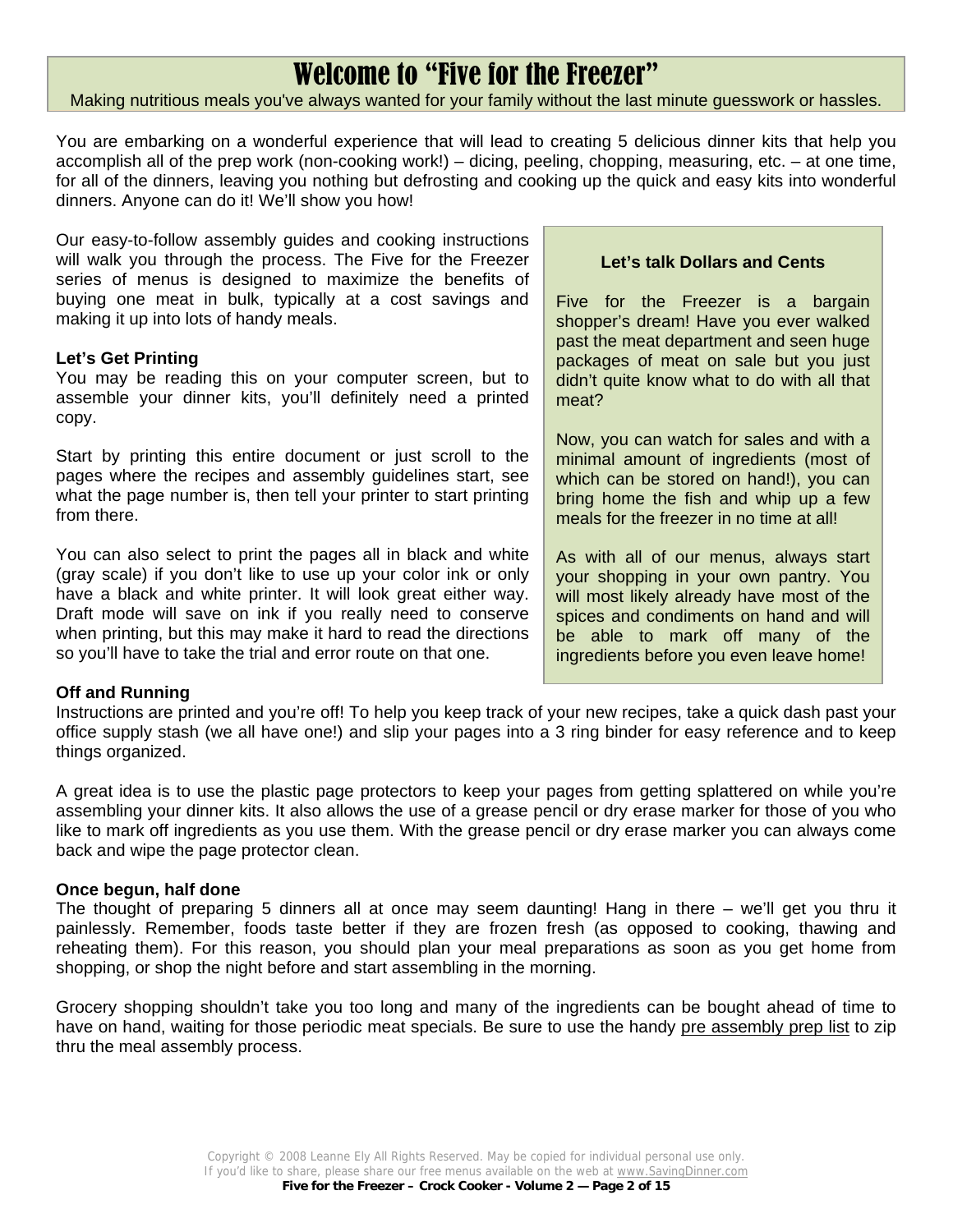No matter how you decide to coordinate the shopping and the assembly, the idea is to be hassle free and reduce some of the stress associated with the planning and preparing of your family's meals. So, let's get going!

#### **Shopping Lists – Your plan for success**

This couldn't be a Saving Dinner product without one of your most important tools to dinner success – the shopping list! And Five for the Freezer has TWO of them! Two? Yes, two! A Dinner Kit Shopping List and the Meal Time Shopping List. They are on the same page, but one column you'll refer to now, the second column later.

When you're ready to enjoy the fruits of your labors, you'll want to refer to your Meal Time Shopping List column. (We'll talk more about that later!) For now, you'll want to take out your Dinner Kit Shopping List and look over the left column to get started. This one has the ingredients that you'll be assembling and freezing.

#### **Home Sweet Grocery Store**

Let's start by "shopping" in your pantry, fridge, freezer, and cupboards. Our freezer meal testers found they could cross off almost two-thirds of the items needed because they already had them. This will also greatly reduce your shopping time and the payout at the checkout stand. You will also want to check your spices and

#### **Supplies and Tools to have on hand:**

- Freezer bags in gallon and quart sizes (see shopping list for quantities)
- **Permanent marker for labeling** bags (Sharpies are best as they don't "run" in the freezer. (Narrow or Fine point)
- □ Measuring cups and spoons (2 sets of each is best!)
- Mixing bowls and other containers for preparation
- □ Manual or electric food processor, blender or chopper
- □ Sharp knives
- Cutting boards (1 for veggies, 1 for meats)
- Any other related kitchen items you are accustomed to using in the normal course of cooking that you have in your kitchen.

herbs to verify you have plenty for each recipe and that they are fresh. Now, It's time to put on those lace up shoes and head to the market for your remaining ingredients.

If you want to really take the easy way out, use your grocer's ONLINE SHOPPING and order your food ahead so it arrives perfectly timed to begin assembly. (See our web site for more about online grocery shopping.)

#### **Taking the Leisurely Route?**

If you are not assembling your dinner kits shortly after shopping, make sure that you properly store frozen foods (don't freeze your fresh meats yet!) and perishables. See our Food Safety Guidelines on the next page for tips!) Remember: You should assemble your meals as soon as possible to have the best results.

#### **Money Saving Tip**

Take your Dinner Kit Shopping List and sit down with the sale flyers from your local stores. Compare flyers and see who has the better deals on the items you'll need, especially meats that you can buy in bulk quantities on sale.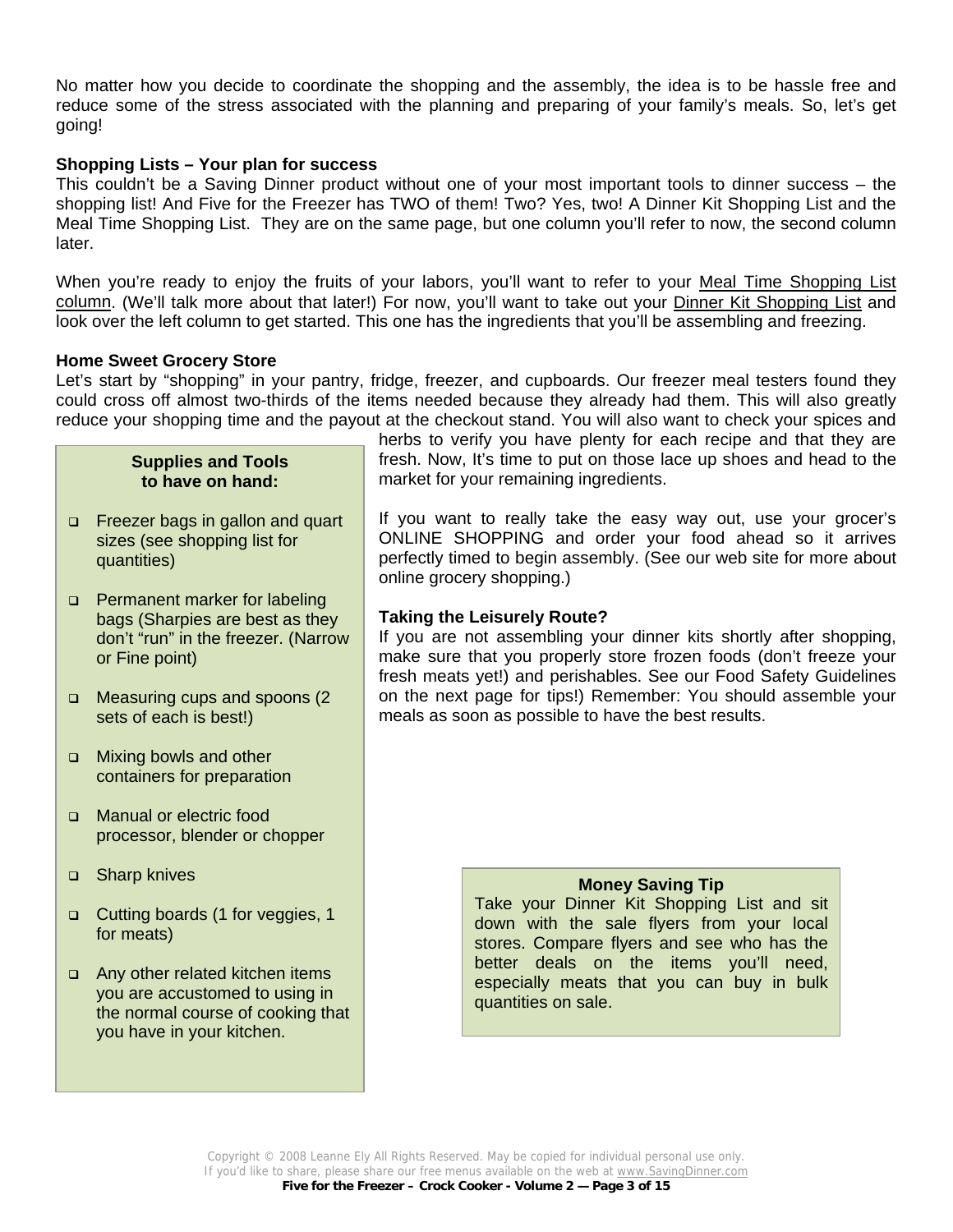#### **Ready, Set, Freeze!**

Take a couple of minutes and read over the recipes and the assembly guidelines for each recipe before starting. There are 5 pages of recipes – one for each meal. You'll find the assembly guidelines on the left side of each page and the recipe and meal time instructions on the right. Each recipe is also numbered 1 thru 5 for convenience and to track it on your Dinner Planner.

Gather together your plastic storage bags and containers, your measuring spoons and measuring cups. To prevent spills and make assembly even quicker, use a 2 quart pitcher or crock to hold the storage bag open while you add the ingredients.

As you start assembling your meals into bags, you will have both dry and wet ingredients you are working with. To speed things up, it is best if you have more than one set of measuring spoons in use. It will save you a lot of time in the long run not having to dry or wash a spoon you used in a wet ingredient that you now need for a dry ingredient.

While we're on the subject of supplies, we strongly recommend you use plastic **freezer** bags. Here are a couple of items you definitely don't want to use:

- Butter or margarine tubs, Ricotta, cottage cheese, yogurt or cool whip containers
- Plastic sandwich bags
- Plastic produce or bread bags
- Glass jars (i.e. Ball, Mason, etc)

The biggest enemies of frozen foods are moisture and air. Freezer burn is caused by these two culprits, that's why moisture proof, airtight containers and packaging are a must. For this reason don't cut corners and use regular (nonfreezer) or cheap store brand storage bags.

In the end you'll be happy you opted for the better quality containers and zip top freezer bags. No one likes nasty surprises in their refrigerator or freezer, not to mention the loss and expense of a meal.

#### **General Food Safety Guidelines You Should Always Follow**

- 1. Always wash your hands before and after handling raw food.
- 2. Defrost/thaw your food in the refrigerator, never at room temp. A quick method to defrost your meal is to place it in a water tight bag and place the bag in a bowl of cold water, changing the water every 30 minutes. Changing the water ensures your meal stays cold and prohibits or slows any bacterial growth. (Microwave defrosting - While thawing food in the microwave may be fast, I don't recommend it. Microwave oven power levels vary greatly between different makes and models. If you choose to use the microwave, do so at your own risk and please follow the instructions that are contained in the manual that came with your oven for defrosting food.)
- 3. Always defrost/thaw raw meat, poultry, and fish/seafood on the bottom shelf of your refrigerator to prevent the juices from dripping onto other foods.
- 4. Never refreeze any raw meat, fish or poultry once it has been defrosted.
- 5. Always use separate cutting boards for raw meat, fish and poultry. Try to avoid wooden cutting boards as these are porous and can absorb fluids and contaminates.
- 6. Always keep raw meat, fish and poultry away from other foods.
- 7. Always store cooked foods in your refrigerator below 40 F.
- 8. Foods stored in the refrigerator are safe for up to 4 days if stored below the recommended temp. Foods containing seafood can be stored in the refrigerator up to 2 days.
- 9. Foods stored in the freezer are best used within 2 to 4 months, but can be stored longer. Please keep in mind that food quality will suffer greatly the longer an item is kept in the freezer.
- 10. All foods should be reheated to an internal temp of 165° F.
- 11. Allow cooked foods to completely cool before you put them into the freezer.
- 12. Do not put a glass container directly from your freezer into the oven.

#### **Defrost Guidelines**

Getting dinner on the table couldn't be easier! The night before, simply remove your dinner kit from the freezer and place it in your refrigerator. By dinner time, it will be ready to cook up. If you are shorter on time, you can also place the dinner kit in cool water, and change the water every 30 minutes or so, and dinner will be thawed before you know it. As each microwave is different, we cannot guarantee good results when using a microwave to defrost your meals.. Overnight thawing is the optimal way to defrost dinner.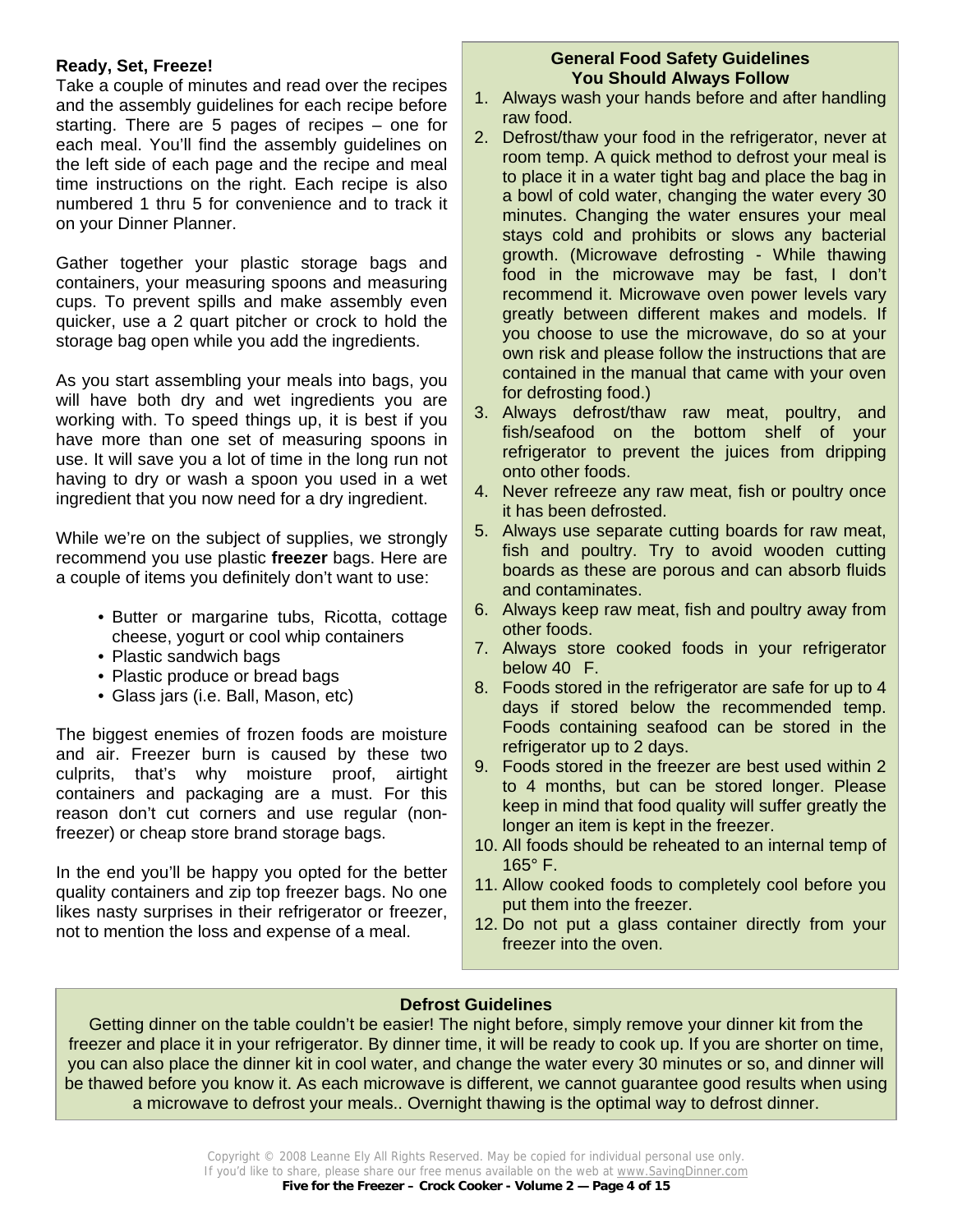#### **Stations Everyone**

A place for everything, and everything in it's place. The old adage is still true! The idea here is to try to arrange your counter top into an assembly line if at all possible. Arrange your counters like your grocery list – condiments, canned goods, produce, and dairy. You'll know right where to go to find your next needed

#### **FlyLady says . . . Baby Steps!**

If you are overwhelmed doing all 5 kits in a day, try doing the preassembly the day before (except for the apples). Keep perishable ingredients in the fridge, then the next day, start assembling.

If you stop for the day after assembling some of the kits or take an extended break from the assembly process don't forget to put your perishables back into the refrigerator.

> (See www.FlyLady.net for more on Baby Steps.)

ingredient. If you're limited on counter space, that's okay, use the kitchen or dinning room table.

You'll want to get out the Preassembly Prep List as that will have many time saving, do ahead steps on it.

Try to have the spice/herb ingredients arranged in containers with wide openings so you can easily get your measuring spoons into them.

Vegetables can be in large bowls to allow the use of measuring scoops, spoons or large ladles to use with measuring cups.

Oils, sauces and other such condiments can be left in their original containers.

All meat should be kept in the refrigerator or freezer until you are working on a specific recipe. Arrange all of your dairy products on one shelf in the fridge to quickly grab when needed.

You'll also want to have on hand the "Dinner Menu List". Designed to stay on the fridge so you can see "what's for dinner", it's also very handy for checking off the dinner kits as you finish each one and track your progress.

#### **Dinner, it's in the bag**

Using the plastic storage bags, follow the recipes and begin assembling the dinner kits according to the assembly guide. Once all the ingredients for a given meal have been assembled and labeled, place the completed meal in your freezer. (Some people put them all into a cooler, until they're all done and ready to organize their freezer space.) Move onto the next meal and follow the same process.

To assemble your kits quicker, invite family members and friends to join you in your adventure. Have each person take a bag and complete their kit. This is also wonderful for kids! You'll find that come dinner time, they'll want "their" meal that they assembled to be the one you enjoy that evening. When multiple people are assembling, it's good to have one person designated as the "checker" at the end to ensure each kit is complete as well as sealed properly.

#### **Substitutions anyone?**

You may not like chicken and prefer to enjoy other meats, maybe turkey was on sale this week instead of chicken… Many of these recipes are very flexible and could easily be made up with another meat of your choice.

Simply remember to adjust cooking times to ensure your selected meat is cooked thru and make any needed adjustments to your shopping lists.

When you're all done assembling your stockpile of dinners and they're safely tucked in the freezer, sit back and give yourself a big pat on the back! Yeah! You did it!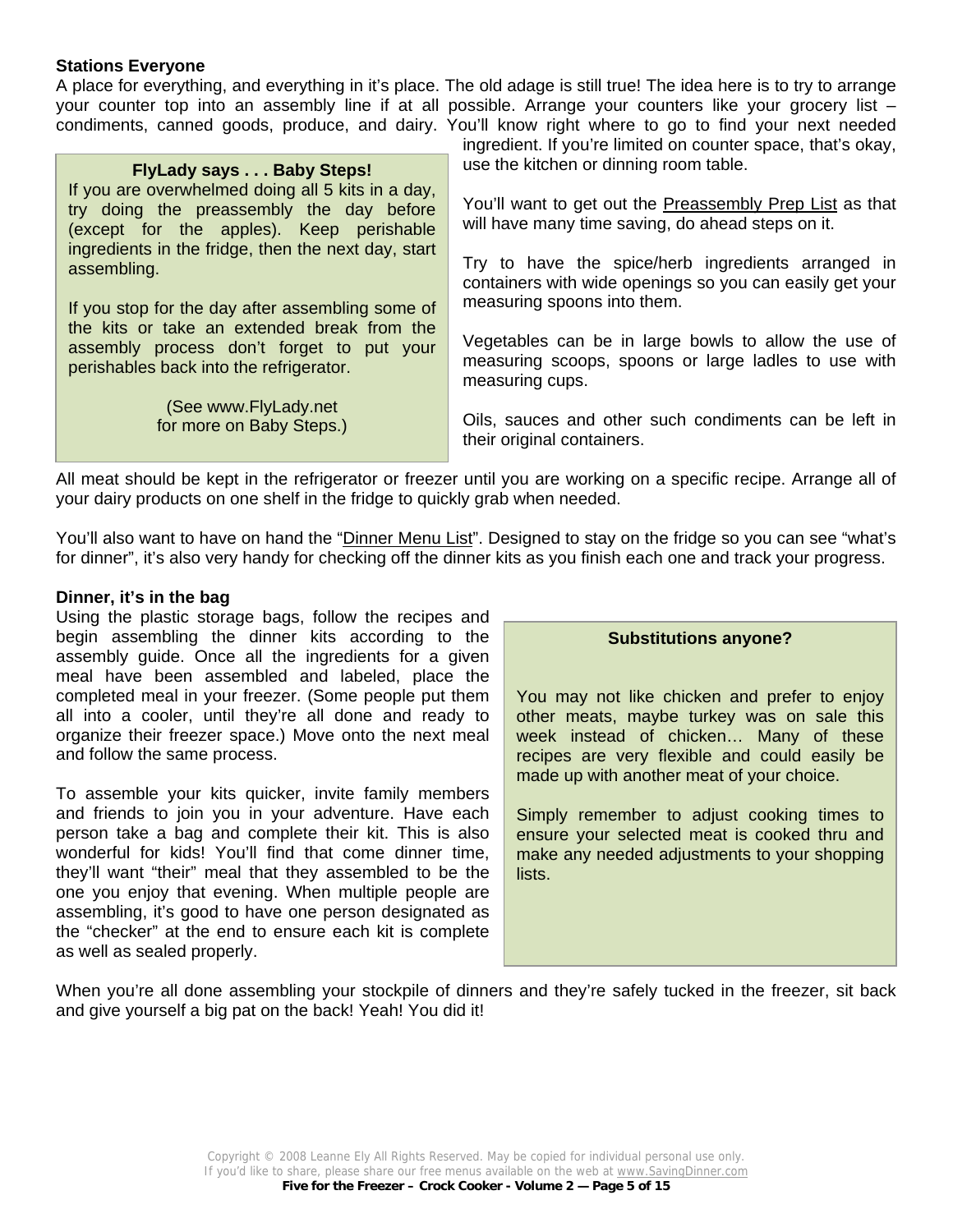#### **What's for Dinner?**

With your freezer full of nutritious meals comes the question "How do I use and get the full benefit of my meals?" We start by putting the Dinner Planner list of meals on the refrigerator door. As you pull a meal from the freezer, simply mark it off the list. With 5 dinners tucked inside the freezer, you want to make sure you track what you've enjoyed since we know most people will be eating these meals periodically and not 5 days in a row.

Now is also the time to break out that second shopping list column — the Meal Time Shopping List. You may even want to have a couple of copies of this on hand. Here you'll find all 5 recipes noted, and below each numbered recipe title, a list of ingredients. These are ingredients that are typically fresh produce or other items that will need to be added to your dinner kit because they either don't freeze well, or they are added during the cooking process.

Some ingredients on the Meal Time Shopping List will be proceeded by a "\* ". These are ingredients that you will want to have on hand if you are following our Serving Suggestions. Remember, the Dinner Kit Shopping List only listed the items needed for the freezer portion of the meal. This is because you're freezing 5 days worth of main courses and we know most of you don't eat the same meat 5 days in a row, you prefer variety.

Be creative. You may decide to use these meals all at once, while others may decide to use it to supplement an already established routine or schedule. You may make these meals to keep or even share the rest with an elderly relative, new mom, or friend or relative that has been under the weather. You have a whole world of flexibility with this menu and how you use it.

Before picking up milk and bread, quickly review your Dinner Planner and select which meals you'll be enjoying in the next week. Then take one of your handy copies of the Meal Time Shopping List, and using a highlighter, simply highlight the ingredients needed for that recipe. Quick and easy! At the store, simply reference the list and make sure you pick up the highlighted items or make your own shopping list on an index card or whatever you have handy in under 5 minutes.

#### **Going forward**

There are lots of ways to go about deciding what's for dinner. In our house, this is decided as a group around the dinner table as family conversation. It brings us together and every one, even the youngest, feel they

#### **Mega Menu-Mailer is Saving Dinner**

One of the nice things about having meals thawing in the refrigerator would be those last minute unplanned incidents that tend to rear up from timeto-time. You know what I mean, your family dinner time gets interrupted by a spouse's last minute overtime at work, your child tells you at the last minute about the school project that's due tomorrow and you have to rush out and do shopping for their needed supplies. Your dinner plans go out the window and you pick up the phone and order pizza or jump in the car and head for the drive thru.

How many times have you heard about a neighbor or church member who needed a little help because of an illness, birth of a child or death in their family and you wish there was something you could do, yet felt you didn't have time? How easy it would be to be a blessing to someone by digging into your freezer and giving a dinner kit.

Pot-luck dinners, a neighborhood ladies luncheon, and office party – to name just a few! You and other subscribers could hold Mega Menu-Mailer parties and fellowship with each other as you prepare your meals. Here's an idea, how about you and other ladies pooling your resources together and preparing meals for that new bride or expecting mother. The uses are many, the possibilities endless!

**(Note: Each purchase of Mega Menu-Mailer is for individual use. Please have participants each purchase their own Mailer.)** 

have important input in the day-to-day managing of family affairs.

After our meal is complete and the dishes are done, we pull the next day's meal from freezer and place it in the bottom of the refrigerator to thaw. There is great joy and comfort seeing those meals all ready to use and enjoying each one!

#### **Congratulations on Saving Dinner in your home!**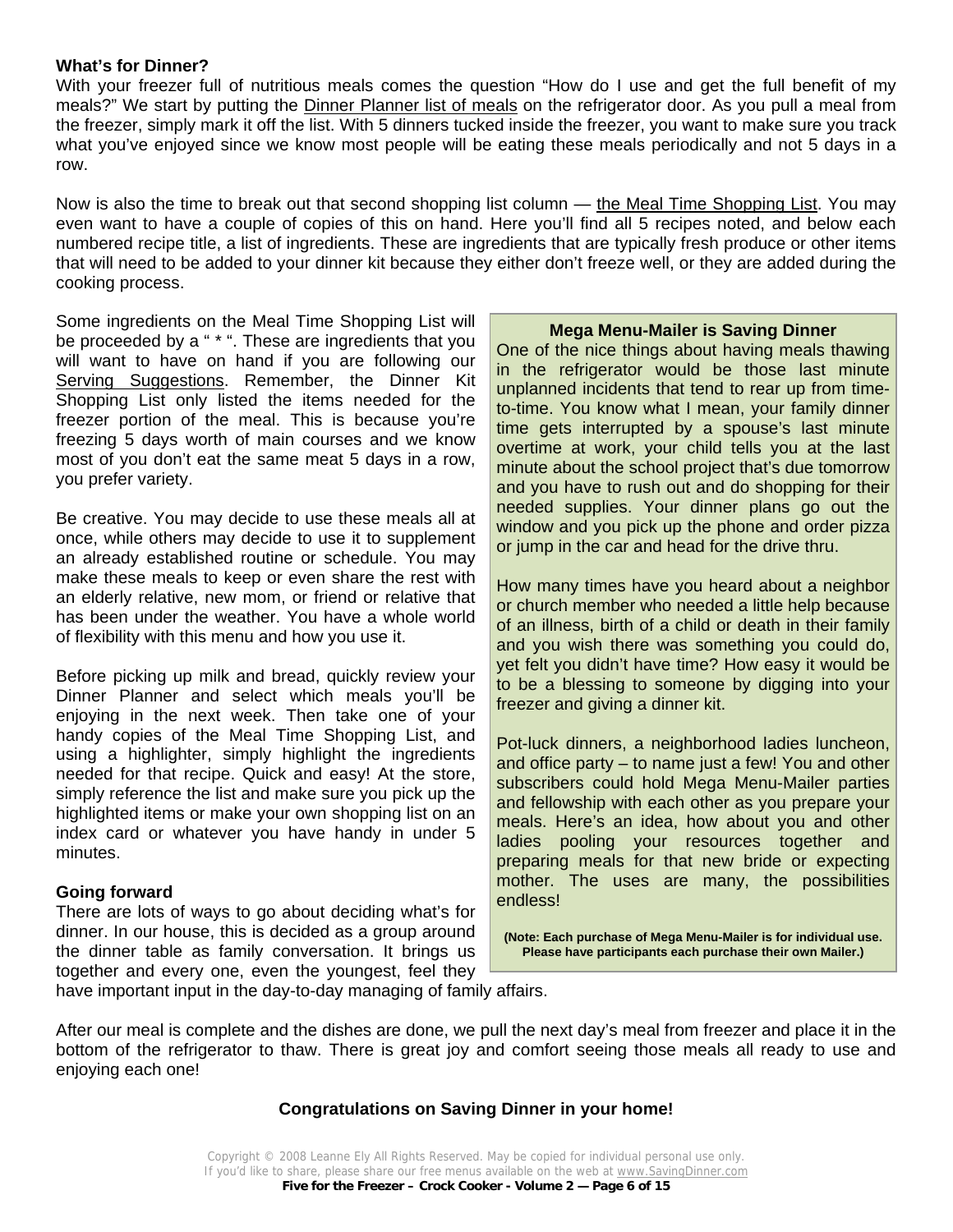### Dinner Kit Shopping List Assembly and Mealtime Ingredients

| ASSUMBIT QUALITE FORMATION RESERVANCE                                                                                                                                                                                                                                                                                                                                                                                                                                                                                                                                                                                                        |                                                                                                                                                                                                                                                                                                      |  |  |  |  |  |  |
|----------------------------------------------------------------------------------------------------------------------------------------------------------------------------------------------------------------------------------------------------------------------------------------------------------------------------------------------------------------------------------------------------------------------------------------------------------------------------------------------------------------------------------------------------------------------------------------------------------------------------------------------|------------------------------------------------------------------------------------------------------------------------------------------------------------------------------------------------------------------------------------------------------------------------------------------------------|--|--|--|--|--|--|
| <b>Assembly time shopping list</b>                                                                                                                                                                                                                                                                                                                                                                                                                                                                                                                                                                                                           | <b>Mealtime Shopping list</b>                                                                                                                                                                                                                                                                        |  |  |  |  |  |  |
| <b>MEAT</b><br>1 1/2 pounds pork shoulder, cubed [M1]<br>1 pound ground turkey meat [M2]<br>2 pounds baby back beef ribs, cut into 4-6 inches [M3]<br>1 whole chicken [M4]<br>4 salmon fillets [M5]<br><b>CONDIMENTS</b><br>1 2/3 cups salsa, your favorite [M1,M2]<br>1/2 cup peanut butter [M1]<br>1/4 cup Catalina style dressing [M3, M5]<br>1 2/3 tablespoons low sodium soy sauce [M3]<br>1 tablespoon apple cider vinegar [M5]<br>2 teaspoons Asian fish sauce (optional) [M5]                                                                                                                                                        | 1. Peruvian Pork and Potato Stew<br>2/3 pound new potatoes, quartered<br>*Baby spinach<br>*Salad toppings<br>*Salad dressing, your choice<br>*Broccoli<br>2. Turkey Tico Taco Chili<br>1 pound cherry tomatoes, halved<br>*Red potatoes<br>3. Baby's Got Back Ribs<br><b>None</b><br>*Sweet potatoes |  |  |  |  |  |  |
| <b>PRODUCE</b><br>3 1/2 onions, chopped [M1, M2, M4, M5]<br>10 1/2 teaspoons minced garlic [M1, M2, M3, M4, M5]<br>1 zucchini, cubed [M2]<br>1 cup carrot, chopped [M4]<br>1 cup celery, chopped [M4]<br>3 sprigs thyme [M4]<br>1 lemon, juiced and zested [M4]<br>2 medium stalks celery, sliced [M5]<br>2 medium tomatoes, quartered [M5]<br>1 cup broccoli florets [M5]<br>1/2 teaspoon grated gingerroot [M5]<br><b>CANNED GOODS</b><br>5 cups, low sodium chicken broth [M1, M5]<br>1 (15 oz) can black beans [M2]<br>2 (14.5 oz) cans diced tomatoes with green pepper and<br>onion [M3]<br>13 ounces pineapple chunks, undrained [M5] | 4. Easy Sunday Slow Cooker Chicken<br>4 teaspoons cornstarch<br>2 teaspoons water<br>*Brown rice<br>5. Sweet and Sour Salmon<br><b>None</b><br>*Mozzarella<br>*Tomato<br>*Basil leaves<br>*Balsamic Vinegar<br>*Extra virgin olive oil<br>*Black pepper                                              |  |  |  |  |  |  |
| <b>SPICES</b><br>1 teaspoon cumin [M2]                                                                                                                                                                                                                                                                                                                                                                                                                                                                                                                                                                                                       |                                                                                                                                                                                                                                                                                                      |  |  |  |  |  |  |
| <b>DRY GOODS</b><br>3 tablespoon brown sugar [M5]                                                                                                                                                                                                                                                                                                                                                                                                                                                                                                                                                                                            |                                                                                                                                                                                                                                                                                                      |  |  |  |  |  |  |
| <b>FROZEN</b><br>2 1/2 (10 oz) packages frozen whole kernel corn [M1, M2]                                                                                                                                                                                                                                                                                                                                                                                                                                                                                                                                                                    | <b>QUICK TIP</b><br>Some ingredients on the<br>above "Day of Shopping List"<br>are non-perishable ingredients and you<br>may want to consider buying them<br>ahead of time to have on hand.                                                                                                          |  |  |  |  |  |  |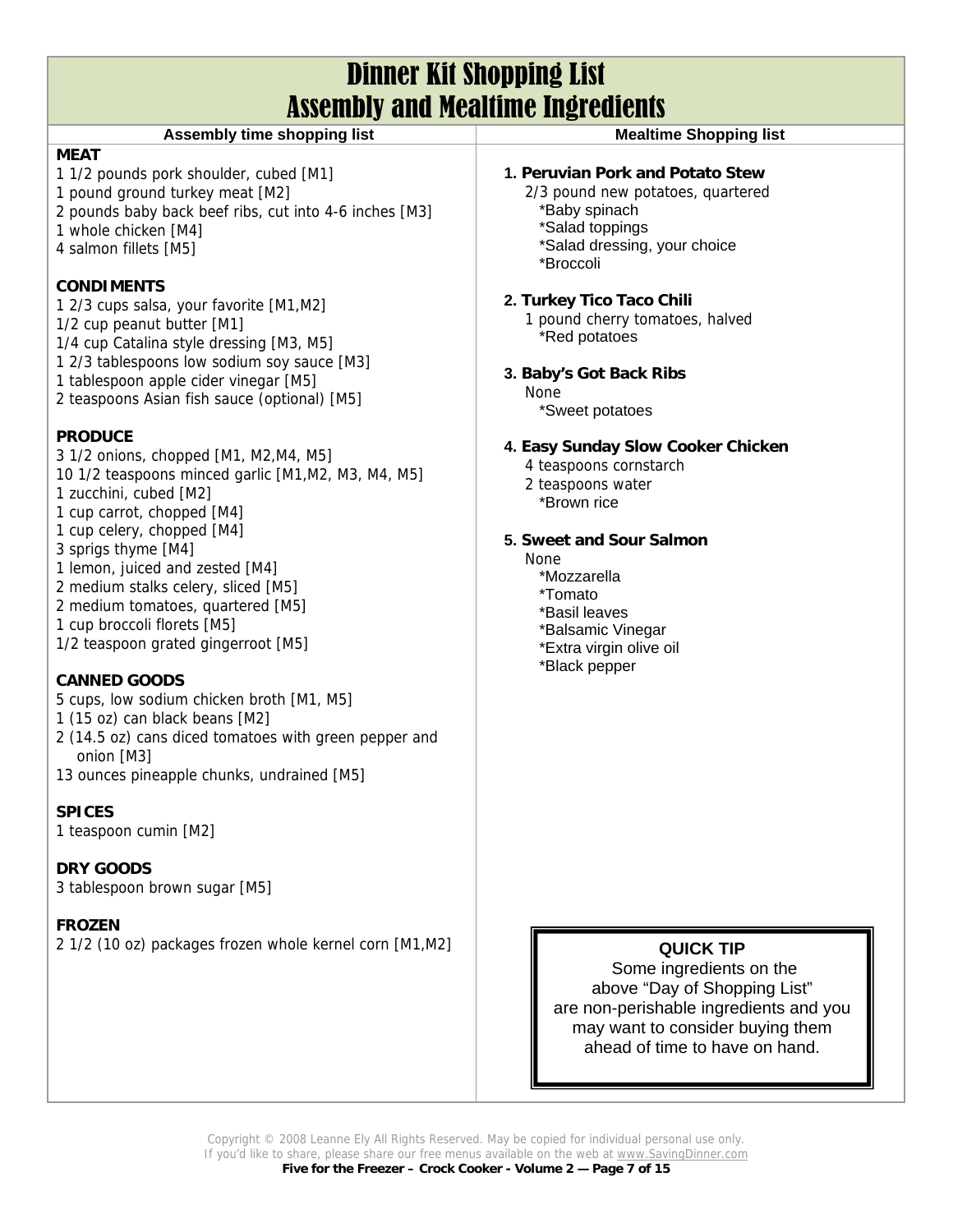### Preassembly Prep List

Prior to assembling your dinner kits, prepare these ingredients that are used in multiple menus and such to more rapidly assemble your kits. Simply put prepared ingredients in a bowl, plastic baggie, etc. until you are ready for them, or bag everything up and put it in the fridge to use at a later time to break up the assembly process.

#### **First Day**

\*\* Remember you will need to read carefully the assembly instructions and process your vegetables before you start assembling your meals. All of your slicing, chopping, mincing, juicing and grating should be accomplished before you start putting your meals together to save you time.

\*\* All meat should be kept in the refrigerator until ready to assemble a meal.

\*\*Once you have prepped your items you will need to place the food in plastic bags or containers and place in your refrigerator overnight.

#### **Meats**

#### **Pork**

Cut pork shoulder into them into 1 inch cubes or purchase cubed.

#### **Beef Ribs**

Cut ribs into 4-6 inch lengths or have butcher cut for you.

#### **Produce**

#### **Lemon**

Rinse lemon under running water to wash. Zest yellow part of lemon only into a small bowl or container.

Using your palm, press and roll the lemon on your countertop a few times to help release the juice from the pulp. (Tip- lemons stored at room temperature release more juice than orange stored in your refrigerator.) Cut lemon in half and juice.

If you do not have a juicer, squeeze the lemon over a bowl by hand. Cover and store the juice (or transfer to a plastic bag) in a plastic bag overnight. Be sure to remove any seeds from the juice.

#### **Garlic**

Press 21 cloves garlic if not using minced garlic.

#### **Onions**

White or yellow onions: Cut off both ends and peel first layer of onions. Chop 3 1/2 onions.

#### **Zucchini**

Rinse lemon under running water to wash. Chop zucchini.

#### **Carrots**

Rinse lemon under running water to wash. Chop carrot.

#### **Celery**

Rinse lemon under running water to wash. Slice two ribs celery Chop 1 cup celery

#### **Tomatoes**

Rinse lemon under running water to wash. Cut tomatoes into fourths.

#### **Broccoli**

Rinse lemon under running water to wash. Roughly chop broccoli into golf ball sized pieces

#### **Ginger Root**

Gently peel ginger with spoon. Grate ginger.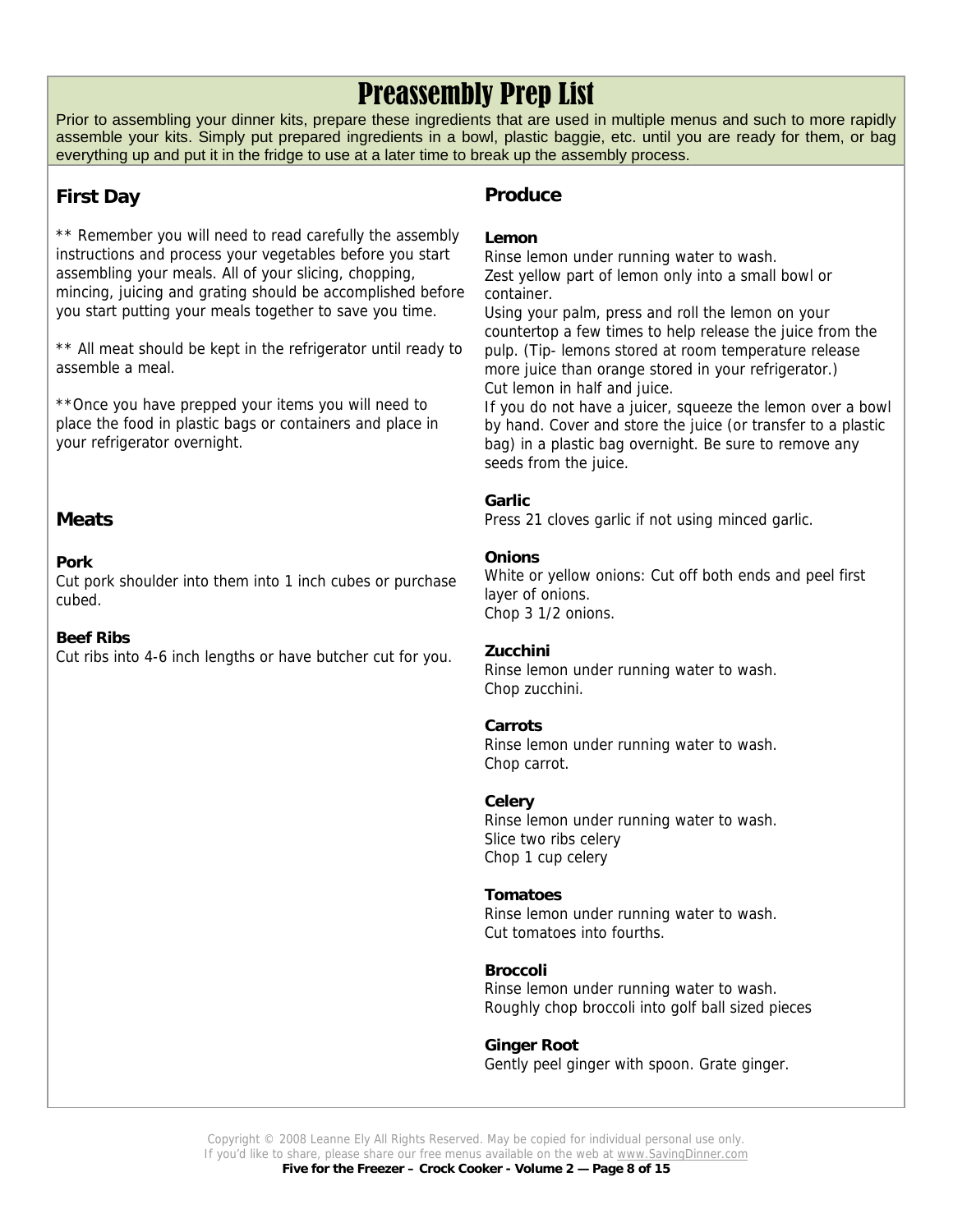### Saving Dinner with Five from the Freezer Dinner Planner

| <b>Recipe Name</b>                             | <b>Serving Suggestions</b>                   | Method of<br>Cooking | <b>Preparation</b><br>Time | Cooking<br>Time      |
|------------------------------------------------|----------------------------------------------|----------------------|----------------------------|----------------------|
| Peruvian Pork and Potato<br><b>Stew</b>        | with steamed broccoli<br>and a spinach salad | Crock<br>Cooker      | 5 minutes                  | 8 hours on<br>low    |
| <b>Turkey Tico Taco Chili</b><br>⊔             | with steamed red<br>potatoes                 | Crock<br>Cooker      | 5 minutes                  | 5-6 hours<br>on low  |
| Baby's Got Back Ribs<br>⊔                      | with baked sweet<br>potatoes                 | Crock<br>Cooker      | 5 minutes                  | 6-8 hours<br>on low  |
| <b>Easy Sunday Slow Cooker</b><br>⊔<br>Chicken | over brown rice                              | Crock<br>Cooker      | 5 minutes                  | 8-9 hours<br>on high |
| Sweet and Sour Salmon                          | with a Caprese Salad                         | Crock<br>Cooker      | 5 minutes                  | 3-4 hours<br>on low  |
|                                                |                                              |                      |                            |                      |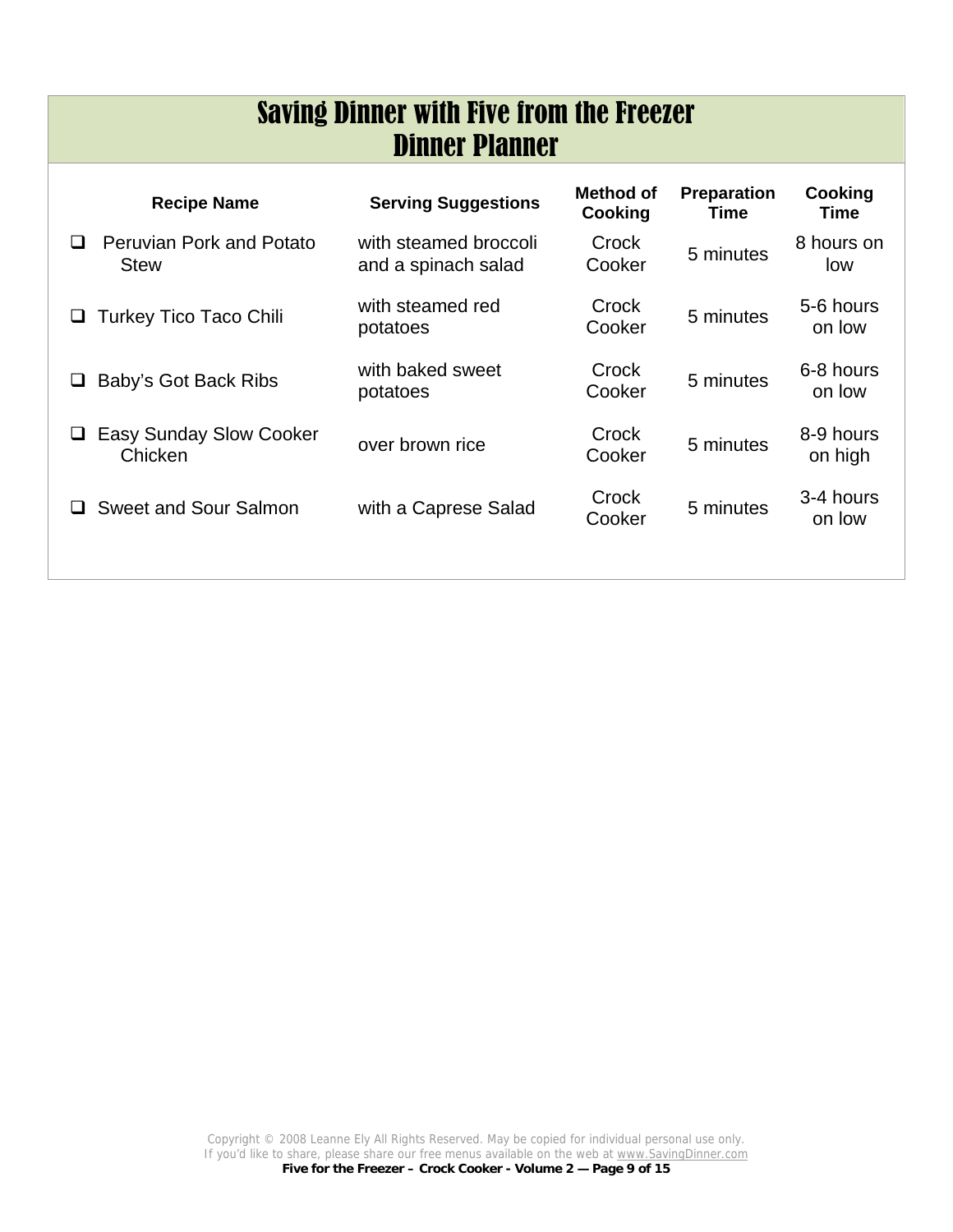### Peruvian Pork and Potato Stew

Recipe 1 — Assembly Guidelines — Serves 4

- 1 1/2 pounds pork shoulder, cubed
- 1 onion, chopped
- 6 cloves garlic, pressed
- 4 cups, low sodium chicken broth
- 2 (10 oz) packages frozen whole kernel corn



- 2 tablespoons salsa
- 1/2 cup peanut butter

In gallon freezer bag place first seven ingredients (pork to peanut butter). Seal the bag and gently massage to coat pork. Open the bag; gently and carefully squeeze the bag to remove excess air. Seal the bag.

Place your label on the bag or write the name & date and the recipe number on the bag and place in your freezer.

### Peruvian Pork and Potato Stew

Recipe 1 — Cooking Instructions — Serves 4

#### **Preassembled Ingredients**

1 1/2 pounds pork shoulder, cubed 1 onion, chopped 6 cloves garlic, pressed 4 cups, low sodium chicken broth 2 (10 oz) packages frozen whole kernel corn 2 tablespoons salsa 1/2 cup peanut butter



**At time of cooking ingredients** 

2/3 pound new potatoes, quartered

**Cooking Instructions**  Thaw and place ingredients into slow cooker.

Add quartered potatoes to slow cooker. Stir to combine ingredients.

Cover and cook on low for about 8 hours or until pork is cooked through and tender.

**Nutrition per serving**: 697 Calories; 40g Fat; 46g Protein; 44g Carbohydrate; 6g Dietary Fiber; 91mg Cholesterol; 795mg Sodium. **Exchanges**: 2 1/2 Grain (Starch); 5 1/2 Lean Meat; 1 Vegetable; 5 1/2 Fat. **Points**: 16

**Serving Suggestion:** Serve with steamed broccoli and a spinach salad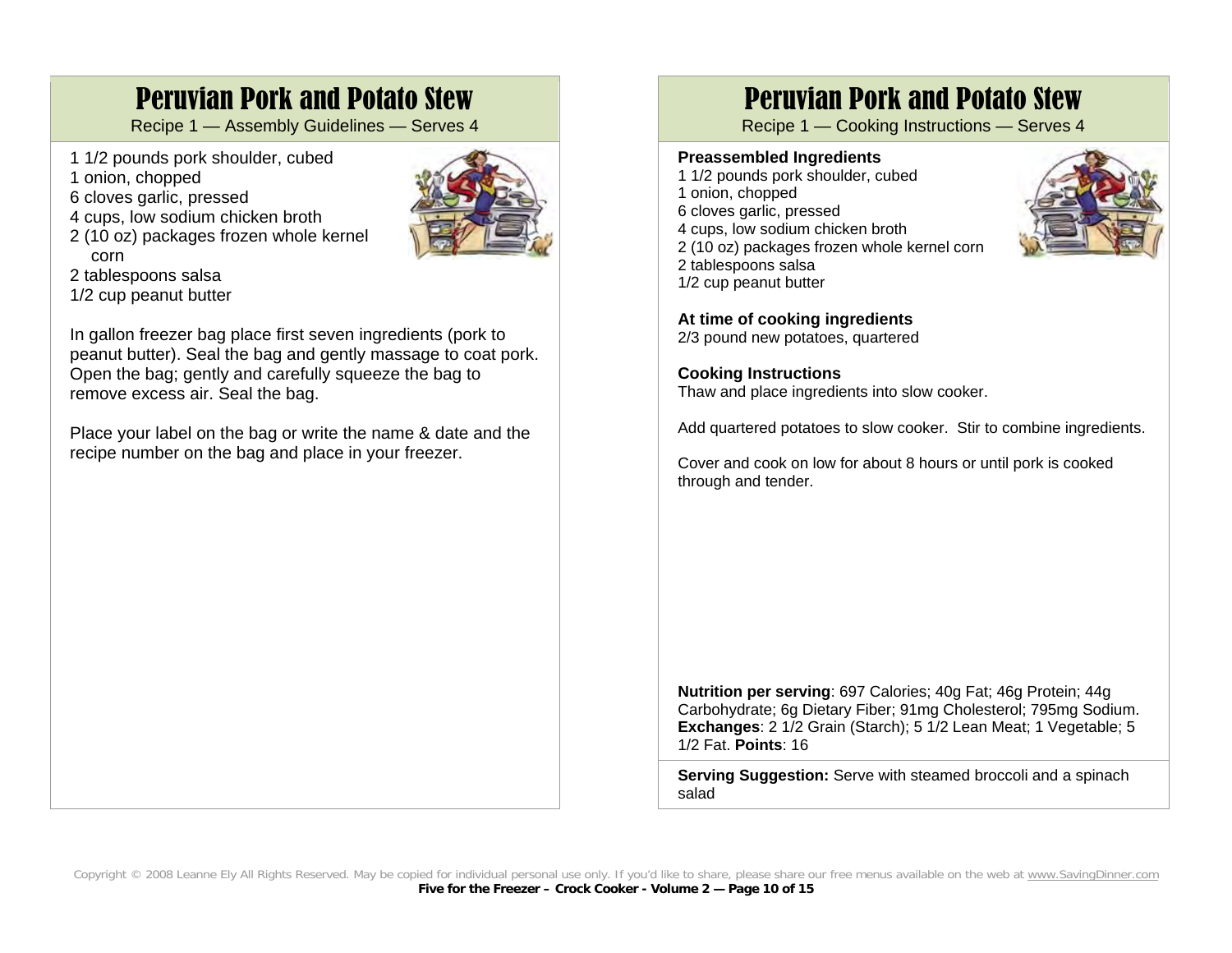### Turkey Tico Taco Chili

Recipe 2 — Assembly Guidelines — Serves 4

- 1 pound ground turkey meat
- 1 zucchini, cubed
- 1 onion, chopped
- 2 teaspoons minced garlic



- 1 teaspoon cumin
- 3 cups frozen whole kernel corn
- 1 (15 oz) can black beans
- 1 1/2 cups salsa, your favorite

In gallon freezer bag place first eight ingredients (turkey to salsa). Seal the bag and gently smoosh to combine ingredients. Open the bag; gently and carefully squeeze the bag to remove excess air. Seal the bag.

Place your label on the bag or write the name & date and the recipe number on the bag and place in your freezer.

### Turkey Tico Taco Chili

Recipe 2 — Cooking Instructions — Serves 4

#### **Preassembled Ingredients**

- 1 pound ground turkey meat
- 1 zucchini, cubed
- 1 onion, chopped
- 2 teaspoons minced garlic
- 1 teaspoon cumin
- 3 cups frozen whole kernel corn
- 1 (15 oz) can black beans
- 1 1/2 cups salsa, your favorite

#### **At time of cooking ingredients**

1 pound cherry tomatoes, halved

#### **Cooking Instructions**

Thaw and place ingredients into slow cooker.

Add halved tomatoes to slow cooker. Stir gently to combine ingredients.

Cover and cook on low for about 5-6 hours or until turkey is cooked through.

**Nutrition per serving**: 488 Calories; 12g Fat; 36g Protein; 66g Carbohydrate; 16g Dietary Fiber; 90mg Cholesterol; 546mg Sodium. **Exchanges**: 3 1/2 Grain (Starch); 3 1/2 Lean Meat; 2 1/2 **Vegetable**. Points: 10

**Serving Suggestion:** Serve with steamed red potatoes

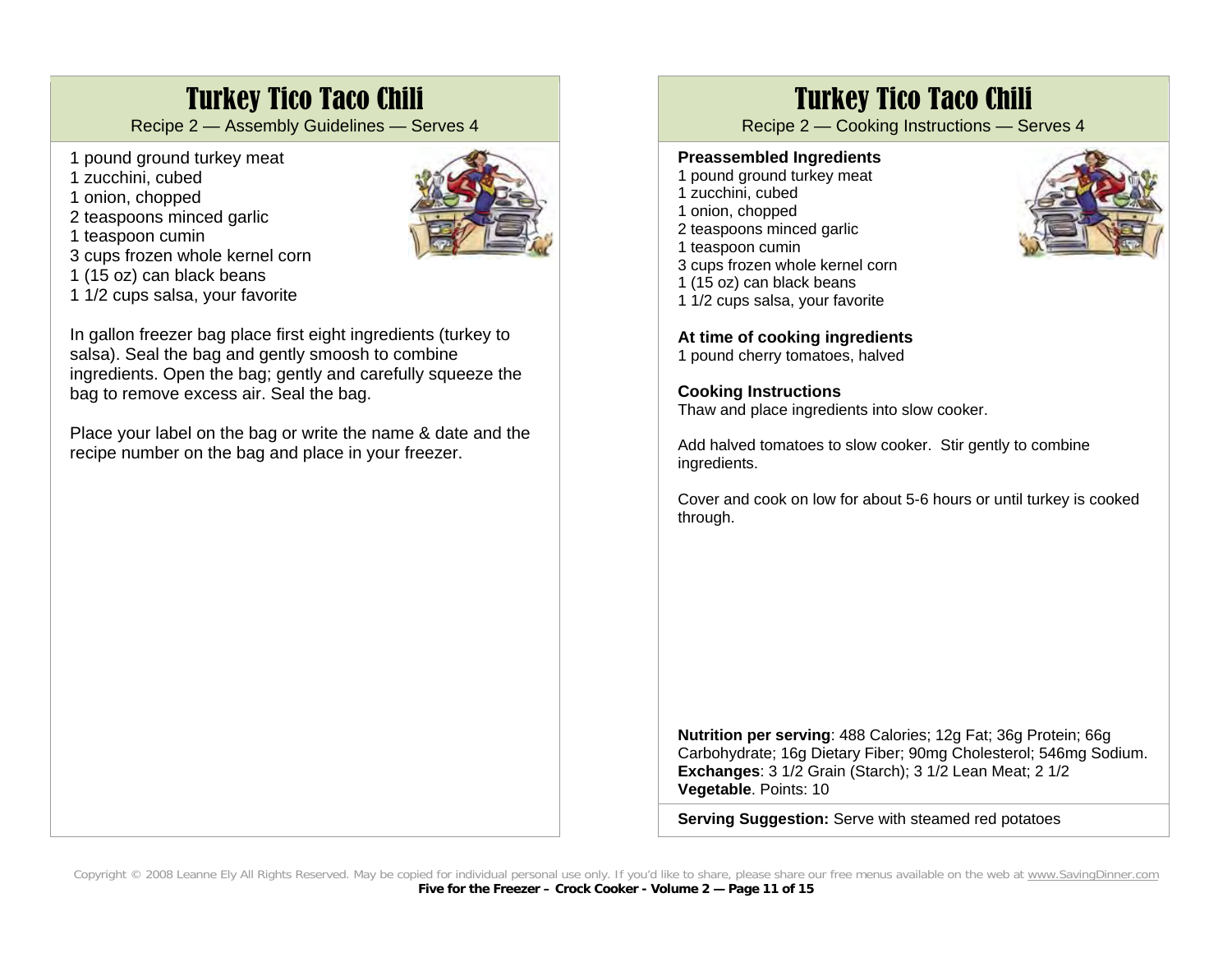### Baby's Got Back Ribs

Recipe 3 — Assembly Guidelines — Serves 4

- 2 pounds baby back beef ribs, cut into 4-6 inches
- 2 (14.5 oz) cans diced tomatoes with green pepper and onion



1/4 cup Catalina style dressing

1 tablespoon low sodium soy sauce

1 teaspoon minced garlic

In gallon freezer bag place all ingredients. Seal the bag and gently smoosh to combine ingredients. Open the bag; gently and carefully squeeze the bag to remove excess air. Seal the bag.

Place your label on the bag or write the name & date and the recipe number on the bag and place in your freezer.

### Baby's Got Back Ribs

Recipe 3 — Cooking Instructions — Serves 4

#### **Preassembled Ingredients**

- 2 pounds baby back beef ribs, cut into 4-6 inches
- 2 (14.5 oz) cans diced tomatoes with green pepper and onion
- 1/4 cup Catalina style dressing
- 1 tablespoon low sodium soy sauce
- 1 teaspoon minced garlic

**At time of cooking ingredients**  None

#### **Cooking Instructions**

Thaw and place ingredients into slow cooker.

Stir to combine ingredients.

Cover and cook on low for about 6-8 hours or until beef is cooked through and tender.

**Nutrition per serving**: 798 Calories; 67g Fat; 38g Protein; 9g Carbohydrate; 1g Dietary Fiber; 161mg Cholesterol; 486mg Sodium. **Exchanges**: 5 1/2 Lean Meat; 1 Vegetable; 10 1/2 Fat; 1/2 Other Carbohydrates. **Points**: 21

**Serving Suggestion:** Serve with baked sweet potatoes

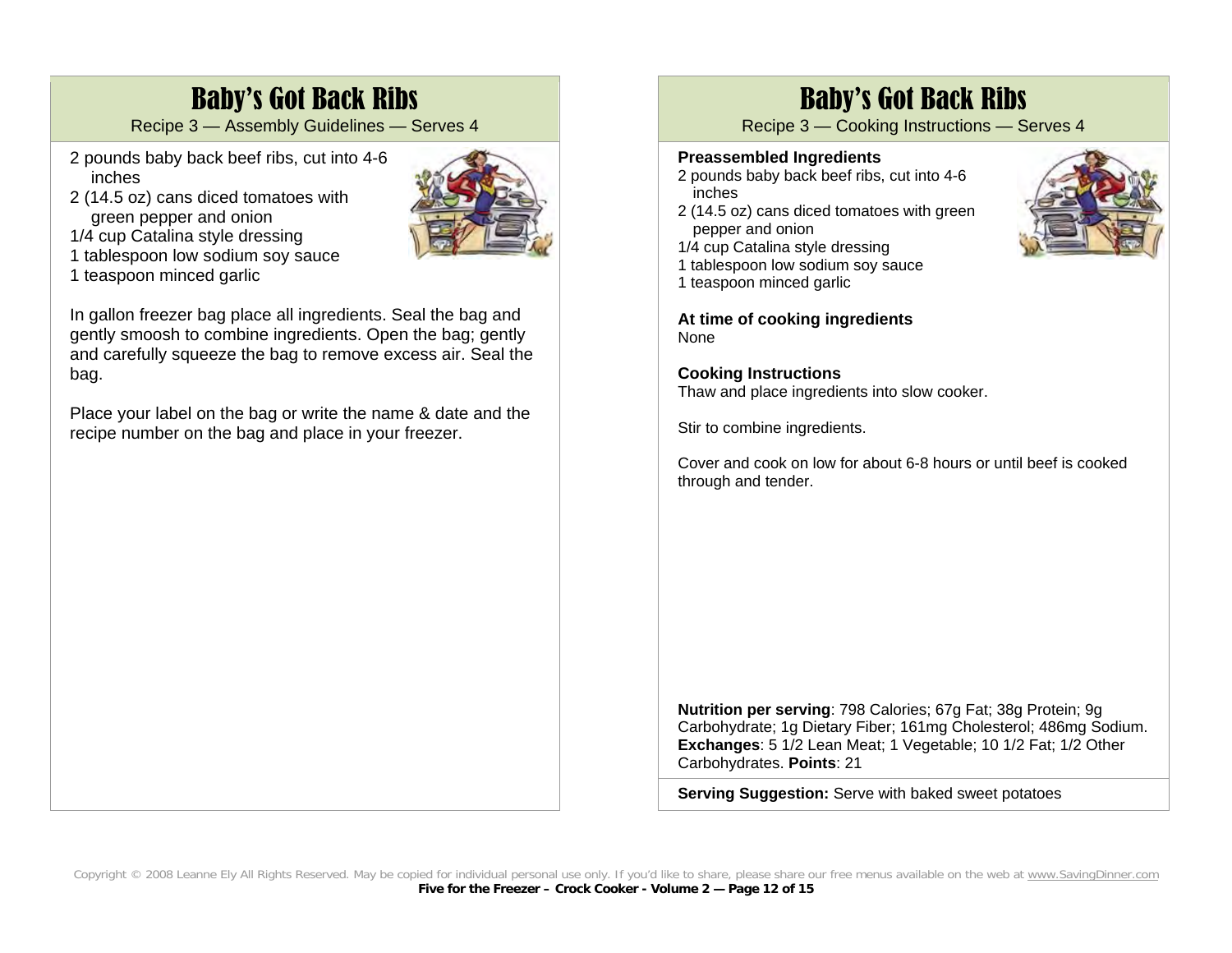### Easy Sunday Slow Cooker Chicken

Recipe 4 — Assembly Guidelines — Serves 4

1 whole chicken Salt and pepper to taste 1 cup onion, chopped 1 cup carrot, chopped 1 cup celery, chopped 1 1/2 teaspoons minced garlic 3 sprigs thyme 1 lemon, juiced and zested



In gallon freezer bag place first eight ingredients (chicken to lemon). Seal the bag and gently massage to coat chicken. Open the bag; gently and carefully squeeze the bag to remove excess air. Seal the bag.

Place your label on the bag or write the name & date and the recipe number on the bag and place in your freezer.

### Easy Sunday Slow Cooker Chicken

Recipe 4 — Cooking Instructions — Serves 4

#### **Preassembled Ingredients**

1 whole chicken Salt and pepper to taste 1 cup onion, chopped 1 cup carrot, chopped 1 cup celery, chopped 1 1/2 teaspoons minced garlic 3 sprigs thyme 1 lemon, juiced and zested

**At time of cooking ingredients**  4 teaspoons cornstarch

2 teaspoons water

#### **Cooking Instructions**

Thaw and place ingredients into slow cooker.

Stir to combine ingredients. Cover and cook on high for about 8-9 hours or until chicken is cooked through and tender.

Remove chicken from slow cooker and carefully pour chicken juices into a saucepan.

In a small measuring cup, stir together cornstarch and water until you have formed a slurry.

Bring chicken juices to a boil, reduce heat and add slurry to juices. Stir until juices have thickened and continue to cook another 3-5 minutes over medium low heat.

**Nutrition per serving**: 689 Calories; 47g Fat; 53g Protein; 12g Carbohydrate; 3g Dietary Fiber; 272mg Cholesterol; 241mg Sodium. **Exchanges**: 0 Grain (Starch); 7 Lean Meat; 1 Vegetable; 5 Fat. **Points**: 17

**Serving Suggestion:** Serve over brown rice

Copyright © 2008 Leanne Ely All Rights Reserved. May be copied for individual personal use only. If you'd like to share, please share our free menus available on the web at www.SavingDinner.com **Five for the Freezer – Crock Cooker - Volume 2 — Page 13 of 15**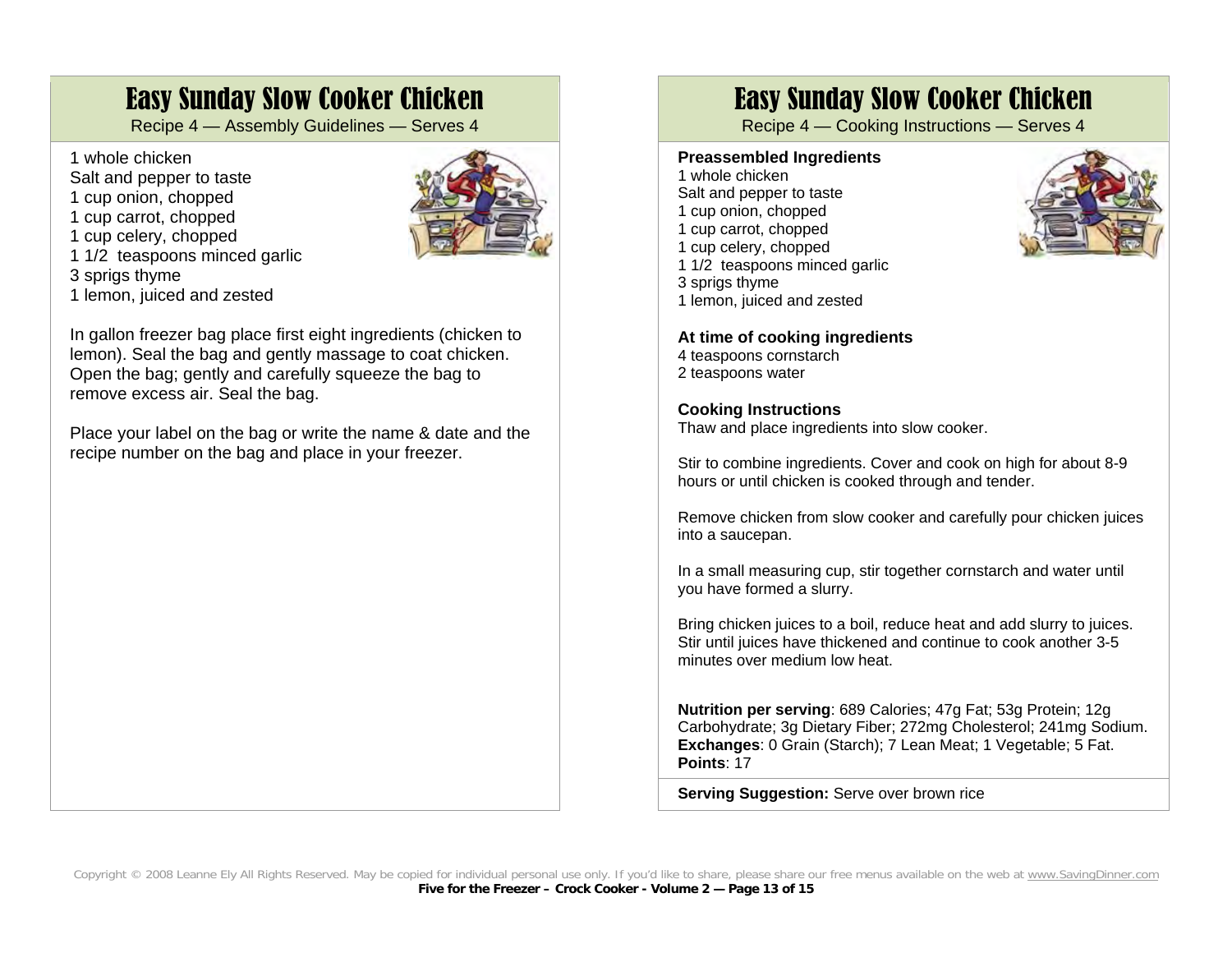### Sweet and Sour Salmon

Recipe 5 — Assembly Guidelines — Serves 4

- 13 ounces pineapple chunks, undrained
- 2 medium stalks celery, sliced 2 medium tomatoes, quartered
- 1 cup broccoli florets
- 1 medium onion, chopped
- 1 cup low sodium chicken broth
- 3 cloves pressed garlic
- 3 tablespoon brown sugar
- 1 tablespoon apple cider vinegar
- 2 teaspoons Asian fish sauce (optional)
- 2 teaspoons low sodium soy sauce
- 1/2 teaspoon grated gingerroot
- 4 salmon fillets

For bag 1, in gallon freezer bag place first twelve ingredients. Seal the bag and gently smoosh to combine ingredients. Open the bag; gently and carefully squeeze the bag to remove excess air. Seal the bag.

Place your first label on the bag or write the name & date and the recipe number on the bag and place in your freezer.

For bag 2, in gallon freezer bag place salmon. Carefully squeeze the bag to remove excess air. Seal the bag.

Place your second label on the bag or write the name & date and the recipe number on the bag and place in your freezer. Keep bags together in freezer.

### Sweet and Sour Salmon

Recipe 5 — Cooking Instructions — Serves 4

#### **Preassembled Ingredients**

- 13 ounces pineapple chunks, undrained
- 2 medium stalks celery, sliced
- 2 medium tomatoes, quartered
- 1 cup broccoli florets 1 medium onion, chopped
- 1 cup low sodium chicken broth
- 3 cloves pressed garlic
- 3 tablespoon brown sugar
- 1 tablespoon apple cider vinegar
- 2 teaspoons Asian fish sauce (optional)
- 2 teaspoons low sodium soy sauce
- 1/2 teaspoon grated gingerroot
- 4 salmon fillets

**At time of cooking ingredients**  None

#### **Cooking Instructions**  Thaw and place ingredients of bag 1 into slow cooker.

Stir to combine ingredients.

Cover and cook on low for about 3-4 hours.

About 90 minutes before you are ready to serve, place salmon in slow cooker. Cover and continue to cook on low for about 1 1/2 hours or until salmon flakes easily with fork.

Serve salmon with vegetables slow cooker.

**Nutrition per serving**: 302 Calories; 6g Fat; 39g Protein; 23g Carbohydrate; 3g Dietary Fiber; 88mg Cholesterol; 376mg Sodium. **Exchanges**: 5 Lean Meat; 1 1/2 Vegetable; 1/2 Fruit; 1/2 Other Carbohydrates. **Points**: 6

**Serving Suggestion:** Serve with a Caprese Salad

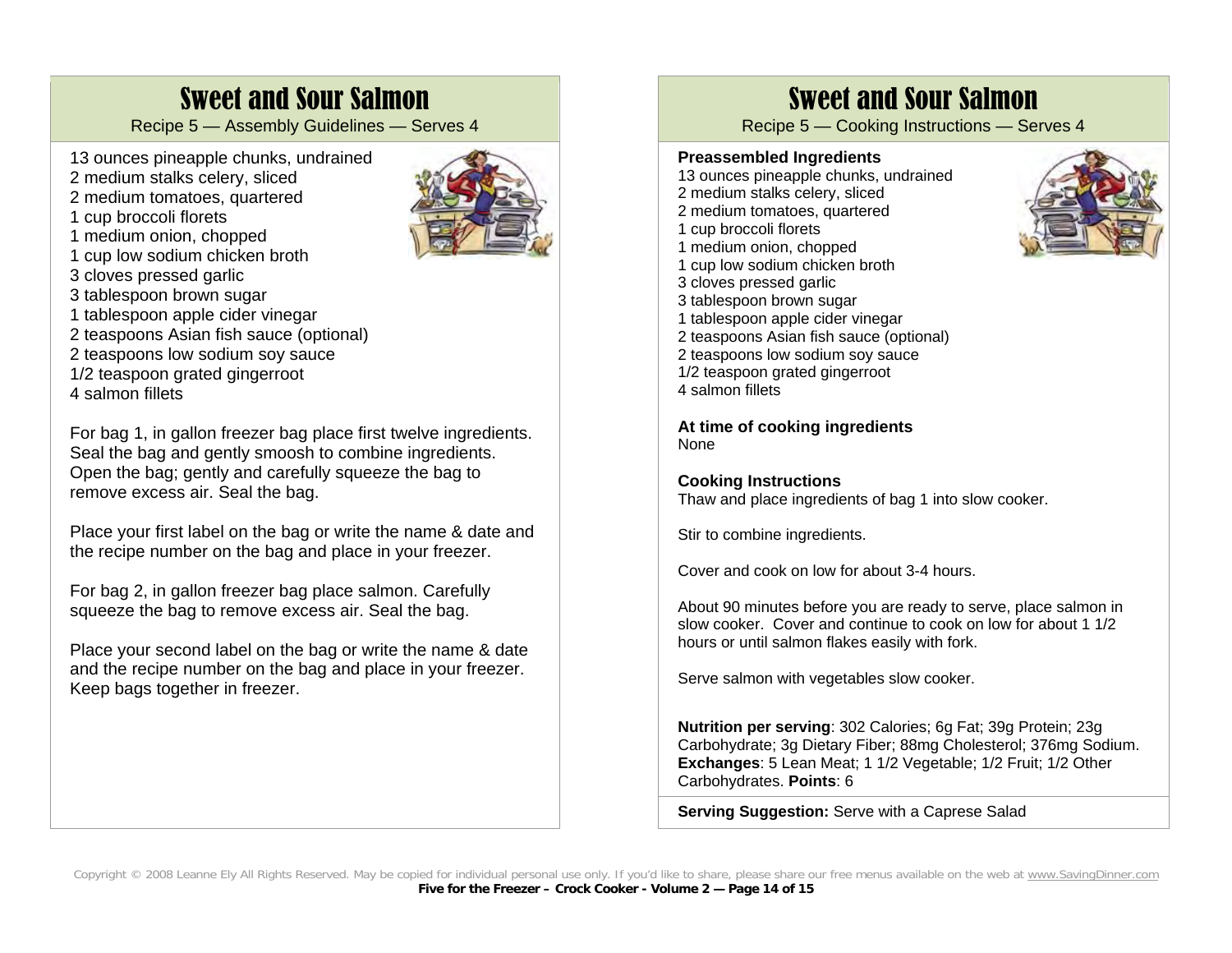## Saving Dinner with



## Crock Cooker Twenty for the Freezer Volume 1

The Menus,Recipes, Instructions, and Assembly Guidelines for

#### **20 delicious Dinner Kits**

to Bring your Family Back to the Dinner Table

> **Includes:**  Welcome and Getting Started Dinner Kit Shopping List Meal Time Shopping List Preassembly Prep List Dinner Planner Check List Assembly Guides and Recipes

Copyright © 2008 Leanne Ely All Rights Reserved. May be copied for individual personal use only. If you'd like to share, please share our free menus available on the web at www.SavingDinner.com **Crock Cooker Twenty for the Freezer - Volume 1 (last updated 11/28/08)**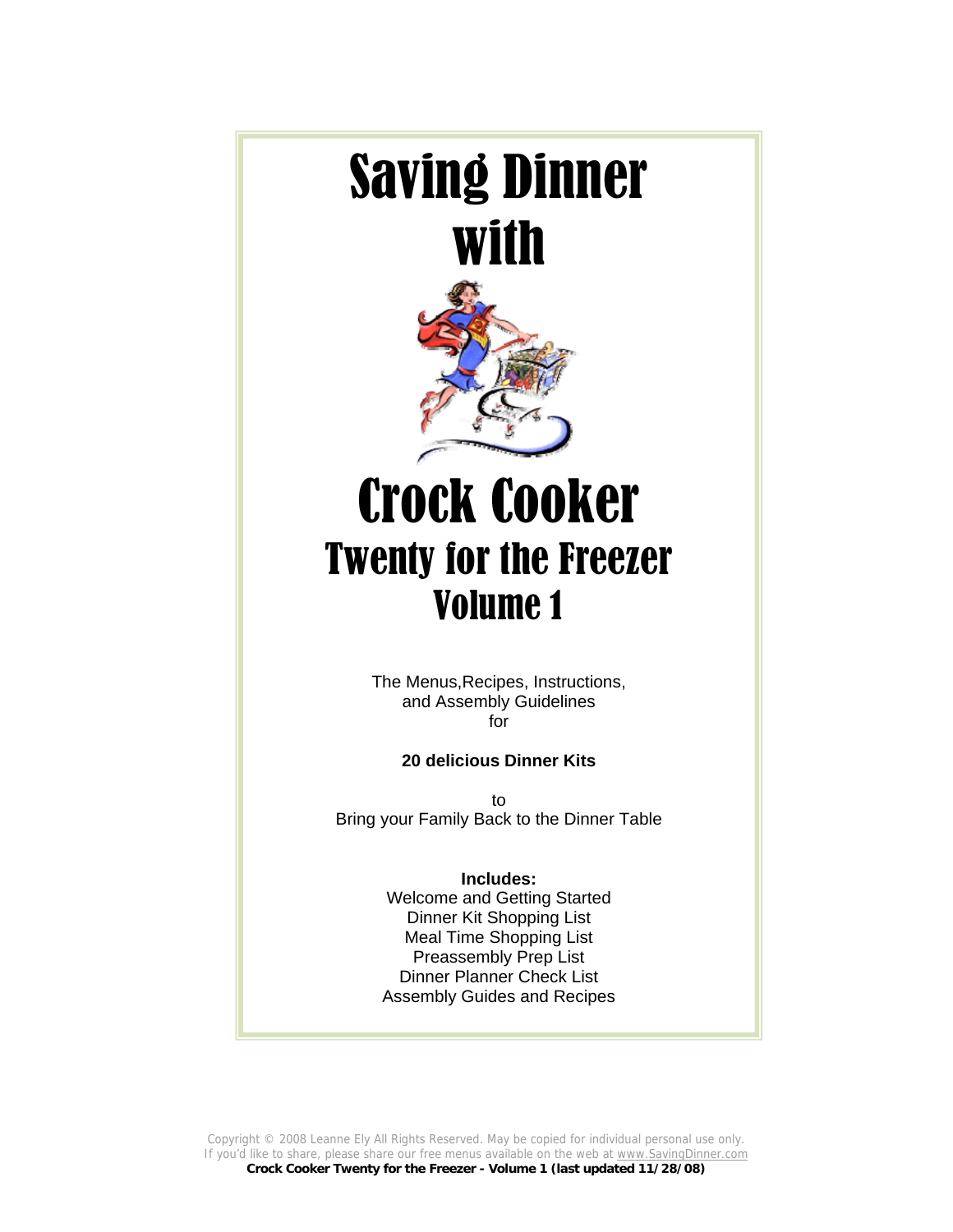### Welcome to Mega Menu-Mailer

#### Making nutritious meals you've always wanted for your family without the last minute guesswork or hassles.

You are embarking on a wonderful experience that will lead to creating 20 delicious dinner kits that help you accomplish all of the prep work (non-cooking work!) – dicing, peeling, chopping, measuring, etc. – at one time,

for all of the dinners, leaving you nothing but defrosting and cooking up the quick and easy kits into wonderful dinners. Anyone can do it! We'll show you how!

Our easy-to-follow assembly guides and cooking instructions will walk you through the process. So put on some good music and make sure you have on a comfy pair of shoes while you assemble a month's worth of meals at your own pace.

#### **Let's Get Printing**

You may be reading this on your computer screen, but to assemble your dinner kits, you'll definitely need a printed copy.

This document is long, but organized! You'll need all of the details to compile your dinner kits so don't forget to be creative and use your printer's ink and page saving features if necessary. Please check your printer's HELP guide if you are unfamiliar with any of the printing suggestions.

Start by printing this entire document or just scroll to the pages where the recipes and assembly guidelines start, see what the page number is, then tell your printer to start printing from there.

You can also select to print the pages all in black and white (gray scale) if you don't like to use up your color ink or only have a black and white printer. It will look great either way. Draft mode will save on ink if you really need to conserve when printing but this may make it hard to read the directions so you'll have to take the trial and error route on that one.

#### **Off and Running**

Instructions are printed and you're off! To help you keep track of your Mega Menu-Mailer, take a quick dash past your office supply stash (we all have one!) and slip your pages into a 3 ring binder for easy reference and to keep things organized.

A great idea is to use the plastic page protectors to keep your pages from getting splattered on while you're assembling your dinner kits. It also allows the use of a grease pencil or dry erase marker for those of you who like to mark off ingredients as you use them. With the grease pencil or dry erase marker you can always come back and wipe the page protector clean.

#### **Let's talk Dollars and Cents**

To give you a rough estimate on what our Mega Menu-Mailer's average cost per meal is, we have shopped at stores from North Carolina to Phoenix, Arizona.

We used stores that are relatively high end definitely not discount grocers. We shopped using the entire shopping list and bought every item on the list as if we were a new Menu-Mailer subscriber just starting out with only salt and pepper in our pantry.

Whenever possible, we bought organic products, as well. The total cost for every item was only \$285 - \$340 for the different Menu-Mailers for the preassembly ingredients. That breaks down to a per meal cost of \$14.50 for 4 people for 20 meals. (You can't take a family of 4 to a fast food burger place for that price.)

We know you can do a lot better than we did by utilizing club stores, discount grocery stores, catching items on sale and using your coupons. We did this so you could see the rough cost on using the Mega Menu-Mailer – but again, this is straight retail, no penny pinching. whatsoever!

By taking your shopping list and carefully combing thru your pantry and refrigerator, you should be able to purchase most everything you need to make the recipes for much less! Our staff went thru their pantries and could mark off more than half of the ingredients before they even left home!

Make sure to try to ad match and shop at stores that match competitor sale items and used coupons.

See our website for **HMONEY SAVING HINTS** for great tips on saving while shopping!

Copyright © 2008 Leanne Ely All Rights Reserved. May be copied for individual personal use only. If you'd like to share, please share our free menus available on the web at www.SavingDinner.com **Crock Cooker Twenty for the Freezer - Volume 1 — Page 2 of 34**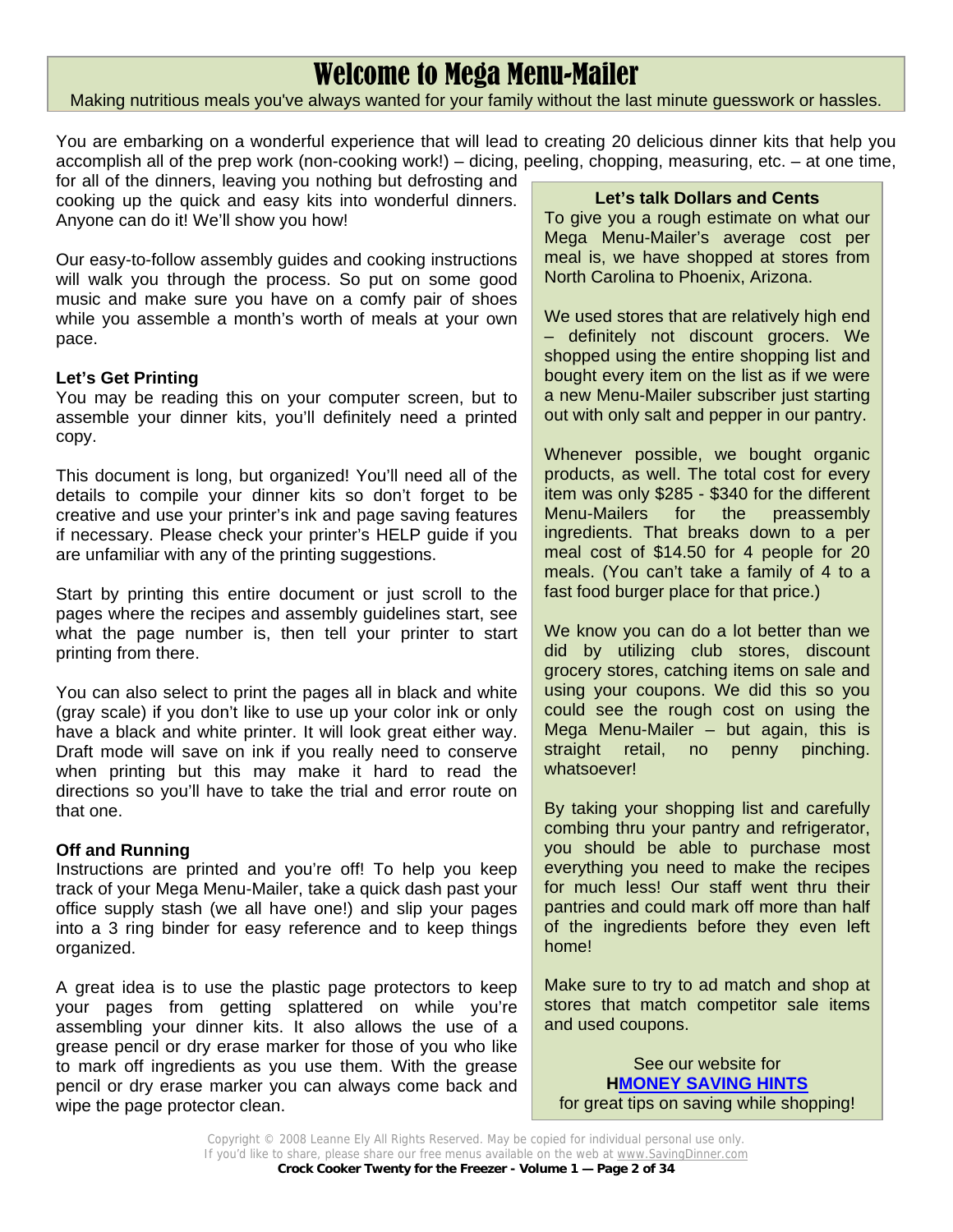#### **Once begun, half done**

Cooking dinner can be exhausting. Preparing 20 dinners can seem daunting! Hang in there – we'll get you thru it painlessly. Remember, foods taste better if they are frozen fresh (as opposed to cooking, thawing and reheating them). For this reason, you should plan your meal preparations as soon as you get home from shopping, or shop the night before and start assembling in the morning.

Grocery shopping will probably take you an hour or two, and for a reference point, several of our staff have tested the assembly of the kits and had all 20 meals in the freezer in two – three hours. The pre assembly prep list helps cut down on assembly time so be sure to read it and use it!

No matter how you decide to coordinate the shopping and the assembly, the idea is to be hassle free and reduce some of the stress associated with the planning and preparing of your family's meals. So, let's get going!

#### **Shopping Lists – Your plan for success**

This couldn't be a Menu-Mailer without one of your most important tools to dinner success – the shopping list! And Mega Menu-Mailer has TWO of them! Two? Yes, two! A Dinner Kit Shopping List and the Meal Time Shopping List.

When you're ready to enjoy the fruits of your labors, you'll want to refer to your Meal Time Shopping List. (We'll talk more about that later!) For now, you'll want to take out your Dinner Kit Shopping List to get started. This one has all of the ingredients that you'll be assembling and freezing.

#### **Home Sweet Grocery Store**

Let's start by "shopping" in your pantry, fridge, freezer, and cupboards. Our Mega Menu-Mailer testers found they could cross off almost half of the items needed because they already had them. This will also greatly reduce your shopping time and the payout at the checkout stand. You will also want to check your spices and herbs to verify you have plenty for each recipe and that they are fresh. Now, It's time to put on those lace up shoes and head to the market for your remaining ingredients.

If you want to really take the easy way out, use your grocer's ONLINE SHOPPING and order your food ahead so it arrives perfectly timed to begin assembly. (See our web site for more about online grocery shopping.)

#### **Money Saving Tip**

Take your Dinner Kit Shopping List and sit down with the sale flyers from your local stores. Compare flyers and see who has the better deals on the items you'll need, especially meats that you can buy in bulk quantities on sale.

#### **Supplies and Tools to have on hand:**

- Freezer bags in gallon and quart sizes (figure 2 one gallon sized bags per meal)
- □ 2 plastic storage containers (GladWare®, Ziploc®, etc) in a flat, "casserole" style.
- **Permanent marker for labeling** bags (Sharpies are best as they don't "run" in the freezer. (Narrow or Fine point)
- □ Measuring cups and spoons (2) sets of each is best!)
- Mixing bowls and other containers for preparation
- □ Manual or electric food processor, blender or chopper
- □ Sharp knives
- □ Cutting boards (1 for veggies, 1 for meats)
- Any other related kitchen items you are accustomed to using in the normal course of cooking that you have in your kitchen.

#### **Taking the Leisurely Route?**

If you are not assembling your dinner kits shortly after shopping, make sure that you properly store frozen foods (don't freeze your fresh meats yet!) and perishables. See our Food Safety Guidelines on the next page for tips!) Remember: You should assemble your meals as soon as possible to have the best results.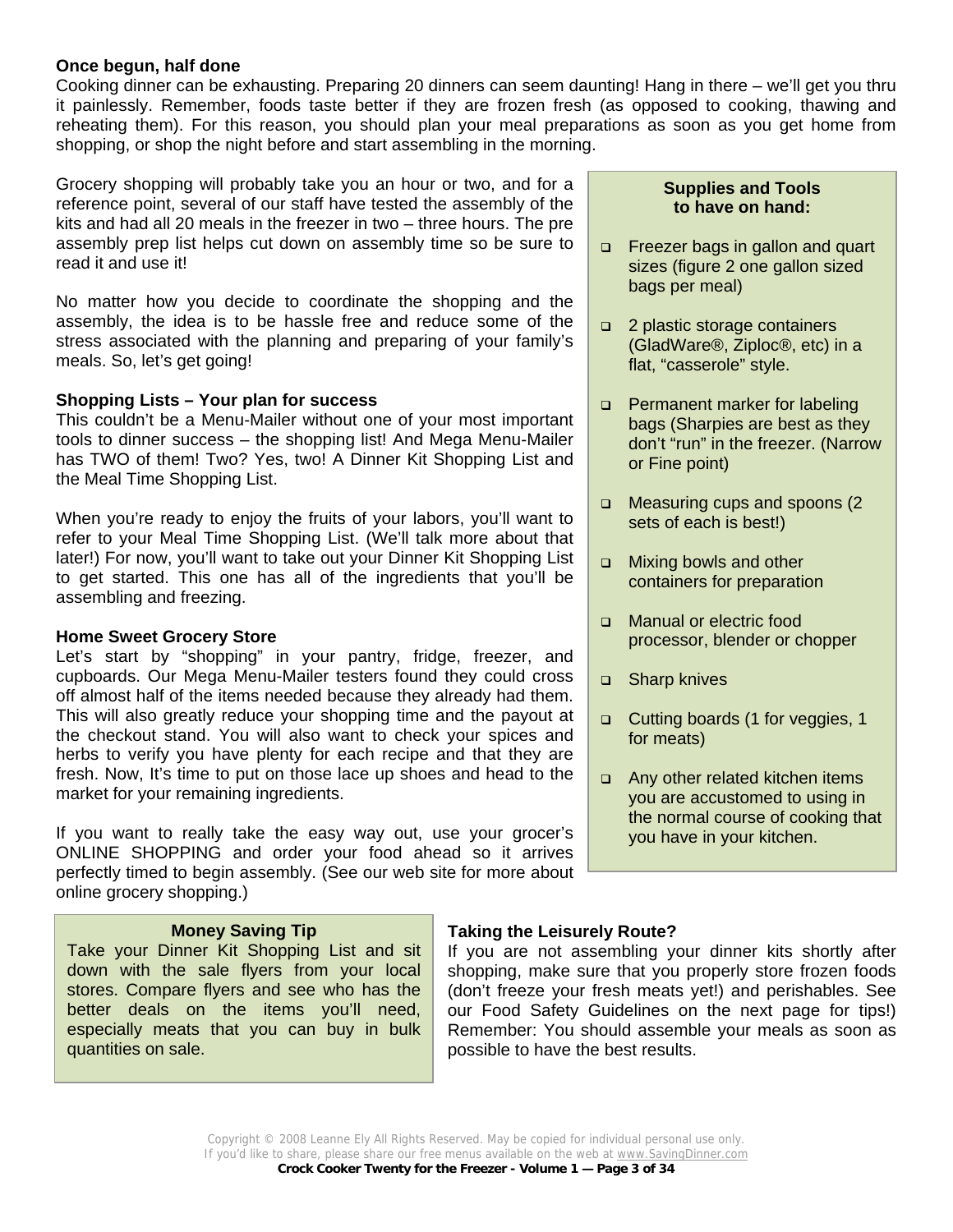#### **Ready, Set, Freeze!**

Take a couple of minutes and read over the recipes and the assembly guidelines for each recipe before starting. There are 20 pages of recipes – one for each meal. You'll find the assembly guidelines on the left side of each page and the recipe and meal time instructions on the right. Each recipe is also numbered 1 thru 20 for convenience and to track it on your Dinner Planner.

Gather together your plastic storage bags and containers, your measuring spoons and measuring cups. To prevent spills and make assembly even quicker, use a 2 quart pitcher or crock to hold the storage bag open while you add the ingredients.

As you start assembling your meals into bags, you will have both dry and wet ingredients you are working with. To speed things up, it is best if you have more than one set of measuring spoons in use. It will save you a lot if time in the long run not having to dry or wash a spoon you used in a wet ingredient that you now need for a dry ingredient.

While we're on the subject of supplies, we strongly recommend you use plastic **freezer** bags. Here are a couple of items you definitely don't want to use:

- Butter or margarine tubs,Ricotta, cottage cheese, yogurt or cool whip containers
- Plastic sandwich bags
- Plastic produce or bread bags
- Glass jars (i.e. Ball, Mason, etc)

The biggest enemies of frozen foods are moisture and air. Freezer burn is caused by these two culprits, that's why moisture proof, airtight containers and packaging are a must. For this reason don't cut corners and use regular (nonfreezer) or cheap store brand storage bags.

In the end you'll be happy you opted for the better quality containers and zip top freezer bags. No one likes nasty surprises in their refrigerator or freezer, not to mention the loss and expense of a meal.

#### **General Food Safety Guidelines You Should Always Follow**

- 1. Always wash your hands before and after handling raw food.
- 2. Defrost/thaw your food in the refrigerator, never at room temp. A quick method to defrost your meal is to place it in a water tight bag and place the bag in a bowl of cold water, changing the water every 30 minutes. Changing the water ensures your meal stays cold and prohibits or slows any bacterial growth. (Microwave defrosting - While thawing food in the microwave may be fast, I don't recommend it. Microwave oven power levels vary greatly between different makes and models. If you choose to use the microwave, do so at your own risk and please follow the instructions that are contained in the manual that came with your oven for defrosting food.)
- 3. Always defrost/thaw raw meat, poultry, and fish/seafood on the bottom shelf of your refrigerator to prevent the juices from dripping onto other foods.
- 4. Never refreeze any raw meat, fish or poultry once it has been defrosted.
- 5. Always use separate cutting boards for raw meat, fish and poultry. Try to avoid wooden cutting boards as these are porous and can absorb fluids and contaminates.
- 6. Always keep raw meat, fish and poultry away from other foods.
- 7. Always store cooked foods in your refrigerator below 40∘F.
- 8. Foods stored in the refrigerator are safe for up to 4 days if stored below the recommended temp. Foods containing seafood can be stored in the refrigerator up to 2 days.
- 9. Foods stored in the freezer are best used within 2 to 4 months, but can be stored longer. Please keep in mind that food quality will suffer greatly the longer an item is kept in the freezer.
- 10. All foods should be reheated to an internal temp of 165° F.
- 11. Allow cooked foods to completely cool before you put them into the freezer.
- 12. Do not put a glass container directly from your freezer into the oven.

#### **Defrost Guidelines**

Getting dinner on the table couldn't be easier! The night before, simply remove your dinner kit from the freezer and place it in your refrigerator. By dinner time, it will be ready to cook up. If you are shorter on time, you can also place the dinner kit in cool water, and change the water every 30 minutes or so, and dinner will be thawed before you know it. As each microwave is different, we cannot guarantee good results when using a microwave to defrost your meals.. Overnight thawing is the optimum way to defrost dinner.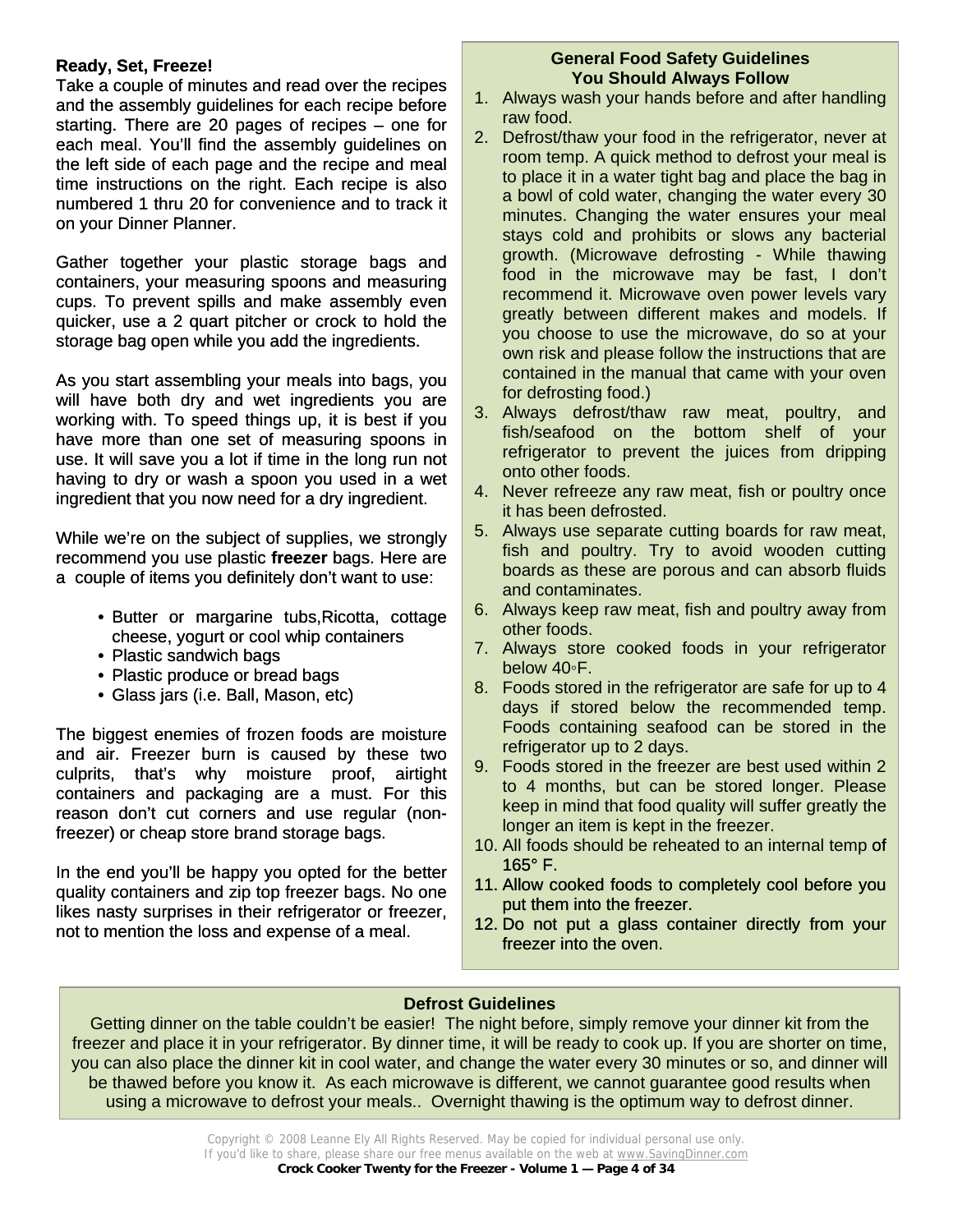#### **Stations Everyone**

A place for everything, and everything in it's place. The old adage is still true! The idea here is to try to arrange your counter top into an assembly line if at all possible. Arrange your counters like your grocery list – condiments, canned goods, produce, dairy. You'll know right where to go to find your next needed ingredient. If

#### **FlyLady says . . . Baby Steps!**

If you are overwhelmed doing all 20 kits in a day, try assembling your meals by type of meat! Do all of your fish at one time, take a break, then do the next meat group.

If you stop for the day after assembling one meat group or take an extended break from the assembly process don't forget to put your perishables back into the refrigerator.

you're limited on counter space, that's okay, use the kitchen or dinning room table.

You'll want to get out the Preassembly Prep List as that will have many time saving do ahead steps on it.

Try to have the spice/herb ingredients arranged in containers with wide openings so you can easily get your measuring spoons into them.

Vegetables can be in large bowls to allow the use of measuring scoops, spoons or large ladles to use with measuring cups.

Oils, sauces and other such condiments can be left in their original containers.

All meat should be kept in the refrigerator or freezer until you are working on a specific recipe. Arrange all of your dairy products on one shelf in the fridge to quickly grab when needed.

You'll also want to have on hand the "Dinner Menu List". Designed to stay on the fridge so you can see "what's for dinner", it's also very handy for checking off the dinner kits as you finish each one.

#### **Where's the beef?**

You'll notice that the menus are broken down into meat categories: beef, chicken, fish, pork/lamb, and turkey. Fish is such a delicate meat, that I strongly recommend you start your meal assembly first with your fresh fish.

Follow this then by your poultry meats, either chicken or turkey. Then move on to your pork and lamb items, and finally your beef items.

Using the plastic storage bags, follow the recipes and begin assembling the dinner kits according to the assembly guide. Once all the ingredients for a given meal have been assembled and labeled, place the completed meal in your freezer. Move onto the next meal and follow the same process.

To assemble your kits quicker, invite family members and friends to join you in your adventure. Have each person take a bag and complete their kit. This is also wonderful for kids! You'll find that come dinner time, they'll want "their" meal that they assembled to be the one you enjoy that evening.

#### **Something's Fishy!**

Ask anyone in my customer service and FISH is probably the number one ingredient we get complaints on. While fish comes in many different ways, if you've had an ill prepared or overcooked fish dish it's sure to be a turnoff.

The fish recipes included in Mega Menu-Mailer are RAVES – favorites from subscribers to Menu-Mailer. I'd encourage you to take a leap of faith and try them if you "think" you don't like fish. You'll be pleasantly surprised!

If you still have an aversion to fish, these delicious recipes are also extremely flexible and would be perfect choices to also substitute chicken (or even turkey) in place of any of the fish. Simply remember to adjust cooking times to ensure your chicken is cooked thru and make any needed adjustments to your shopping lists.

When you're all done assembling your stockpile of dinners and they're safely tucked in the freezer, sit back and give yourself a big pat on the back! Yeah! You did it!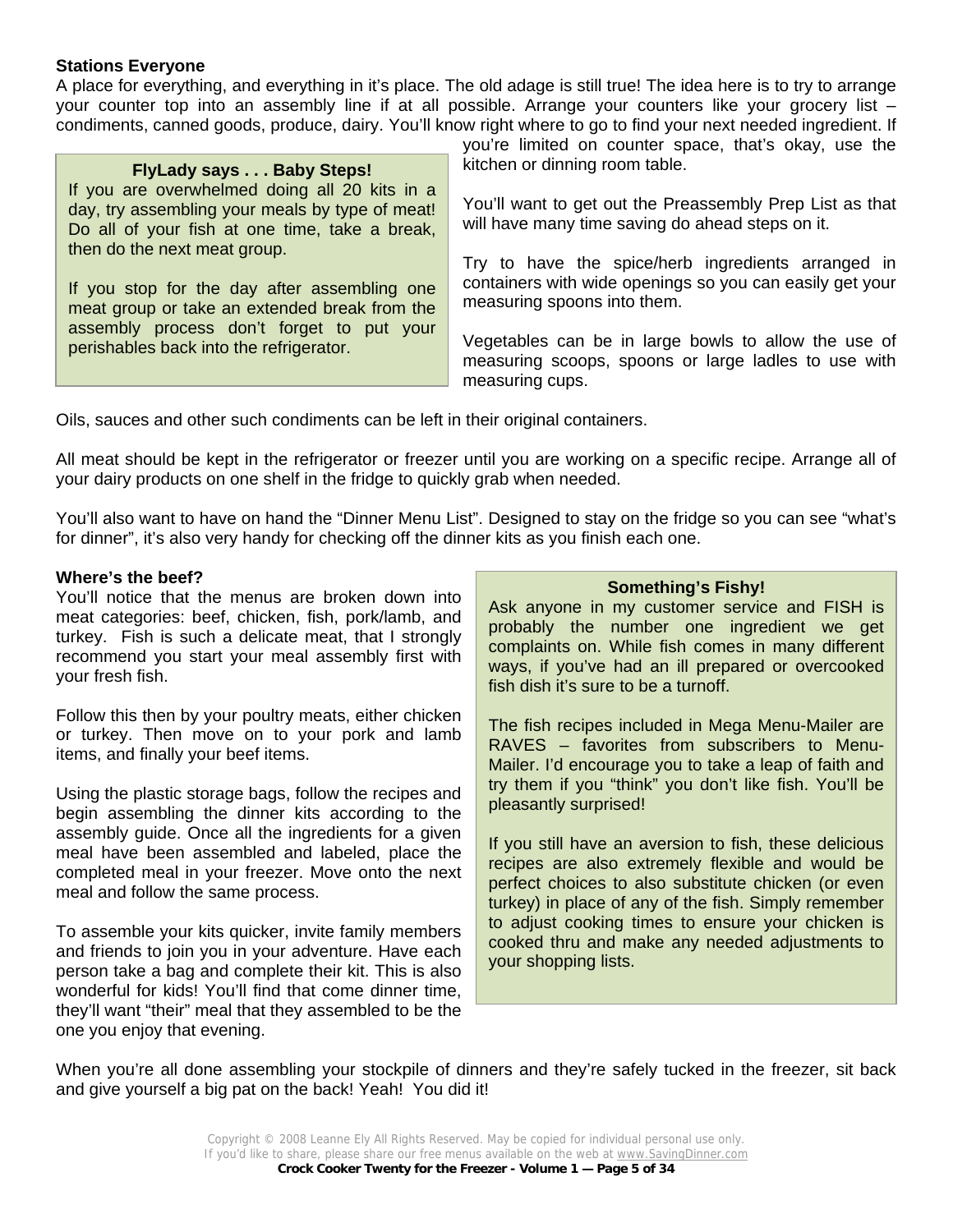#### **What's for Dinner?**

With your freezer full of nutritious meals comes the question "How do I use and get the full benefit of my meals?" We start by putting the Dinner Planner list of meals on the refrigerator door. As you pull a meal from the freezer you mark it off the list. With 20 dinners tucked inside the freezer, you want to make sure you don't miss out on enjoying every single one of them.

Now is also the time to break out that second shopping list — the Meal Time Shopping List. You may even want to have a couple copies of this on hand. Here you'll find all 20 recipes noted, and below each numbered recipe title, a list of ingredients. These are ingredients that are typically fresh produce or other items that will need to be added to your dinner kit because they either don't freeze well, or they are added during the cooking process. I

Some ingredients on the Meal Time Shopping List will be proceeded by a " \* ". These are ingredients that you will want to have on hand if you are following our Serving Suggestions. Remember, the Dinner Kit Shopping List only listed the items needed for the freezer portion of the meal. This is because you're freezing a months worth of main courses and some food items are very perishable and only last approximately a week in your pantry or fridge.

Also, you are in control of how you decide to use the meals. You may decide to use these meals for the whole month while others may decide to use it to supplement an already established routine or schedule. You may make these meals to keep and then share the rest with an elderly relative, new mom, or friend or relative that has been under the weather. You have a whole world of flexibility with this menu and how you use it.

Before picking up milk and bread, quickly review your Dinner Planner and select which meals you'll be enjoying in the next week. Then take one of your handy copies of the Meal Time Shopping List, and using a highlighter, simply highlight the ingredients needed for that recipe. Quick and easy! At the store, simply reference the list and make sure you pickup the highlighted items or make your own shopping list on an index card or whatever you have handy in under 5 minutes.

#### **Mega Menu-Mailer is Saving Dinner**

One of the nice things about having meals thawing in the refrigerator would be those last minute unplanned incidents that tend to rear up from timeto-time. You know what I mean, your family dinner time gets interrupted by a spouse's last minute overtime at work, your child tells you at the last minute about the school project that's due tomorrow and you have to rush out and do shopping for their needed supplies. Your dinner plans go out the window and you pick up the phone and order pizza or jump in the car and head for the drive thru.

How many times have you heard about a neighbor or church member who needed a little help because of an illness, birth of a child or death in their family and you wish there was something you could do, yet felt you didn't have time? How easy it would be to be a blessing to someone by digging into your freezer and giving a dinner kit.

Pot-luck dinners, a neighborhood ladies luncheon, and office party – to name just a few! You and other subscribers could hold Mega Menu-Mailer parties and fellowship with each other as you prepare your meals. Here's an idea, how about you and other ladies pooling your resources together and preparing meals for that new bride or expecting mother. The uses are many, the possibilities endless!

**(Note: Each purchase of Mega Menu-Mailer is for individual use. Please have participants each purchase their own Mailer.)** 

#### **Going forward**

There are lots of ways to go about deciding what's for

dinner. In our house, this is decided as a group around the dinner table as family conversation. It brings us together and every one, even the youngest, feel they have important input in the day-to-day managing of family affairs.

After our meal is complete and the dishes are done, we pull the next day's meal from freezer and place it in the bottom of the refrigerator to thaw. There is great joy and comfort seeing those meals all ready to use and enjoying each one!

#### **Congratulations on Saving Dinner in your home!**

Copyright © 2008 Leanne Ely All Rights Reserved. May be copied for individual personal use only. If you'd like to share, please share our free menus available on the web at www.SavingDinner.com **Crock Cooker Twenty for the Freezer - Volume 1 — Page 6 of 34**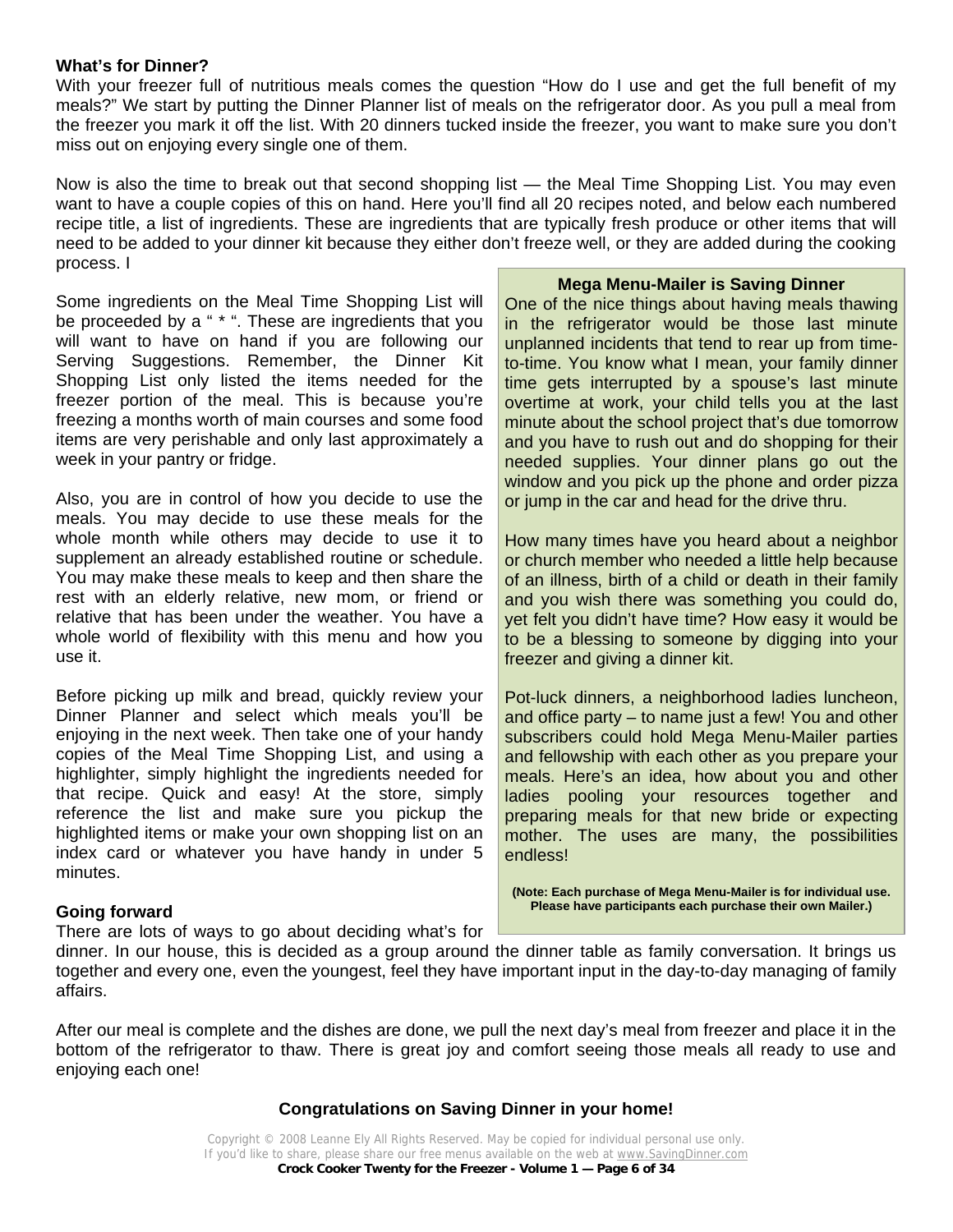### Dinner Kit Shopping List

#### Ingredients needed to do initial assembly of dinner kits for all 20 recipes.

#### **MEAT**

- 26 boneless skinless chicken breast halves [R1,R2,R3,R4,R5] 8 pounds lean beef stew meat, cubed [R6,R7,R8,R9,R10]
- 12 tilapia fillets, or other firm-fleshed white fish [R11,R13]
- 9 salmon fillets [R12,R15]
- 6 salmon steaks [R14]
- (NOTE: you can substitute boneless skinless chicken breasts for any of the fish recipes)
- 3 pounds boneless pork shoulder roast [R16,R17]
- 1 (2- to 3-lb) boneless pork loin [R18]
- 12 boneless pork chops [R19,R20]

#### **PRODUCE**

- 1 large and 12 medium onions
- [R2,R3,R4,R6,R7,R10,R11,R15,R17,R18,R20]
- 4 large sweet onions (Vidalia, if available) [R19]
- 1 1/2 pounds pearl onions [R8]
- 1 bunch green onions [R8,R16]
- 4 heads garlic [R2,R5,R8,R12,R13,R15,R18,R20]
- 2 green bell peppers [R7,R20]
- 2 red bell peppers [R2,R6]
- 2 jalapeno peppers [R15,R18]
- 12 ounces plum (Roma) tomatoes [R2]
- 2 large and 2 medium tomatoes [R6,R13]
- 2 pounds baby carrots [R4,R8]
- 6 medium carrots [R6,R7,R20]
- 3 cups chopped celery [R17,R20]
- 16 ounces small mushrooms [R6,R20]
- 1/2 teaspoon grated fresh gingerroot [R20]
- 1 bunch parsley [R6,R11,R13]
- 2 tablespoons chopped fresh basil [R13]
- 4 lemons [R4,R14]
- 2 teaspoons grated lemon peel [R11]
- 2 teaspoons grated orange peel [R11]
- 4 limes [R9,R13]

#### **CANNED GOODS**

- 3 (14.5-oz) cans low sodium chicken broth [R2,R5,R16,R18,R19]
- 1/3 cup low sodium beef broth [R8] (plus 1 cup if not using red wine) [R6]
- 2 (16-oz) cans garbanzo beans [R2]
- 1 (16-oz) can chili beans [R3]
- 1 (16-oz) can black beans [R3]
- 1 (15-oz) can whole kernel corn [R3]
- 1 (28-oz) can diced tomatoes [R15]
- 2 (10-oz) cans diced tomatoes with chilies (Rotel is a good brand) [R3]
- 1 (14.5-oz) can diced tomatoes with balsamic vinegar, basil and olive oil [R5]
- 1 (8-oz) can tomato sauce [R3]
- 4 (6-oz) cans tomato paste [R2,R4,R7,R8,R20]
- 1 1/2 cups red grape juice (if not using red wine) [R4,R8]
- 2/3 cup white grape juice (if not using white wine) [R19,R20]
- 2 (8-oz) cans pineapple chunks [R20]
- 1/2 cup clam juice [R15]

#### **CONDIMENTS**

- Olive oil [R5,R7,R8,R12,R13,R16]
- 1 1/2 cups dry red wine (or use red grape juice and vinegar) [R4,R8]
- Vinegar (if not using wine) [R4,R8]
- 1 teaspoon honey [R4]
- 2 teaspoons Worcestershire sauce [R7]
- 1/4 cup chili sauce [R9]
- Vegetable oil [R11,R15,R17,R18,R19]
- 3 tablespoons balsamic vinegar [R12]
- 1 tablespoon Dijon mustard [R14]
- 2 tablespoons capers [R13]
- 6 tablespoons pure maple syrup [R12]
- 3 tablespoons apple cider vinegar [R20]
- 3 tablespoons low sodium soy sauce [R20]
- 3 to 5 drops Tabasco sauce [R20]
- 2/3 cup white wine (or use white grape juice and vinegar) [R19,R20]

#### **DAIRY/DAIRY CASE**

- 1/3 cup plus 3 tablespoons butter [R8,R14]
- 1/2 cup orange juice [R18]

#### **SPICES**

- 1/2 teaspoon marjoram [R1]
- 1/4 teaspoon ground nutmeg [R1]
- 1/4 teaspoon garlic powder [R1]
- 3 1/2 teaspoons ground cumin [R2,R4,R10]
- 1 3/4 teaspoons cinnamon [R4,R10,R15]
- 1/4 teaspoon crushed red pepper flakes [R6]
- 1 3/4 teaspoons rosemary [R8,R16]
- 2 bay leaves [R6,R8]
- 1 teaspoon curry powder [R17]
- 1/4 teaspoon dry mustard [R20]
- 1 teaspoon caraway seeds [R10]
- 1 teaspoon ground ginger [R10]
- 1 teaspoon thyme [R15]
- 1/8 teaspoon ground cloves [R15]
- 1/2 teaspoon dried sage [R16]

#### **DRY GOODS**

- 2 (1.25-oz) envelopes taco seasoning mix [R3,R9]
- 1/2 cup raisins [R2]
- 3 tablespoons flour [R8]
- 1 teaspoon sugar [R7]
- 1 envelope Italian salad dressing mix [R7]
- 1 1/2 teaspoons cornstarch [R20]
- 3 tablespoons brown sugar [R20]

#### **FREEZER**

1 (6-oz) can frozen orange juice concentrate [R1]

#### **OTHER**

Copyright © 2008 Leanne Ely All Rights Reserved. May be copied for individual personal use only. If you'd like to share, please share our free menus available on the web at www.SavingDinner.com **Crock Cooker Twenty for the Freezer - Volume 1 — Page 7 of 34** 

- 12 ounces beer (or use ginger ale) [R7]
- 14 (1-gallon) zipper-topped plastic freezer bags
- 2 (2-gallon) zipper-topped plastic freezer bag
- 1 (1-quart) zipper topped plastic freezer bag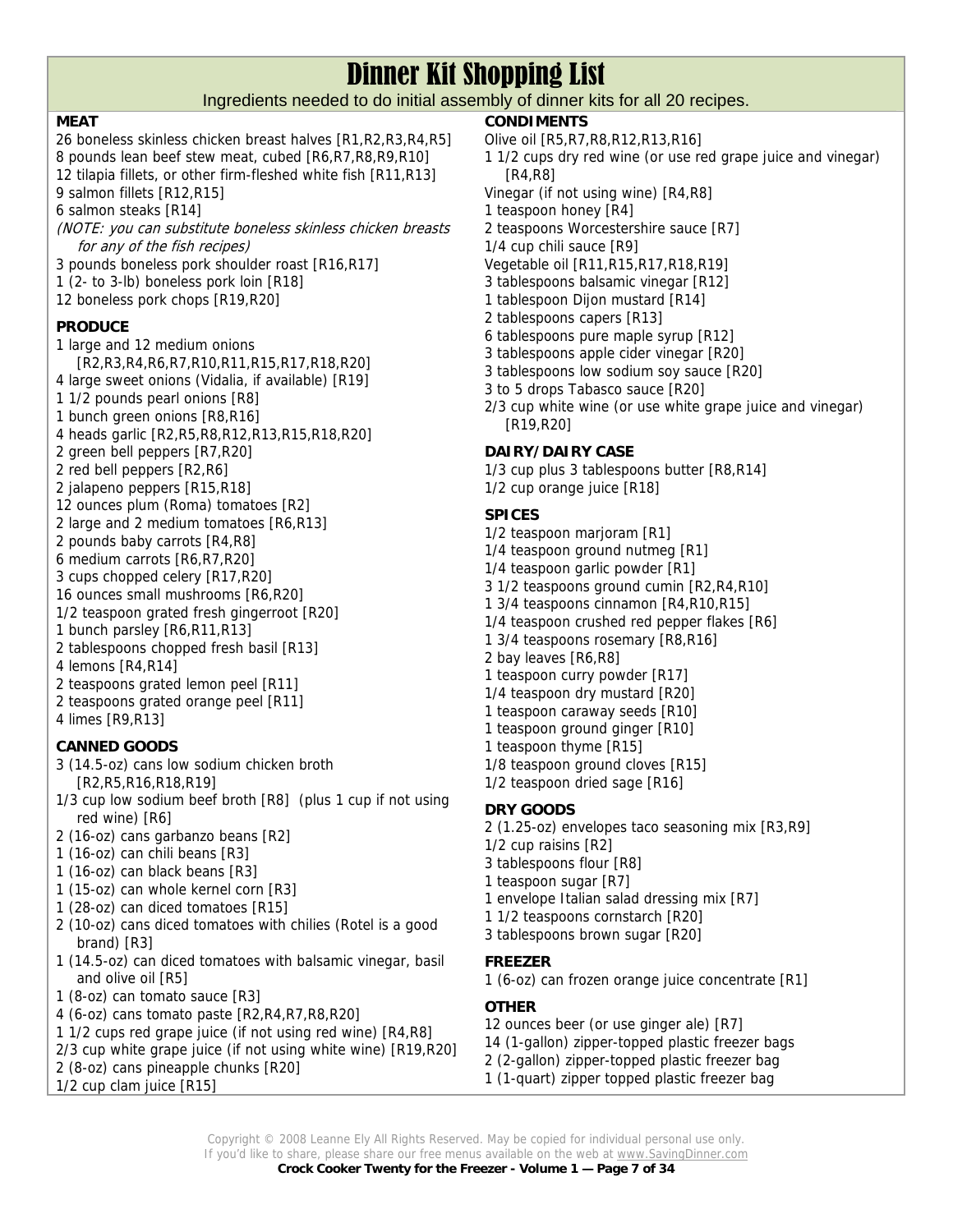### Chicken Dinner Kit Shopping List

#### Ingredients needed to do initial assembly of dinner kits for all **CHICKEN** recipes.

#### **MEAT**

26 boneless skinless chicken breast halves [R1,R2,R3,R4,R5]

#### **PRODUCE**

- 1 large and 3 medium onions [R2,R3,R4,]
- 1 head plus 3 cloves garlic [R2,R5,]
- 1 red bell pepper [R2]
- 12 ounces plum (Roma) tomatoes [R2]
- 8 ounces baby carrots [R4]
- 1 lemon [R4]

#### **CANNED GOODS**

- 1 (14.5-oz) can low sodium chicken broth [R2,R5]
- 2 (16-oz) cans garbanzo beans [R2]
- 1 (16-oz) can chili beans [R3]
- 1 (16-oz) can black beans [R3]
- 1 (15-oz) can whole kernel corn [R3]
- 2 (10-oz) cans diced tomatoes with chilies (Rotel is a good brand) [R3]
- 1 (14.5-oz) can diced tomatoes with balsamic vinegar, basil and olive oil [R5]
- 1 (8-oz) can tomato sauce [R3]
- 2 (6-oz) cans tomato paste [R2,R4]
- 1/2 cup red grape juice (if not using red wine) [R4]

#### **CONDIMENTS**

Olive oil [R5]

1/2 cups dry red wine (or use red grape juice and vinegar) [R4] Vinegar (if not using wine) [R4]

1 teaspoon honey [R4]

#### **SPICES**

1/2 teaspoon marjoram [R1]

1/4 teaspoon ground nutmeg [R1]

1/4 teaspoon garlic powder [R1]

- 2 1/2 teaspoons ground cumin [R2,R4]
- 1/2 teaspoon cinnamon [R4]

#### **DRY GOODS**

1 (1.25-oz) envelope taco seasoning mix [R3] 1/2 cup raisins [R2]

#### **FREEZER**

1 (6-oz) can frozen orange juice concentrate [R1]

#### **OTHER**

- 4 (1-gallon) zipper-topped plastic freezer bags
- 1 (2-gallon) zipper-topped plastic freezer bag

### Beef Dinner Kit Shopping List

Ingredients needed to do initial assembly of dinner kits for all **BEEF** recipes.

#### **MEAT**

8 pounds lean beef stew meat, cubed [R6,R7,R8,R9,R10]

#### **PRODUCE**

- 1 large and 3 medium onions [R6,R7,R10]
- 1 1/2 pounds pearl onions [R8]
- 6 green onions [R8]
- 3 cloves garlic [R8]
- 1 green bell pepper [R7]
- 1 red bell pepper [R6]
- 2 medium tomatoes [R6]
- 8 ounces mushrooms [R6]
- 1 1/2 pounds baby carrots [R8]
- 4 medium carrots [R6,R7]
- 1 bunch parsley [R6]
- 2 limes [R9]

#### **CANNED GOODS**

- 1/3 cup low sodium beef broth [R8] (plus 1 cup if not using red wine) [R6]
- 2 (6-oz) cans tomato paste [R7,R8]
- 1 cup red grape juice (if not using red wine) [R8]

#### **DAIRY/DAIRY CASE**

3 tablespoons butter [R8]

#### **CONDIMENTS**

Olive oil [R7,R8]

2 cups dry red wine (or use red grape juice and vinegar) [R6,R8] Vinegar (if not using wine or beer) [R7,R8]

- 2 teaspoons Worcestershire sauce [R7]
- 1/4 cup chili sauce [R9]

#### **SPICES**

- 1 teaspoon ground cumin [R10]
- 1 teaspoon cinnamon [R10]
- 1/4 teaspoon crushed red pepper flakes [R6]
- 3/4 teaspoon rosemary [R8]
- 2 bay leaves [R6,R8]
- 1 teaspoon caraway seeds [R10]
- 1 teaspoon ground ginger [R10]

#### **DRY GOODS**

- 1 (1.25-oz) envelope taco seasoning mix [R9]
- 3 tablespoons flour [R8]
- 1 teaspoon sugar [R7]
- 1 envelope Italian salad dressing mix [R7]

#### **OTHER**

12 ounces beer (or use ginger ale) [R7] 5 (1-gallon) zipper-topped plastic freezer bags

Copyright © 2008 Leanne Ely All Rights Reserved. May be copied for individual personal use only. If you'd like to share, please share our free menus available on the web at www.SavingDinner.com **Crock Cooker Twenty for the Freezer - Volume 1 — Page 8 of 34**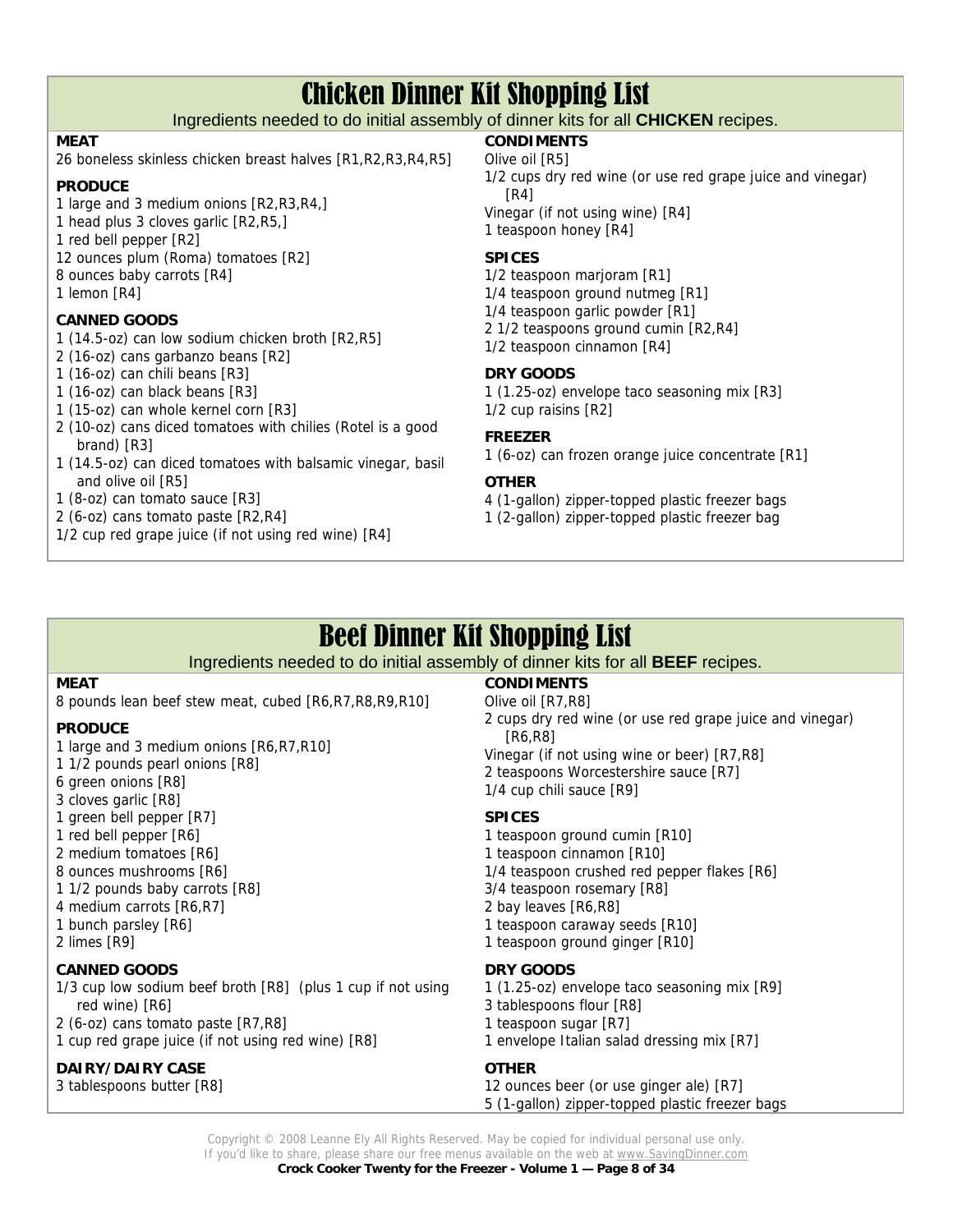### Fish Dinner Kit Shopping List

#### Ingredients needed to do initial assembly of dinner kits for all **FISH** recipes.

#### **MEAT**

12 tilapia fillets, or other firm-fleshed white fish [R11,R13] 9 salmon fillets [R12,R15]

6 salmon steaks [R14]

(NOTE: you can substitute boneless skinless chicken breasts for any of the fish recipes)

#### **PRODUCE**

- 1 large and 1 medium onions [R11,R15]
- 6 cloves garlic [R12,R13,R15]
- 1 jalapeno pepper [R15]
- 2 large tomatoes [R13]
- 1 bunch parsley [R11,R13]
- 2 tablespoons chopped fresh basil [R13]
- 1 lemon [R14]
- 2 teaspoons grated lemon peel [R11]
- 2 teaspoons grated orange peel [R11] 2 limes [R13]

#### **CANNED GOODS**

1 (28-oz) can diced tomatoes [R15] 1/2 cup clam juice [R15]

#### **CONDIMENTS**

Olive oil [R12,R13] Vegetable oil [R11,R15] 3 tablespoons balsamic vinegar [R12] 1 tablespoon Dijon mustard [R14] 2 tablespoons capers [R13] 6 tablespoons pure maple syrup [R12]

#### **DAIRY/DAIRY CASE**

3 tablespoons butter [R14]

#### **SPICES**

1/4 teaspoon cinnamon [R15] 1 teaspoon thyme [R15] 1/8 teaspoon ground cloves [R15]

#### **OTHER**

- 5 (1-gallon) zipper-topped plastic freezer bags
- 1 (2-gallon) zipper-topped plastic freezer bag
- 1 (1-quart) zipper topped plastic freezer bag

### Pork Dinner Kit Shopping List

#### Ingredients needed to do initial assembly of dinner kits for all **PORK** recipes.

#### **MEAT**

- 3 pounds boneless pork shoulder roast [R16,R17]
- 1 (2- to 3-lb) boneless pork loin [R18]
- 12 boneless pork chops [R19,R20]

#### **PRODUCE**

- 5 medium onions [R17,R18,R20]
- 4 large sweet onions (Vidalia, if available) [R19]
- 1 bunch green onions [R16]
- 4 cloves garlic [R18,R20]
- 1 green bell pepper [R20]
- 1 jalapeno pepper [R18]
- 2 medium carrots [R20]
- 3 cups chopped celery [R17,R20]
- 8 ounces small mushrooms [R20]
- 1/2 teaspoon grated fresh gingerroot [R20]

#### **CANNED GOODS**

- 3 (14.5-oz) cans low sodium chicken broth [R16,R18,R19]
- 4 (6-oz) cans tomato paste [R20]
- 2/3 cup white grape juice (if not using white wine) [R19,R20]
- 2 (8-oz) cans pineapple chunks [R20]

#### **CONDIMENTS**

- Olive oil [R16] Vegetable oil [R17,R18,R19]
- 3 tablespoons apple cider vinegar [R20]
- 3 tablespoons low sodium soy sauce [R20]
- 3 to 5 drops Tabasco sauce [R20]
- 2/3 cup white wine (or use white grape juice and vinegar) [R19,R20]

#### **DAIRY/DAIRY CASE**

1/2 cup orange juice [R18]

#### **SPICES**

- 1 teaspoons rosemary [R16] 1/2 teaspoon dried sage [R16] 1 teaspoon curry powder [R17]
- 1/4 teaspoon dry mustard [R20]

#### **DRY GOODS**

1 1/2 teaspoons cornstarch [R20] 3 tablespoons brown sugar [R20]

#### **OTHER**

5 (1-gallon) zipper-topped plastic freezer bags

Copyright © 2008 Leanne Ely All Rights Reserved. May be copied for individual personal use only. If you'd like to share, please share our free menus available on the web at www.SavingDinner.com **Crock Cooker Twenty for the Freezer - Volume 1 — Page 9 of 34**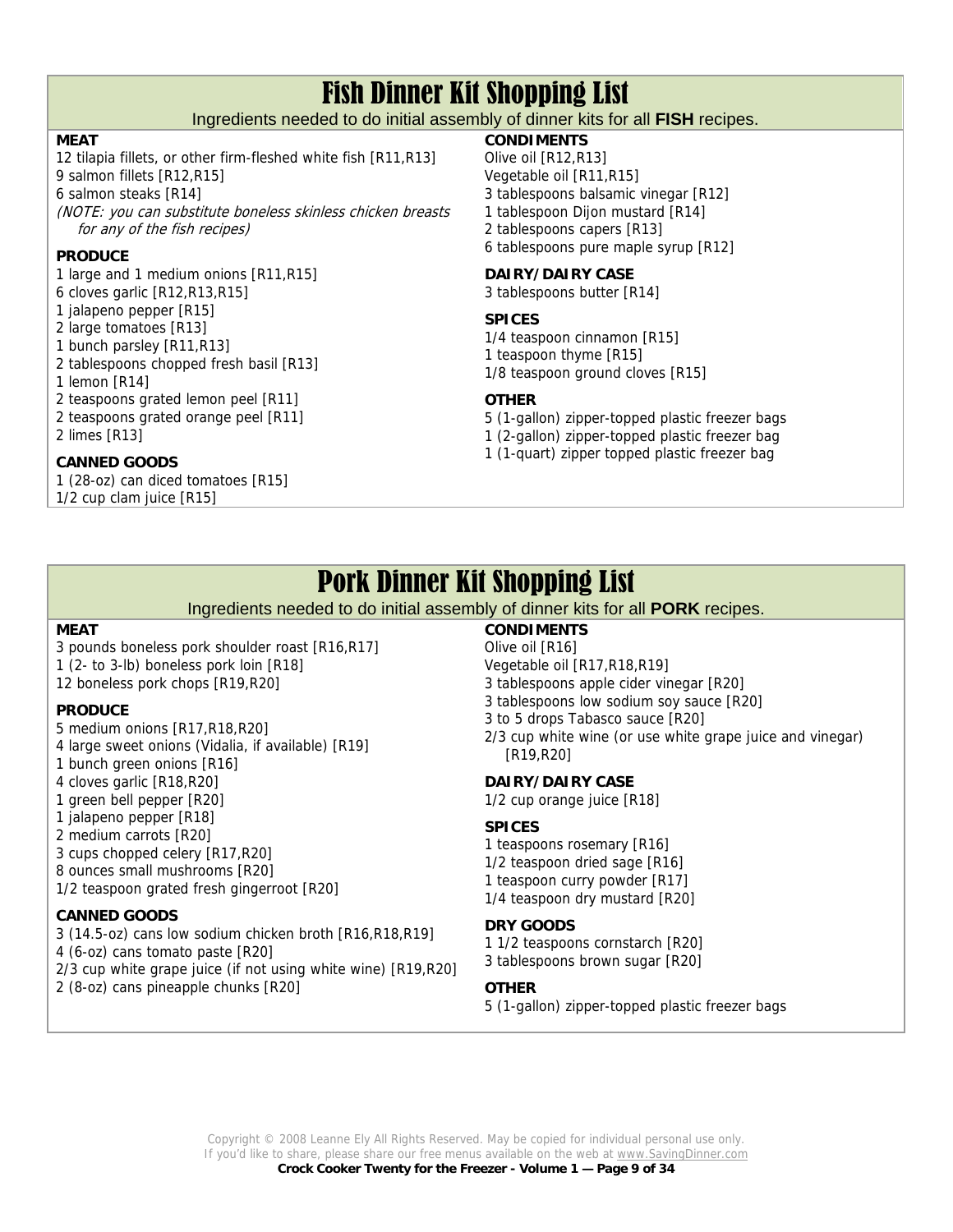### Dinner Kit Shopping List

Ingredients needed on actual cooking day *(some of these are non-perishable and can be purchased in advance).*

#### **PRODUCE**

1 pound white mushrooms [R8] 3/4 cup sliced green onions [R9] 1/2 cup chopped cilantro [R9] Parsley sprigs, for garnish [R11] 4 1/2 cups cauliflower florets [R17] 1/4 cup lemon juice [R18] 1 orange [R18] Orange and lemon slices, for garnish [R11] 4 pears [R10]

#### **CANNED GOODS**

1 (15-oz) can whole berry cranberry sauce [R9]

#### **CONDIMENTS**

2 tablespoons peanut butter [R2] 1/4 cup basil pesto [R5] 1 tablespoon capers (optional) [R15] 10 Kalamata olives [R15]

#### **DAIRY/DAIRY CASE**

Low fat Cheddar cheese, shredded [R3] Low fat sour cream [R3] 1/3 cup crumbled Feta cheese [R4] 3/4 cup half and half [R16]

#### **DRY GOODS**

3 tablespoons cornstarch [R1,R18] Baked tortilla chips [R3] 1/2 cup raisins [R10] 1/2 cup slivered almonds [R10] 3 tablespoons flour [R16] 7 large pitted prunes [R17]

#### **FREEZER**

1 cup frozen petite or baby peas [R6]

#### **BAKERY**

6 flour OR whole wheat flour tortillas [R9]

#### **OTHER**

1 (12-oz) bottle beer (or non alcoholic beer) (optional) [R3]



#### **SHOPPING LIST LEGEND**

 **[R1] – [R6] = Recipe 1, Recipe 2, Recipe 3, etc…** Each recipe is assigned a day which corresponds to the shopping list. This is handy if you need to alter any recipes or omit a certain recipe from the menu.

Copyright © 2008 Leanne Ely All Rights Reserved. May be copied for individual personal use only. If you'd like to share, please share our free menus available on the web at www.SavingDinner.com **Crock Cooker Twenty for the Freezer - Volume 1 — Page 10 of 34**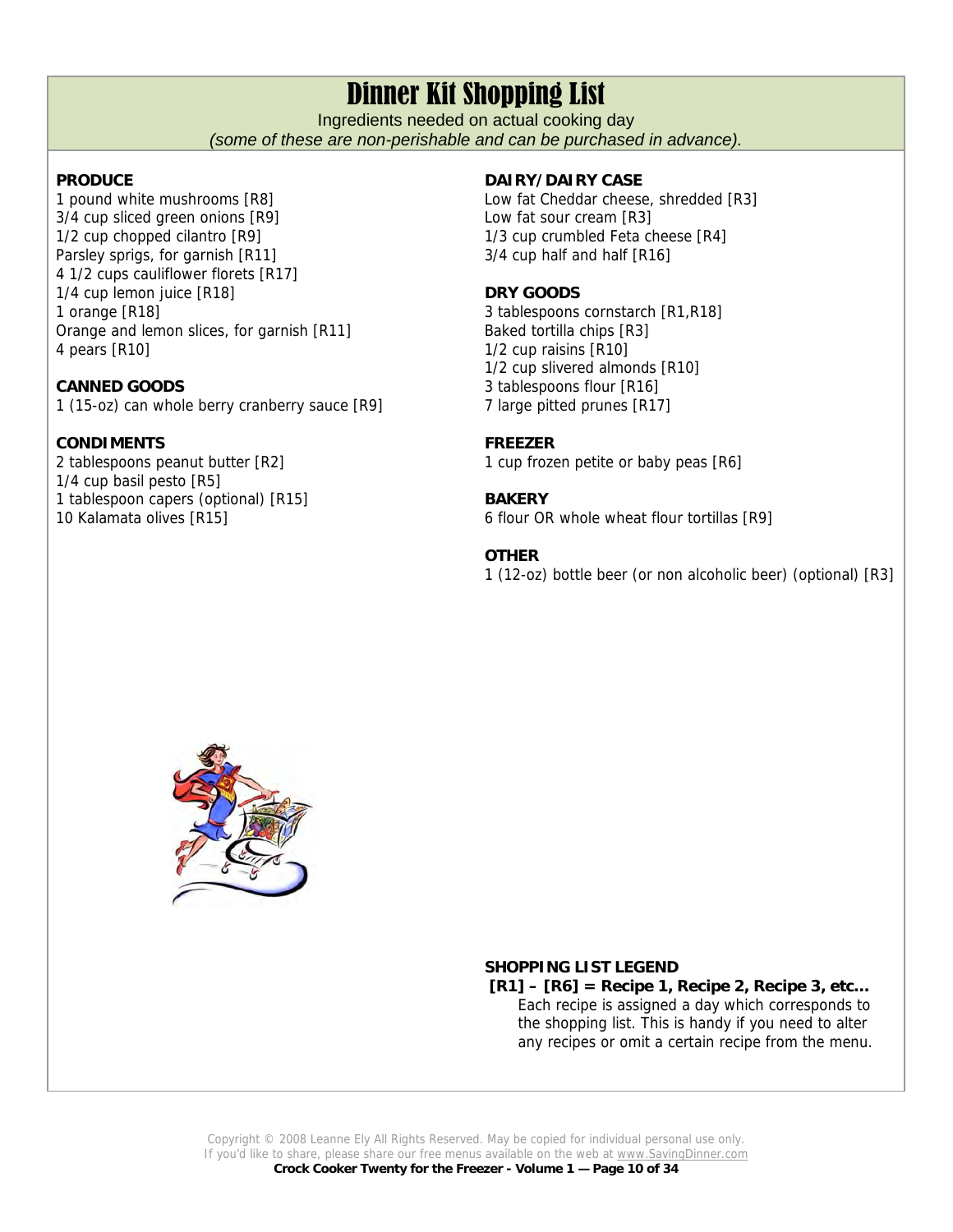### Serving Suggestion Shopping List

#### **1. Crock Glazed Chicken**

\*Lettuce, your choice \*Salad toppings \*Salad dressing, your choice \*Baby carrots

#### **2. Moroccan Crock Chicken**

\*Brown rice

- \*Snow peas
- \*Red bell peppers
- \*Kale
- \*Olive oil \*Clove of garlic

#### **3. Slow Cooker Chicken Tortilla Soup**

\*Baked tortilla chips \*Guacamole

#### **4. Greek Croc k Chicken**

\*Russet potatoes \*Baked potato toppings \*Broccoli \*Cauliflower \*Lettuce, your choice \*Salad toppings \*Salad dressing, your choice

#### **5. Crock Garlic Basil Chicken Breast**

\*Lettuce, your choice \*Salad toppings \*Salad dressing, your choice \*Broccoli

#### **6. Easy Beef Stew a la Crock Pot**

\*Loaf of French bread \*Lettuce, your choice \*Salad toppings \*Salad dressing, your choice

#### **7. Crock Beef and Ale**

\*Snow peas \*Mushrooms \*Olive oil \*Clove of garlic \*Wild rice pilaf

#### **8. Beef Bourguignon**

\*Brown rice \*Spinach

#### **9. Crock Cranberry Beef**

\*Brown rice \*Zucchini \*Yellow squash \*Lettuce, your choice \*Salad toppings \*Salad dressing, your choice

#### **10. Beef Tajine**

\*Orzo \*Baby spinach (about 6 cups) \*Garlic powder \*Lemons (need juice, to taste)

#### **11. Slow Cooker Citrus Fish**  \*Asparagus \*Baby carrots \*Red potatoes

**12. Crocked Maple Salmon**  \*Russet potatoes \*Baked potato toppings \*Kale \*Baby carrots

#### **13. Tilapia with Tapenade**  \*Sweet potatoes \*Spinach

**14. Lemoned Salmon Steaks**  \*Red potatoes \*Green beans

#### **15. Exotic Crock Salmon**  \*Brown rice \*Zucchini \*Yellow squash

#### **16. Savory Crock Pot Pork Stew**  \*Loaf of French bread \*Lettuce, your choice \*Salad toppings \*Salad dressing, your choice

#### **17. Marengo Crock Pork**  \*Red potatoes

\*Broccoli

#### **18. Slow Cooker Pork in Spicy Orange Sauce**

\*Brown rice \*Zucchini \*Yellow squash \*Lettuce, your choice \*Salad toppings \*Salad dressing, your choice

#### **19. Sweet Onion Pork Chops**  \*Brown rice \*Spinach

**20. Sweet and Sour Pork Chops**  \*Snow peas \*Mushrooms \*Oil \*Garlic \*Wild rice pilaf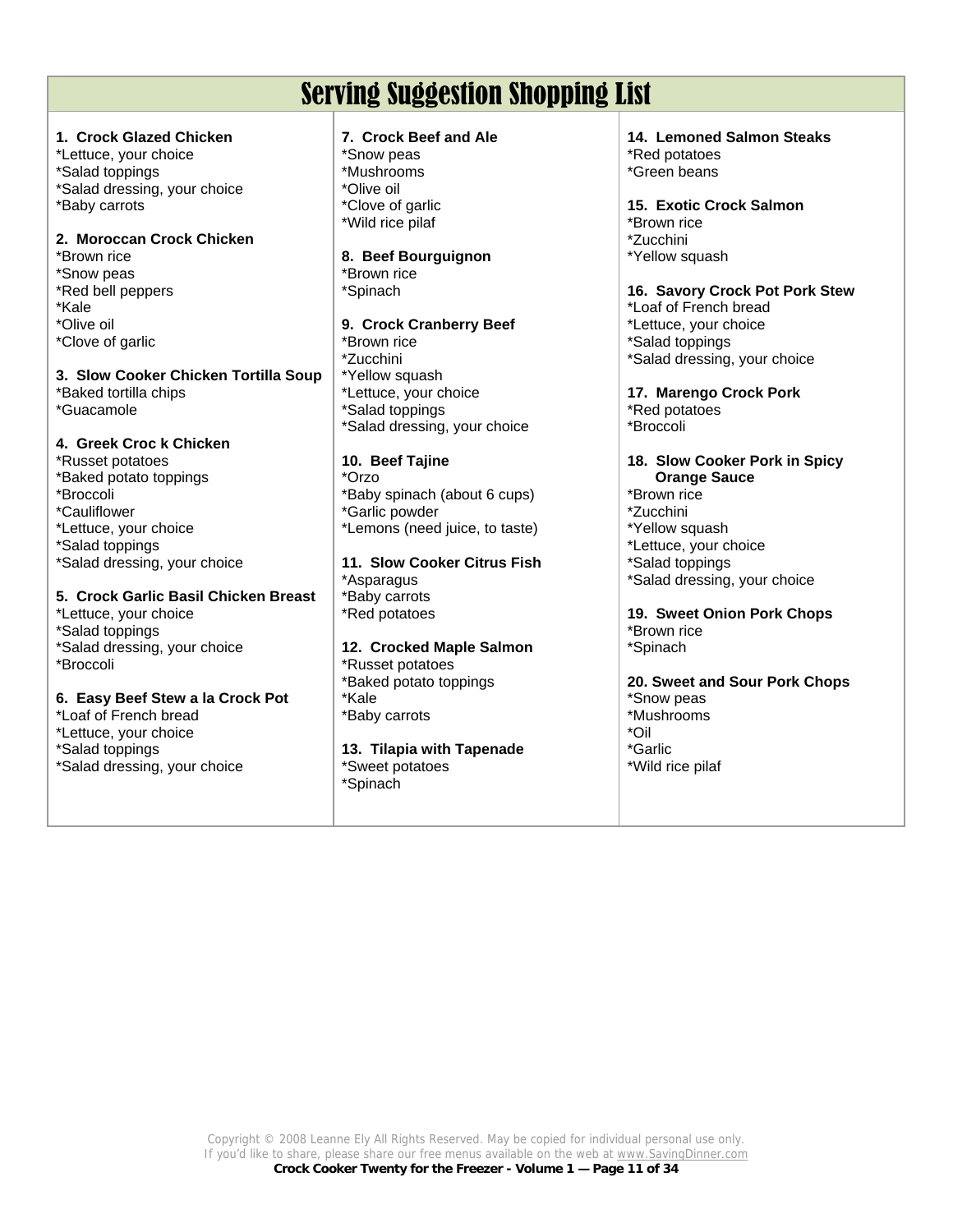### Preassembly Prep List

Prior to assembling your dinner kits, prepare these ingredients that are used in multiple menus and such to more rapidly assemble your kits. Simply put prepared ingredients in a bowl, plastic baggie, etc. until you are ready for them, or bag everything up and put it in the fridge to use at a later time to break up the assembly process.

\*\* Remember: You will need to carefully read the assembly instructions and process your vegetables before you start assembling your meals. To save you time, all of your slicing, chopping, mincing, juicing and grating should be accomplished before you start putting your meals together.

\*\* All meat should be kept in the refrigerator until ready to assemble a meal.

\*\*Once you have prepped your items you will need to place the food in plastic bags or containers and place in your refrigerator overnight.

#### **Chicken**

- Slice 10 chicken breast halves into 1-inch cubes
- Chop 4 chicken breast halves into bite-sized pieces

#### **Beef**

□ Cube meat, if not using pre-cut meat.

#### **Fish**

□ Cut 3 salmon fillets into fourths.

#### **Pork**

- Cut 3 pounds boneless pork shoulder roast into 1 inch cubes.
- **Lemons & Limes** Rinse lemons and limes under running water to wash.
	- □ Using your palm, press and roll the lemon on your countertop a few times to help release the juice from the pulp. (Tip: Lemons and limes stored at room temperature release more juice than lemons stored in your refrigerator.)
	- Cut lemon in half and juice.
	- $\Box$  Cut limes in half and juice 1/4 cup.
	- □ If you do not have a juicer, squeeze the lemon by hand over a bowl. Cover (or transfer to a plastic bag) and refrigerate overnight. Be sure to remove any seeds from the juice.
	- Grate 2 teaspoons lemon peel.
	- Grate 2 teaspoons lime peel.

**Orange -** Rinse under running water to wash.

Grate 2 teaspoons orange peel.

#### **Garlic**

- □ Press 16 cloves garlic, if not using minced garlic.
- Peel and flatten with the flat side of a knife, 1 head of garlic.

#### **Onions**

- White or yellow onions: Cut off both ends and peel first layer.
- Chop 7 1/2 onions.
- □ Slice 3 onions into 6 wedges each.
- Thickly slice 4 Vidalia onions.

**Green Onions -** Rinse under running water to wash.

- Chop 6 green onions.
- Slice 1/2 cup green onions.

**Bell Pepper -** Rinse under running water to wash.

- □ Seed, derib and chop 2 green bell pepper into 1inch pieces.
- □ Seed, derib and slice 1 small red bell pepper and 1 medium green bell pepper.

**Jalapeno Pepper -** Rinse under running water to wash.

- □ Seed, derib and finely chop peppers.
- □ Wash hands immediately after chopping pepper.

#### **Gingerroot**

□ Peel gingerroot then grate 1/2 teaspoon.

#### **Tomatoes -** Rinse under running water to wash.

- □ Slice 4 tomatoes into wedges.
- Chop tomatoes remaining.

#### **Baby Carrots -** Rinse under running water to wash.

□ Seed, derib and slice 1 small red bell pepper and 1 medium green bell pepper.

**Carrots -** Rinse under running water to wash.

- □ Peel 2 carrots and slice diagonally into 3/4-inchthick ovals
- Chop 2 carrots until you have 1 cup.
- □ Peel 1 1/2 carrots and finely chop.
- **Celery** Remove ribs from stalk and rinse under running water to wash.
	- □ Chop 3 cups celery.

#### **Mushrooms**

- Wipe off with damp cloth 8 ounces small fresh mushrooms
- Slice remaining mushrooms

**Parsley -** Rinse under running water to wash.

- Chop 1/4 cup plus 7 tablespoons parsley.
- **Basil** Rinse under running water to wash.
	- Chop 2 tablespoons basil.

#### **Frozen**

 Thaw orange juice concentrate in a bowl or plastic bag.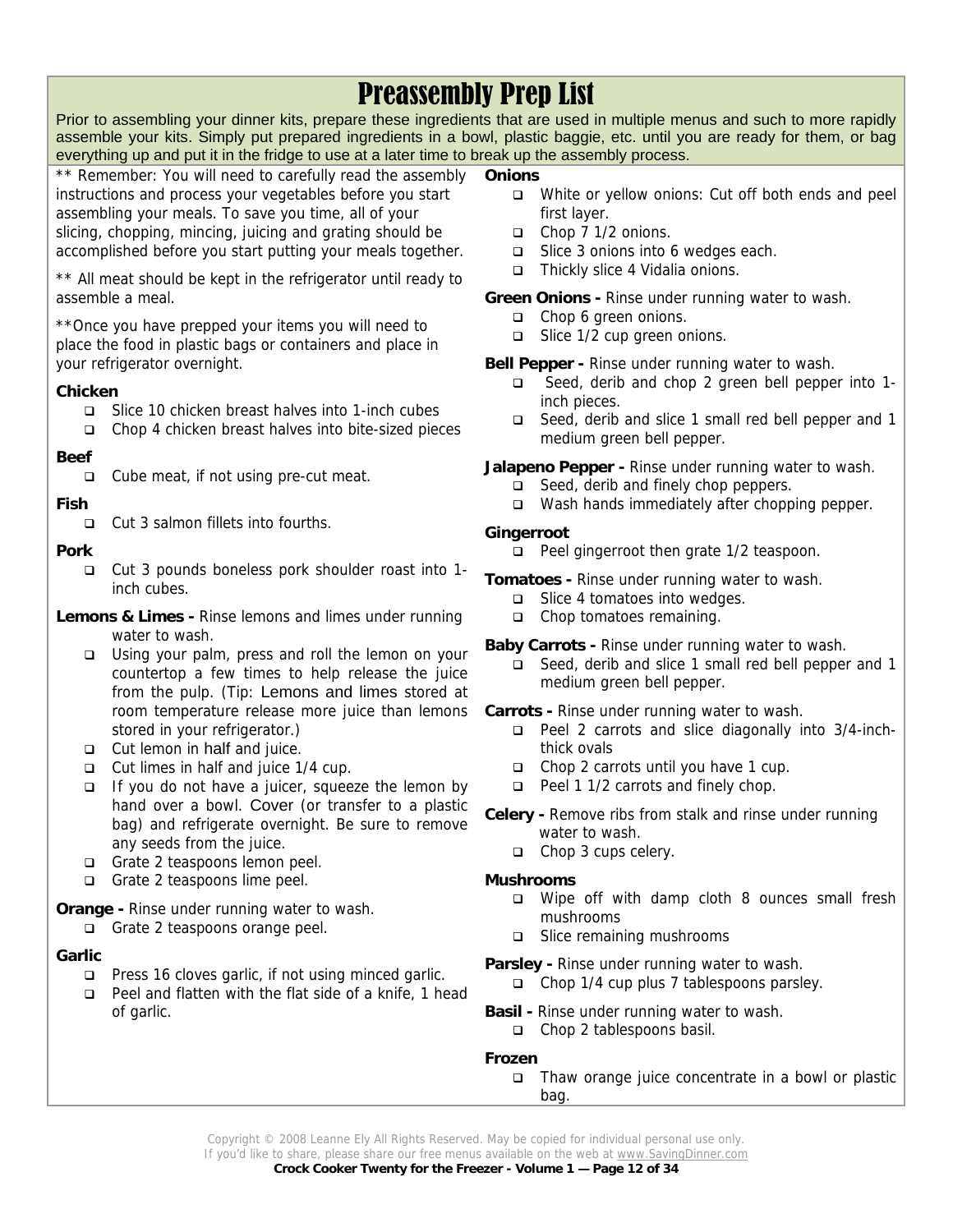### Saving Dinner with Mega Menu-Mailer Dinner Planner

Chicken

- 1. Crock Glazed Chicken
- 2. Moroccan Crock Chicken
- 3. Slow Cooker Chicken Tortilla Soup
- 4. Greek Crock Chicken
- 5. Crock Garlic Basil Chicken Breasts
- Beef
	- 6. Easy Beef Stew a la Crock Pot
	- 7. Crock Beef and Ale
	- 8. Beef Bourguignon
	- 9. Crock Cranberry Beef
	- 10. Beef Tajine
- Fish
	- 11. Slow Cooker Citrus Fish
	- 12. Crocked Maple Salmon
	- 13. Tilapia with Tapenade
	- 14. Lemoned Salmon Steaks
	- 15. Exotic Crock Salmon
- Pork
	- 16. Savory Crock Pot Pork Stew
	- 17. Marengo Crock Pork
	- 18. Slow Cooker Pork in Spicy Orange Sauce
	- 19. Sweet Onion Pork Chops
	- 20. Sweet and Sour Pork Chops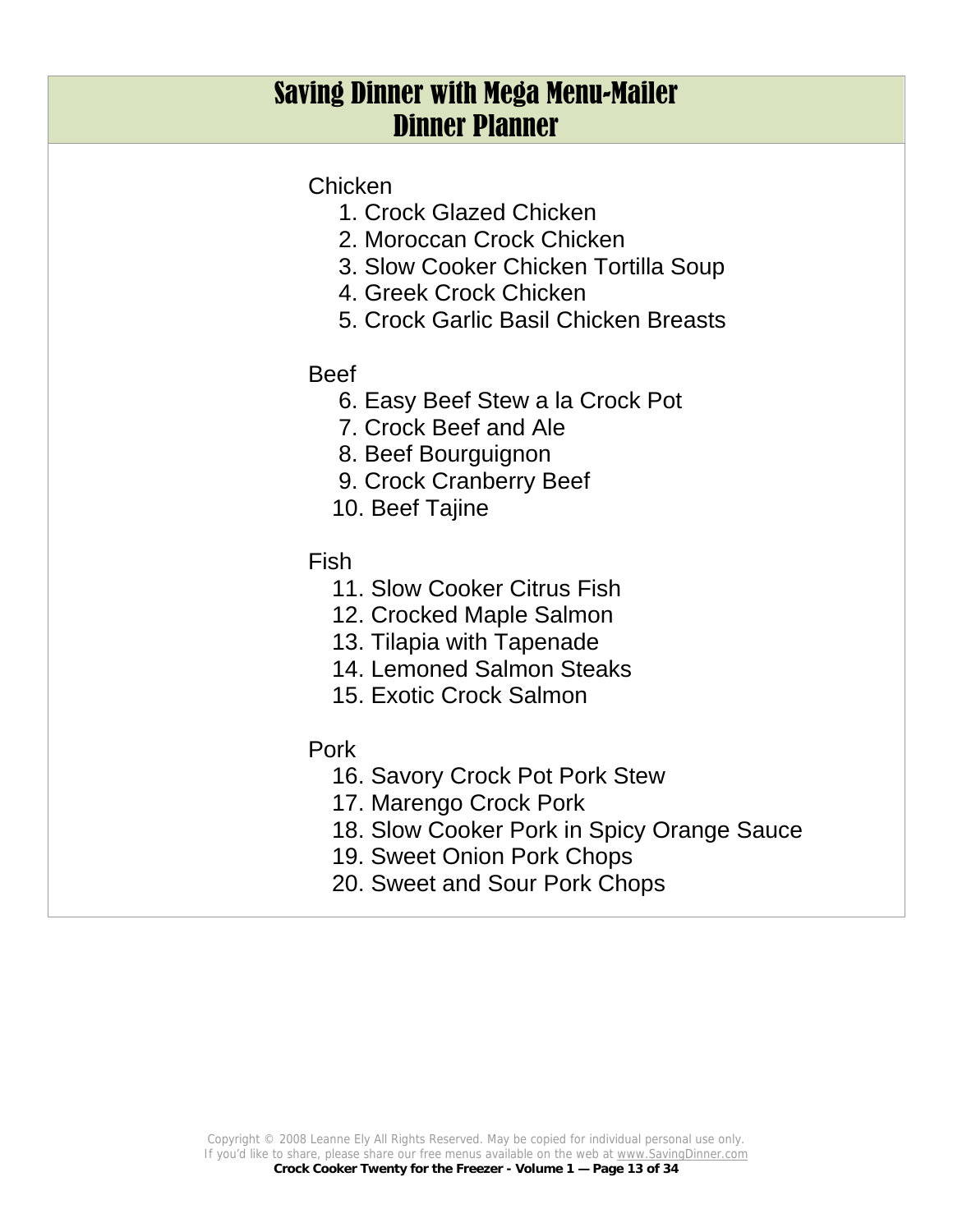### Crock Glazed Chicken

Recipe 1 — Assembly Guidelines — Serves 6

#### **Ingredients:**

1 (6-oz) can frozen orange juice concentrate, thawed (MUST BE CONCENTRATE, NOT REGULAR OJ)



- 1/2 teaspoon marjoram
- 1/4 teaspoon ground nutmeg
- 1/4 teaspoon garlic powder

#### **Assembly Instructions:**

In a 1-gallon plastic freezer bag, place first 5 ingredients (orange juice concentrate through garlic powder). Seal the bag and gently massage to coat chicken. Open the bag and carefully squeeze to remove excess air. Seal the bag.

Place your label on the bag or write the name, date and recipe number on the bag; place in your freezer.

### Crock Glazed Chicken

Recipe 1 — Cooking Instructions — Serves 6

#### **Preassembled Ingredients:**

1 (6-oz) can frozen orange juice concentrate, thawed (MUST BE CONCENTRATE, NOT REGULAR OJ)

6 boneless skinless chicken breast halves

- 1/2 teaspoon marjoram
- 1/4 teaspoon ground nutmeg
- 1/4 teaspoon garlic powder

#### **At time of cooking ingredients**

1/4 cup water 2 tablespoons cornstarch

#### **Cooking Instructions:**

Thaw all ingredients and place in slow cooker; stir to combine.

Cover and cook on LOW for 7 to 9 hours or until chicken is cooked through and tender.

When chicken is done, remove to a serving platter. Carefully ladle or pour the sauce from the slow cooker into a saucepan. Combine the cornstarch and water; add to the sauce and cook over medium heat, stirring constantly, until thick and bubbly. Serve the sauce over the chicken.

**Serving Suggestions:** Serve with a big green salad and a bowl of raw baby carrots.

**Nutrition per serving**: 305 Calories; 13g Total Fat; 31g Protein; 13g Carbohydrate; 93mg Cholesterol; 93mg Sodium. **Exchanges:** 0 Grain (Starch); 4 1/2 Lean Meat; 1/2 Fruit. **Points:** 7



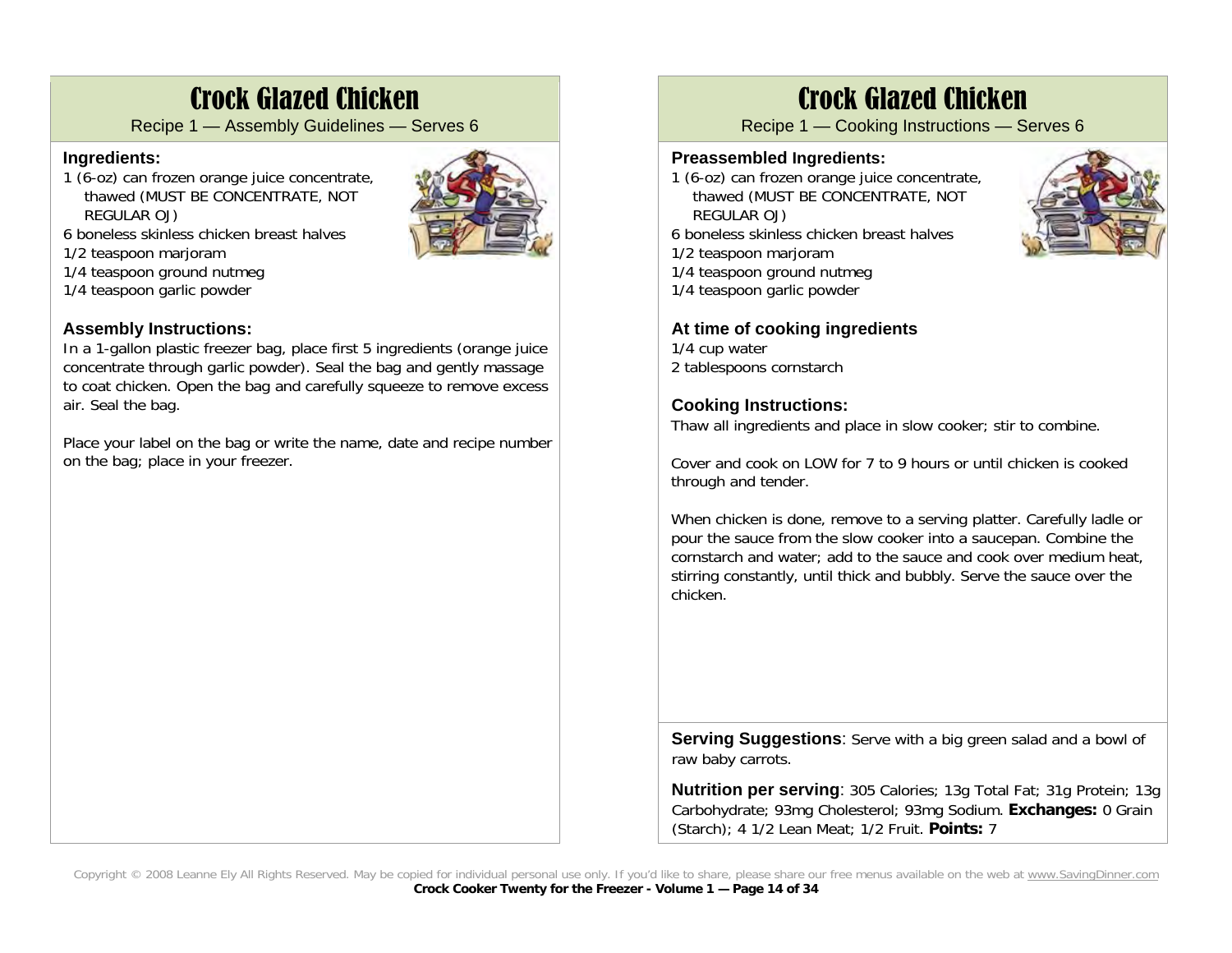### Moroccan Crock Chicken

Recipe 2 — Assembly Guidelines — Serves 6

#### **Ingredients:**

- 6 boneless skinless chicken breast halves, cut into 1-inch cubes
- 2 (16-oz) cans garbanzo beans, drained
- 12 ounces plum (Roma) tomatoes, cut into 1 inch cubes (about 2 cups)
- 1 large red bell pepper, seeded, deribbed and cut into 1-inch squares
- 1 medium onion, chopped
- 1/2 cup raisins
- 2 tablespoons tomato paste
- 1/4 cup low sodium chicken broth
- 3 cloves garlic, pressed
- 1 1/2 teaspoons ground cumin

#### **Assembly Instructions:**

In a 1-gallon plastic freezer bag, place first 10 ingredients (chicken through cumin). Seal the bag and gently massage to coat chicken. Open the bag and carefully squeeze to remove excess air. Seal the bag.

Place your label on the bag or write the name, date and recipe number on the bag; place in your freezer.

### Moroccan Crock Chicken

Recipe 2 — Cooking Instructions — Serves 6

#### **Preassembled Ingredients:**

- 6 boneless skinless chicken breast halves, cut into 1-inch cubes 2 (16-oz) cans garbanzo beans, drained
- 
- 12 ounces plum (Roma) tomatoes, cut into 1-
- inch cubes (about 2 cups) 1 large red bell pepper, seeded, deribbed and cut into 1-inch squares
- 1 medium onion, chopped
- 1/2 cup raisins
- 2 tablespoons tomato paste
- 1/4 cup low sodium chicken broth
- 3 cloves garlic, pressed
- 1 1/2 teaspoons ground cumin

#### **At time of cooking ingredients**

2 tablespoons peanut butter

#### **Cooking Instructions:**

Thaw all ingredients and place in slow cooker.

Cover and cook on LOW for 6 to 7 hours or until chicken is cooked through and tender.

About 15 minutes before serving, add peanut butter; blend well.

**Serving Suggestions:** Serve with brown rice, sautéed snow peas, red bell pepper strips and braised kale (to make braised kale, sauté kale in a skillet with a little olive oil and garlic till bright green. Add 1/4" water to the skillet and simmer, covered, until kale is fork tender; salt and pepper to taste).

**Nutrition per serving:** 461 Calories; 13g Fat; 35g Protein; 53g Carbohydrate; 9g Dietary Fiber; 73mg Cholesterol; 608mg Sodium. **Exchanges:** 2 1/2 Grain (Starch); 3 1/2 Lean Meat; 1 1/2 Vegetable; 1/2 Fruit; 1 Fat. **Points:** 9

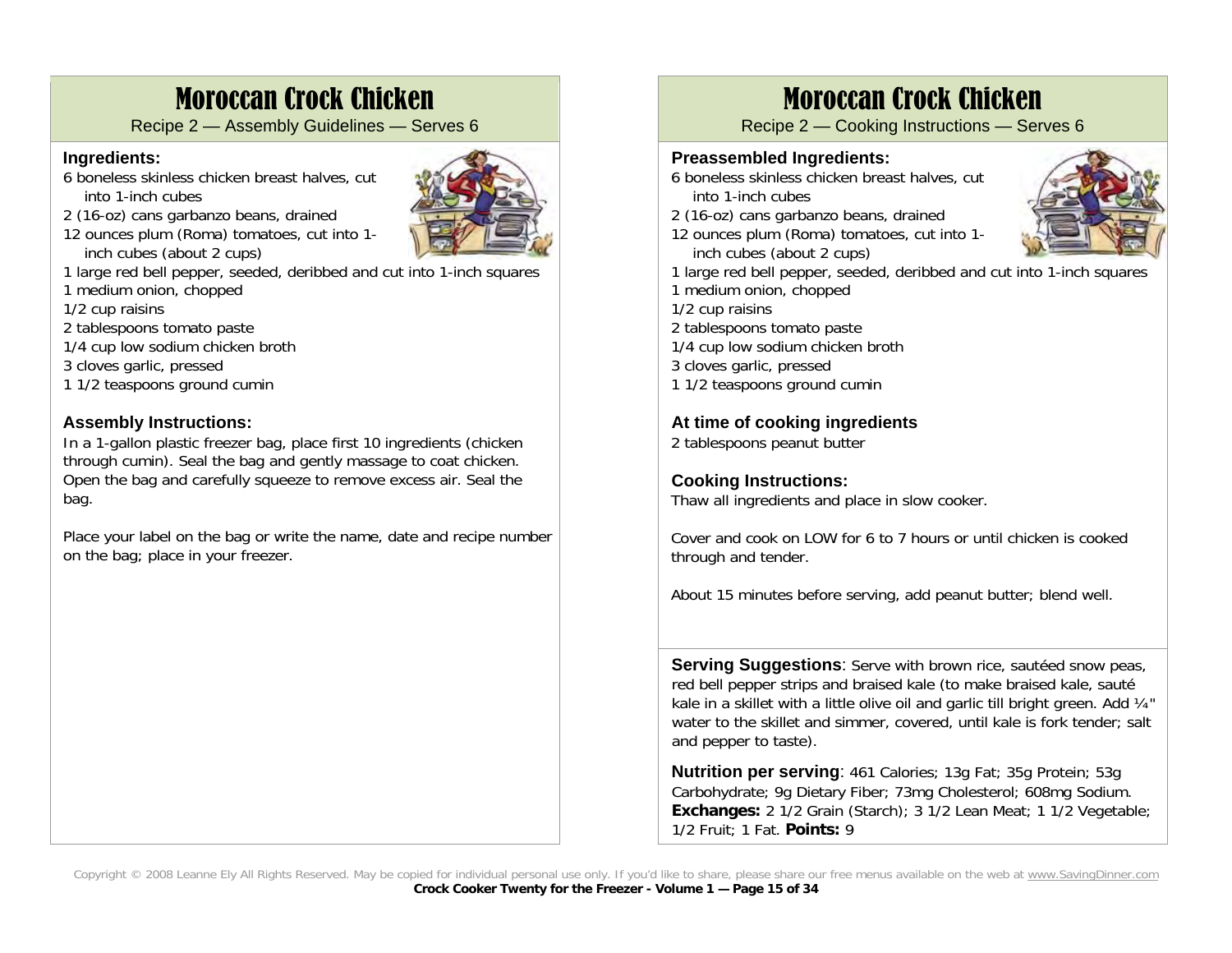### Slow Cooker Chicken Tortilla Soup

Recipe 3 — Assembly Guidelines — Serves 6

#### **Ingredients:**

- 1 medium onion, chopped
- 1 (16-oz) can chili beans, drained and rinsed
- 1 (16-oz) can black beans, drained and rinsed
- 1 (15-oz) can whole kernel corn, drained
- 1 (8-oz) can tomato sauce
- 2 (10-oz) cans diced tomatoes with chilies (Rotel is a good brand)
- 1 (1.25-oz) envelope taco seasoning
- 4 boneless skinless chicken breast halves, chopped

#### **Assembly Instructions:**

In a 2-gallon plastic freezer bag, place first 8 ingredients (onion through chicken). Seal the bag and gently massage to coat contents. Open the bag and carefully squeeze to remove excess air. Seal the bag.

Place your label on the bag or write the name, date and recipe number on the bag; place in your freezer.

### Slow Cooker Chicken Tortilla Soup

Recipe 3 — Cooking Instructions — Serves 6

#### **Preassembled Ingredients:**

1 medium onion, chopped

- 1 (16-oz) can chili beans, drained and rinsed
- 1 (16-oz) can black beans, drained and rinsed
- 1 (15-oz) can whole kernel corn, drained
- 1 (8-oz) can tomato sauce
- 2 (10-oz) cans diced tomatoes with chilies (Rotel is a good brand)
- 1 (1.25-oz) envelope taco seasoning
- 4 boneless skinless chicken breast halves, chopped

#### **At time of cooking ingredients**

1 (12-oz) bottle beer (or non alcoholic beer) (optional) Baked tortilla chips Low fat Cheddar cheese, shredded Low fat sour cream

#### **Cooking Instructions:**

Thaw all ingredients and place in slow cooker; add beer if desired; stir to combine.

Cover and cook on LOW for about 7 hours.

Serve in bowls topped with crumbled tortilla chips, shredded Cheddar cheese and a dollop of sour cream.

**Serving Suggestions:** Serve with baked tortilla chips and guacamole.

**Nutrition per serving**: 430 Calories; 5g Fat; 39g Protein; 55g Carbohydrate; 11g Dietary Fiber; 63mg Cholesterol; 1437mg Sodium. **Exchanges:** 2 1/2 Grain (Starch); 4 Lean Meat; 1 1/2 Vegetable; 1/2 Fat; 1/2 Other Carbohydrates. **Points:** 8

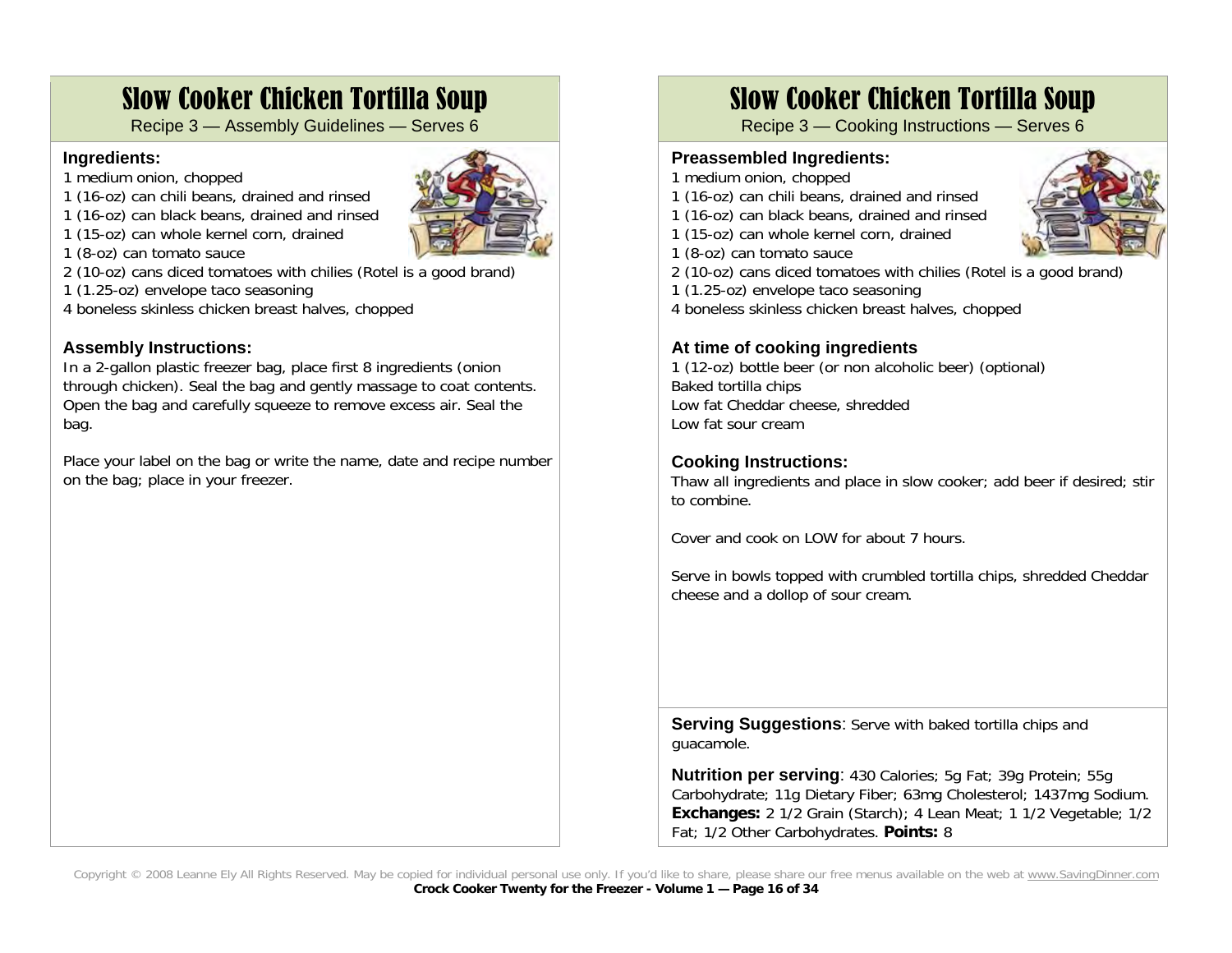### Greek Crock Chicken

Recipe 4 — Assembly Guidelines — Serves 6

#### **Ingredients:**

4 boneless skinless chicken breast halves, cut into 1-inch pieces



- 2 medium onions, cut into 6 thin wedges
- 1 (6-oz) can tomato paste

8 ounces baby carrots

- 1/2 cup dry red wine (or substitute red grape juice)
- 3 tablespoons water
- 2 tablespoons lemon juice
- 1 teaspoon cumin
- 1/2 teaspoon cinnamon
- 1 teaspoon honey

#### **Assembly Instructions:**

In a 1-gallon plastic freezer bag, place first 10 ingredients (chicken through honey). Seal the bag and gently massage to coat chicken. Open the bag and carefully squeeze to remove excess air. Seal the bag.

Place your label on the bag or write the name, date and recipe number on the bag; place in your freezer.

### Greek Crock Chicken

Recipe 4 — Cooking Instructions — Serves 6

#### **Preassembled Ingredients:**

- 4 boneless skinless chicken breast halves, cut into 1-inch pieces
- 8 ounces baby carrots
- 2 medium onions, cut into 6 thin wedges
- 1 (6-oz) can tomato paste
- 1/2 cup dry red wine (or substitute red grape juice)
- 3 tablespoons water
- 2 tablespoons lemon juice
- 1 teaspoon cumin
- 1/2 teaspoon cinnamon
- 1 teaspoon honey

#### **At time of cooking ingredients**

1/3 cup crumbled Feta cheese

#### **Cooking Instructions:**

Thaw all ingredients and place in slow cooker; stir to combine.

Cover and cook on LOW for 6 to 7 hours or until chicken is cooked through and tender.

Sprinkle each serving with crumbled Feta cheese.

**Serving Suggestions:** Serve with baked potatoes, steamed broccoli and cauliflower and a green salad.

**Nutrition per serving**: 184 Calories; 5g Fat; 17g Protein; 16g Carbohydrate; 3g Dietary Fiber; 64mg Cholesterol; 395mg Sodium. **Exchanges:** 0 Grain (Starch); 2 Lean Meat; 2 Vegetable. **Points:** 3

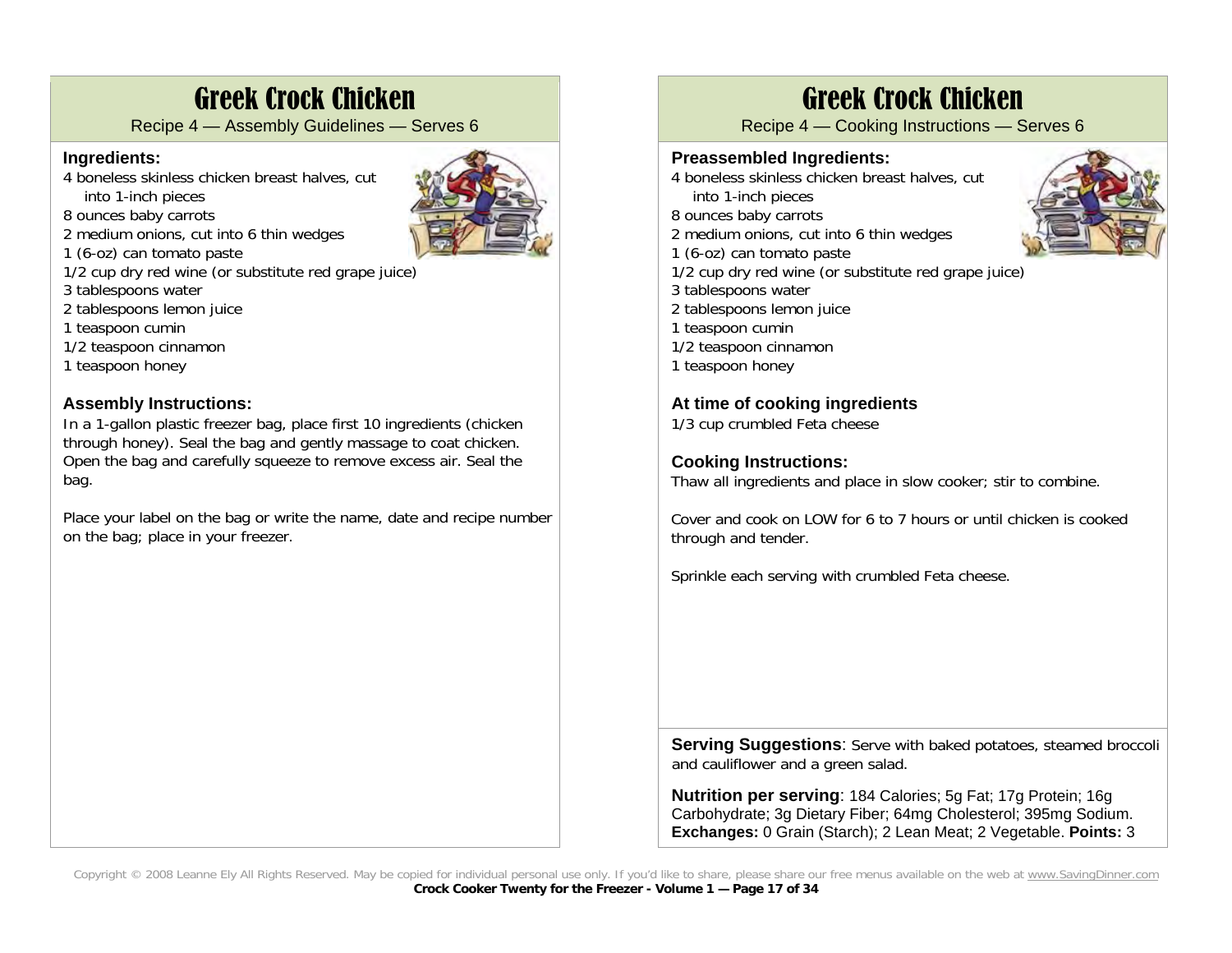### Crock Garlic Basil Chicken Breasts

Recipe 5 — Assembly Guidelines — Serves 6

#### **Ingredients:**

- 6 boneless skinless chicken breast halves
- 2 tablespoons olive oil
- 1 head garlic, peeled and separated
- 1 (14.5-oz) can diced tomatoes with balsamic
- vinegar, basil and olive oil, un-drained 1/2 cup low sodium chicken broth

#### **Assembly Instructions:**

In a 1-gallon plastic freezer bag, place first 5 ingredients (chicken through broth). Seal the bag and gently massage to coat chicken. Open the bag and carefully squeeze to remove excess air. Seal the bag.

Place your label on the bag or write the name, date and recipe number on the bag; place in your freezer.

### Crock Garlic Basil Chicken Breasts

Recipe 5 — Cooking Instructions — Serves 6

#### **Preassembled Ingredients:**

- 6 boneless skinless chicken breast halves
- 2 tablespoons olive oil
- 1 head garlic, peeled and separated
- 1 (14.5-oz) can diced tomatoes with balsamic
- vinegar, basil and olive oil, un-drained 1/2 cup low sodium chicken broth



#### **At time of cooking ingredients**

1/4 cup basil pesto

#### **Cooking Instructions:**

Thaw all ingredients and place in slow cooker; stir to combine.

Cover and cook on LOW for 7 to 8 hours or until chicken is cooked through and tender.

Serve with a dollop of pesto on top of each chicken breast.

**Serving Suggestions:** A big salad and some steamed broccoli.

**Nutrition per serving**: 111 Calories; 3g Fat; 15g Protein; 7g Carbohydrate; trace Dietary Fiber; 57mg Cholesterol; 860mg Sodium. **Exchanges:** 2 Lean Meat; 1/2 Vegetable; 1/2 Other Carbohydrates. **Points:** 3

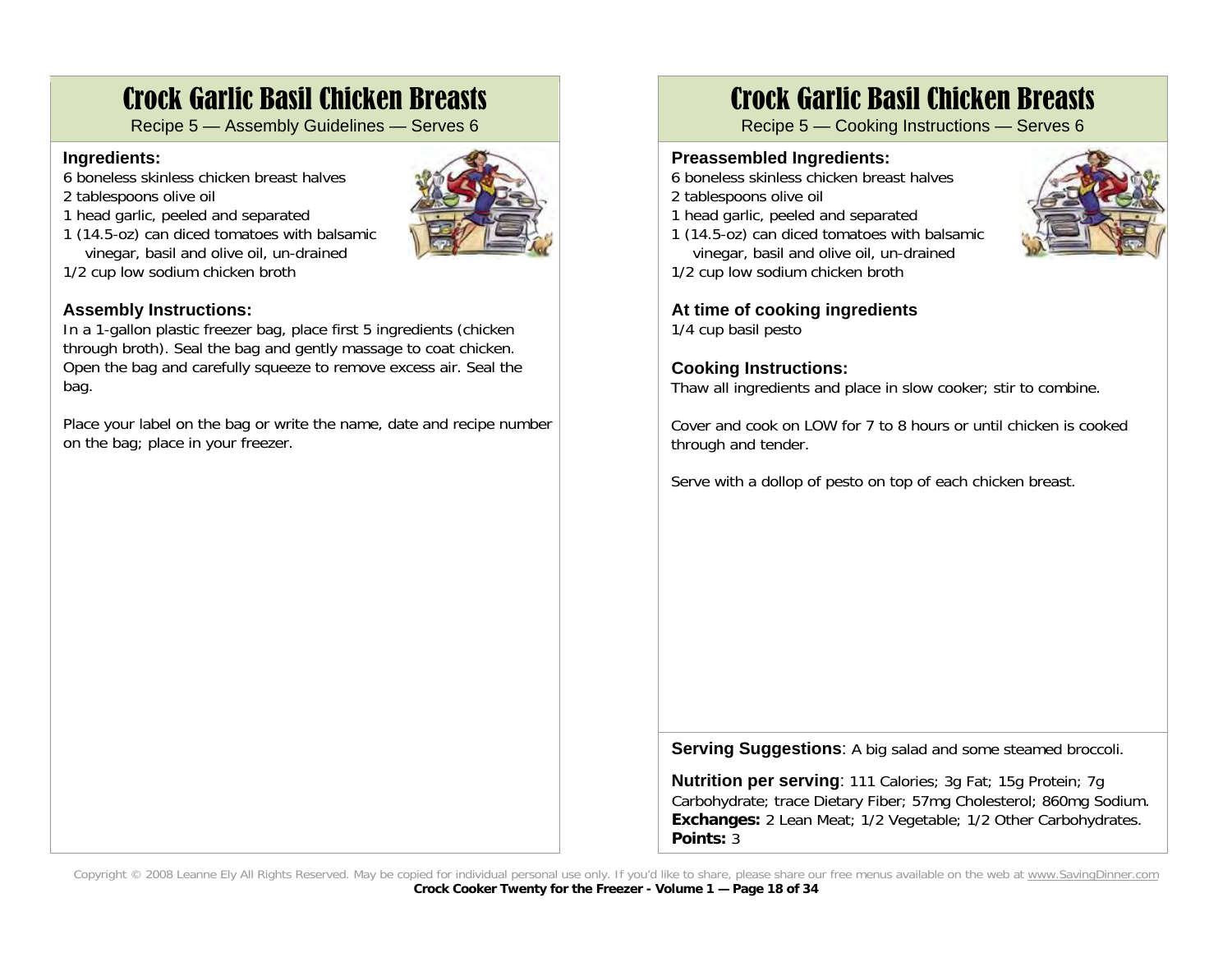### Easy Beef Stew a la Crock Pot

Recipe 6 — Assembly Guidelines — Serves 6

#### **Ingredients:**

- 1 pound lean beef stew meat, cubed
- 1/2 of a large onion, chopped
- 2 medium carrots, peeled and sliced diagonally into 3/4-inch-thick ovals
- 1 small red bell pepper, seeded, deribbed and cut into 1/2-inch strips
- 8 ounces small fresh mushrooms, cleaned
- 2 medium tomatoes, cut into wedges
- 1 cup red wine (or use low sodium beef broth)
- 1 bay leaf
- 1/4 cup chopped fresh parsley
- 1/4 teaspoon crushed red pepper flakes

#### **Assembly Instructions:**

In a 1-gallon plastic freezer bag, place first 10 ingredients (beef through crushed red pepper flakes). Seal the bag and gently massage to coat beef. Open the bag and carefully squeeze to remove excess air. Seal the bag.

Place your label on the bag or write the name, date and recipe number on the bag; place in your freezer.

### Easy Beef Stew a la Crock Pot

Recipe 6 — Cooking Instructions — Serves 6

#### **Preassembled Ingredients:**

- 1 pound lean beef stew meat, cubed
- 1/2 of a large onion, chopped
- 2 medium carrots, peeled and sliced diagonally into 3/4-inch-thick ovals
- 1 small red bell pepper, seeded, deribbed and cut into 1/2-inch strips
- 8 ounces small fresh mushrooms, cleaned
- 2 medium tomatoes, cut into wedges
- 1 cup red wine (or use low sodium beef broth)
- 1 bay leaf
- 1/4 cup chopped fresh parsley
- 1/4 teaspoon crushed red pepper flakes

#### **At time of cooking ingredients**

1/2 teaspoon salt 1/4 teaspoon black pepper 1 cup frozen peas, thawed (petite or baby are best)

#### **Cooking Instructions:**

Thaw all ingredients and place in slow cooker; stir to combine.

Cover and cook on LOW for 5 to 6 hours or until beef is fork-tender.

When stew is cooked, add salt, black pepper and peas; stir to combine. Raise slow cooker heat setting to HIGH; cover and cook for 15 to 25 minutes or until peas are heated through. Remove bay leaf and serve hot.

**Serving Suggestions:** Serve with your crusty French bread and a big green salad for a perfect meal.

**Nutrition per serving**: 459 Calories; 14g Fat; 26g Protein; 52g Carbohydrate; 5g Dietary Fiber; 100mg Cholesterol; 295mg Sodium. **Exchanges:** 3 Grain (Starch); 2 Lean Meat; 1 1/2 Vegetable; 1 Fat. **Points:** 10



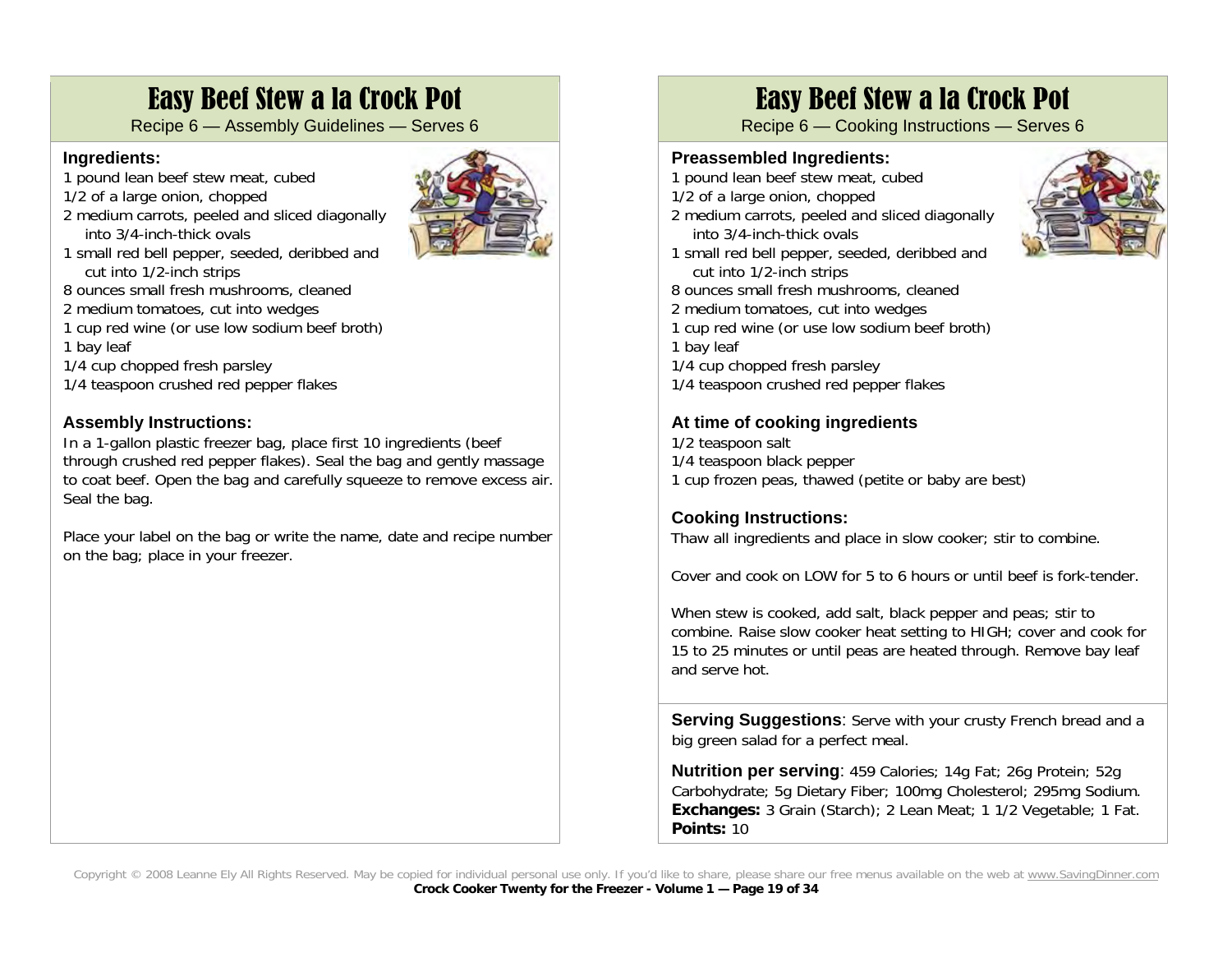### Crock Beef and Ale

Recipe 7 — Assembly Guidelines — Serves 6

#### **Ingredients:**

- 3 teaspoons olive oil
- 1 1/2 pounds lean beef stew meat, cubed
- 1 medium onion, cut into wedges



- 1 medium green bell pepper, seeded, deribbed and sliced
- 12 ounces beer (or use ginger ale with 1 tablespoon of vinegar)
- 6 ounces tomato paste
- 1 envelope Italian salad dressing mix
- 2 teaspoons Worcestershire sauce
- 1 teaspoon sugar
- Salt and pepper, to taste

#### **Assembly Instructions:**

In a 1-gallon plastic freezer bag, place all ingredients. Seal the bag and gently massage to coat beef. Open the bag and carefully squeeze to remove excess air. Seal the bag.

Place your label on the bag or write the name, date and recipe number on the bag; place in your freezer.



### Crock Beef and Ale

Recipe 7 — Cooking Instructions — Serves 6

#### **Preassembled Ingredients:**

- 3 teaspoons olive oil
- 1 1/2 pounds lean beef stew meat, cubed
- 1 medium onion, cut into wedges
- 1 cup sliced carrot
- 1 medium green bell pepper, seeded, deribbed and sliced
- 12 ounces beer (or use ginger ale with 1 tablespoon of vinegar)
- 6 ounces tomato paste
- 1 envelope Italian salad dressing mix
- 2 teaspoons Worcestershire sauce
- 1 teaspoon sugar
- Salt and pepper, to taste

#### **At time of cooking ingredients**

#### None

#### **Cooking Instructions:**

Thaw all ingredients and place in slow cooker; stir to combine.

Cover and cook on LOW for 6 to 8 hours or until beef is fork-tender and mixture has thickened.

**Serving Suggestions**: Sautéed snow peas and mushrooms in a little oil and garlic and wild rice pilaf.

**Nutrition per serving**: 345 Calories; 20g Fat; 20g Protein; 17g Carbohydrate; 3g Dietary Fiber; 66mg Cholesterol; 345mg Sodium. **Exchanges:** 0 Grain (Starch); 2 1/2 Lean Meat; 2 1/2 Vegetable; 2 1/2 Fat. **Points:** 8

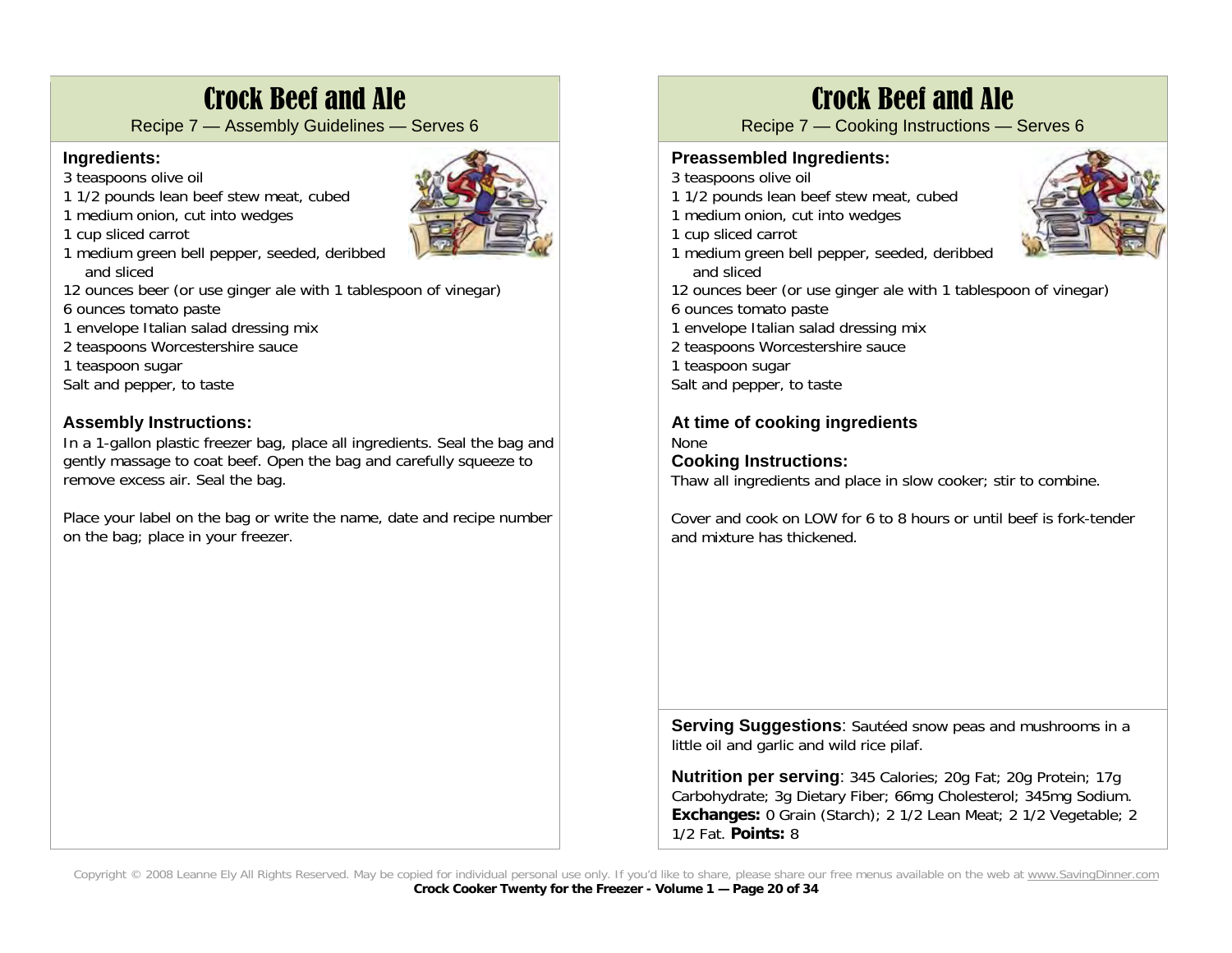### Beef Bourguignon

Recipe 8 — Assembly Guidelines — Serves 6

#### **Ingredients:**

- 1 1/2 pounds baby carrots
- 1 1/2 pounds pearl onions
- 2 pounds lean beef stew meat, cubed
- Salt and pepper, to taste
- 1 tablespoon olive oil
- 6 green onions, chopped
- 3 cloves garlic, pressed
- 1 cup red wine (or use red grape juice with a splash of vinegar)
- 1/3 cup low sodium beef broth
- 1 1/2 tablespoons tomato paste
- 3/4 teaspoon rosemary
- 1 bay leaf
- 3 tablespoons butter
- 3 tablespoons flour

#### **Assembly Instructions:**

In a 1-gallon plastic freezer bag, place first 14 ingredients (carrots through flour). Seal the bag and gently massage to coat beef. Open the bag and carefully squeeze to remove excess air. Seal the bag.

Place your label on the bag or write the name, date and recipe number on the bag; place in your freezer.

### Beef Bourguignon

Recipe 8 — Cooking Instructions — Serves 6

#### **Preassembled Ingredients:**

1 1/2 pounds baby carrots 1 1/2 pounds pearl onions 2 pounds lean beef stew meat, cubed Salt and pepper, to taste 1 tablespoon olive oil 6 green onions, chopped 3 cloves garlic, pressed 1 cup red wine (or use red grape juice with a splash of vinegar) 1/3 cup low sodium beef broth 1 1/2 tablespoons tomato paste 3/4 teaspoon rosemary 1 bay leaf 3 tablespoons butter 3 tablespoons flour

#### **At time of cooking ingredients**

1 pound white mushrooms, halved

#### **Cooking Instructions:**

Thaw all ingredients and place in slow cooker; stir to combine.

Add mushrooms and stir again.

Cover and cook on LOW for 7 to 9 hours or until beef is fork-tender and mixture has thickened.

**Serving Suggestions:** Serve on bed of brown rice. Add some sautéed spinach to round this meal out.

**Nutrition per serving**: 428 Calories; 17g Fat; 38g Protein; 26g Carbohydrate; 5g Dietary Fiber; 103mg Cholesterol; 521mg Sodium. **Exchanges:** 0 Grain (Starch); 5 Lean Meat; 4 1/2 Vegetable; 1 1/2 Fat. **Points:** 9

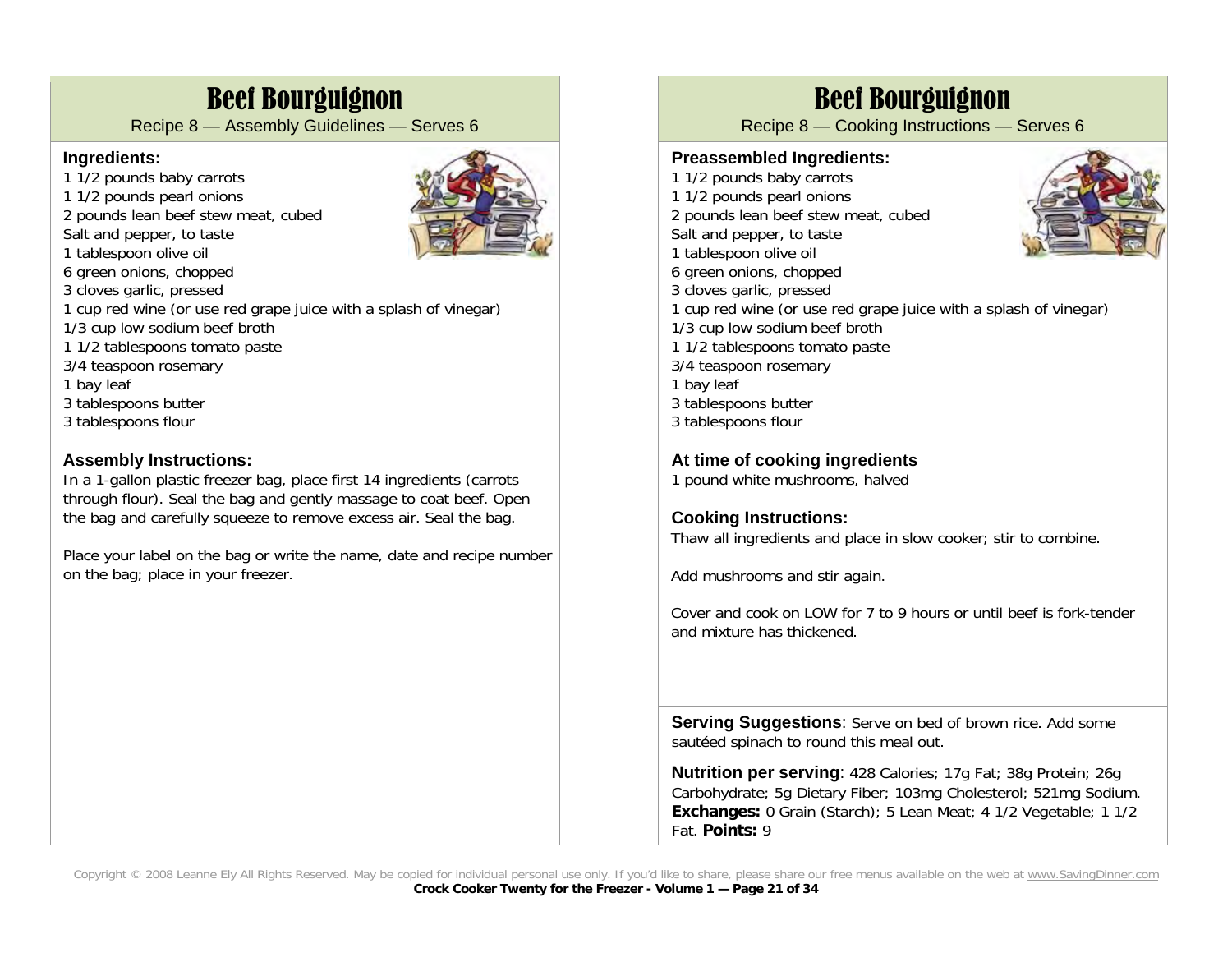### Crock Cranberry Beef

Recipe 9 — Assembly Guidelines — Serves 6

#### **Ingredients:**

1/4 cup chili sauce

1/4 cup lime juice



1 1/2 pounds lean beef stew meat, cubed

#### **Assembly Instructions:**

In a 1-gallon plastic freezer bag, place first 4 ingredients (chili sauce through stew meat). Seal the bag and gently massage to coat beef. Open the bag and carefully squeeze to remove excess air. Seal the bag.

Place your label on the bag or write the name, date and recipe number on the bag; place in your freezer.

### Crock Cranberry Beef

Recipe 9 — Cooking Instructions — Serves 6

#### **Preassembled Ingredients:**

1/4 cup chili sauce 1/4 cup lime juice 1 (1.25-oz) envelope taco seasoning mix 1 1/2 pounds lean beef stew meat, cubed



#### **At time of cooking ingredients**

3/4 cup sliced green onions

- 1/2 cup chopped cilantro
- 1 (15-oz) can whole berry cranberry sauce
- 6 flour OR whole wheat flour tortillas, warmed

#### **Cooking Instructions:**

Thaw all ingredients and place in slow cooker; stir to combine.

Cover and cook on LOW for 8 to 9 hours or until beef is fork-tender and mixture has thickened.

About 2 hours before serving, combine green onions, cilantro, and cranberry sauce in a blender; process till smooth. Place sauce in a bowl, cover and refrigerate.

When beef is cooked, discard cooking liquid and shred meat with 2 forks.

Fill warmed tortillas with meat mixture and sauce; roll up and enjoy!

**Serving Suggestions: Brown rice, grilled zucchini and yellow** squash, and a green salad.

**Nutrition per serving**: 302 Calories; 12g Fat; 23g Protein; 25g Carbohydrate; 2g Dietary Fiber; 58mg Cholesterol; 490mg Sodium. **Exchanges:** 0 Grain (Starch); 3 1/2 Lean Meat; 1/2 Fat; 1 1/2 Other Carbohydrates. **Points:** 7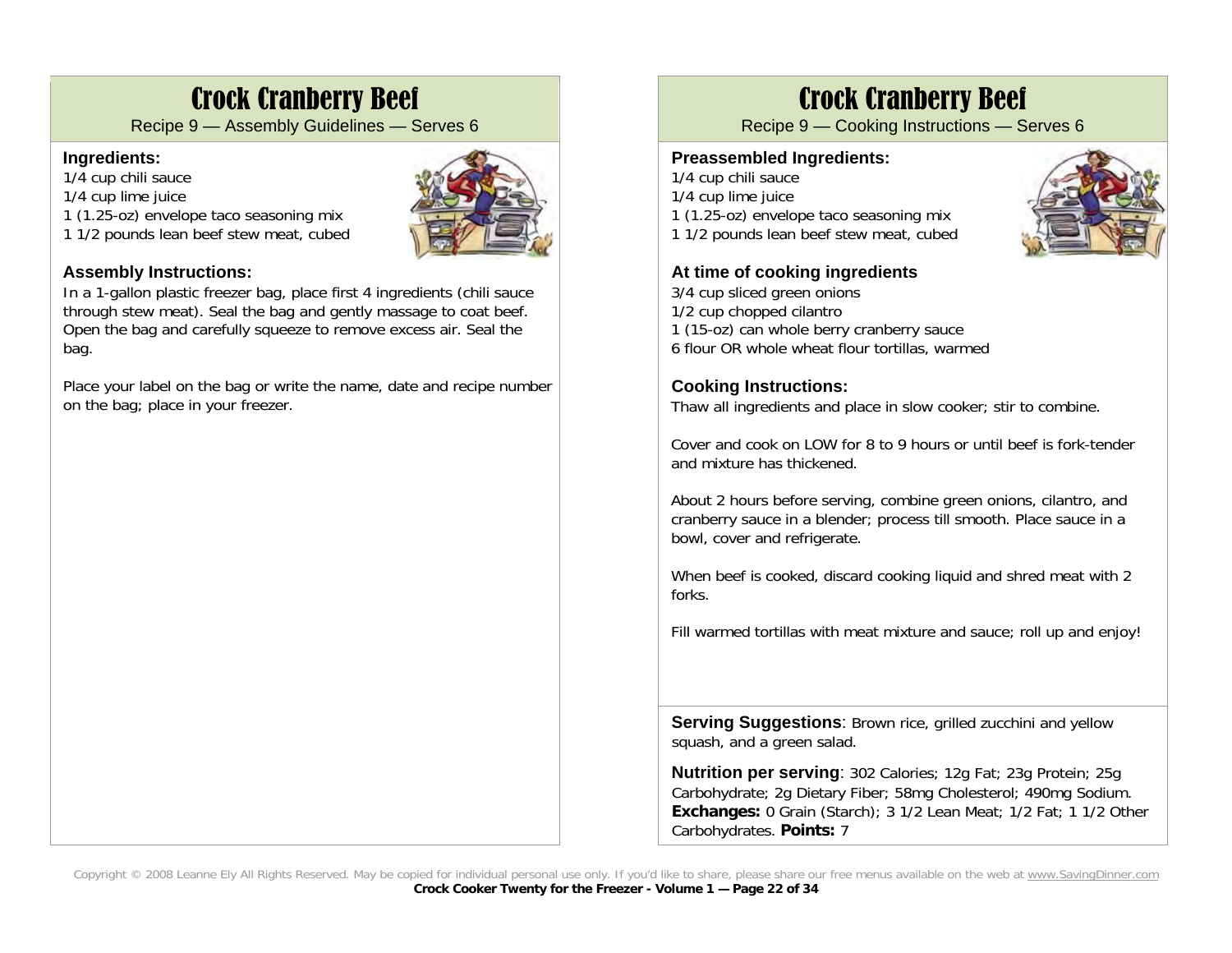### Beef Tajine

Recipe 10 — Assembly Guidelines — Serves 6

#### **Ingredients:**

- 2 medium onions, sliced
- 2 pounds lean beef stew meat, cubed
- 1 teaspoon ground cumin
- 1 teaspoon caraway seeds
- 1 teaspoon ground ginger
- 1 teaspoon cinnamon
- Salt and pepper, to taste

#### **Assembly Instructions:**

In a 1-gallon plastic freezer bag, place first 7 ingredients (onion through salt and pepper). Seal the bag and gently massage to coat beef. Open the bag and carefully squeeze to remove excess air. Seal the bag.

Place your label on the bag or write the name, date and recipe number on the bag; place in your freezer.

### Beef Tajine

Recipe 10 — Cooking Instructions — Serves 6

#### **Preassembled Ingredients:**

- 2 medium onions, sliced
- 2 pounds lean beef stew meat, cubed
- 1 teaspoon ground cumin
- 1 teaspoon caraway seeds
- 1 teaspoon ground ginger
- 1 teaspoon cinnamon
- Salt and pepper, to taste

#### **At time of cooking ingredients**

4 pears, cored and coarsely chopped 1/2 cup raisins 1/2 cup slivered almonds

#### **Cooking Instructions:**

Thaw all ingredients and place in slow cooker; stir to combine.

Cover and cook on LOW for 5 to 7 hours or until beef is fork-tender.

About 15 minutes before serving, add pears, raisins and almonds to slow cooker. Raise heat setting to HIGH and continue to cook for 5 to 10 minutes or until pears are tender.

**Serving Suggestions:** Serve with spinach orzo. (Prepare orzo according to package directions. Put about 6 cups baby spinach leaves in a bowl. Add hot orzo and toss till spinach is wilted. Season with garlic powder and lemon juice to taste.)

**Nutrition per serving**: 418 Calories; 17g Fat; 34g Protein; 34g Carbohydrate; 6g Dietary Fiber; 98mg Cholesterol; 103mg Sodium. **Exchanges:** 0 Grain (Starch); 4 1/2 Lean Meat; 1/2 Vegetable; 2 Fruit; 1 1/2 Fat. **Points:** 9



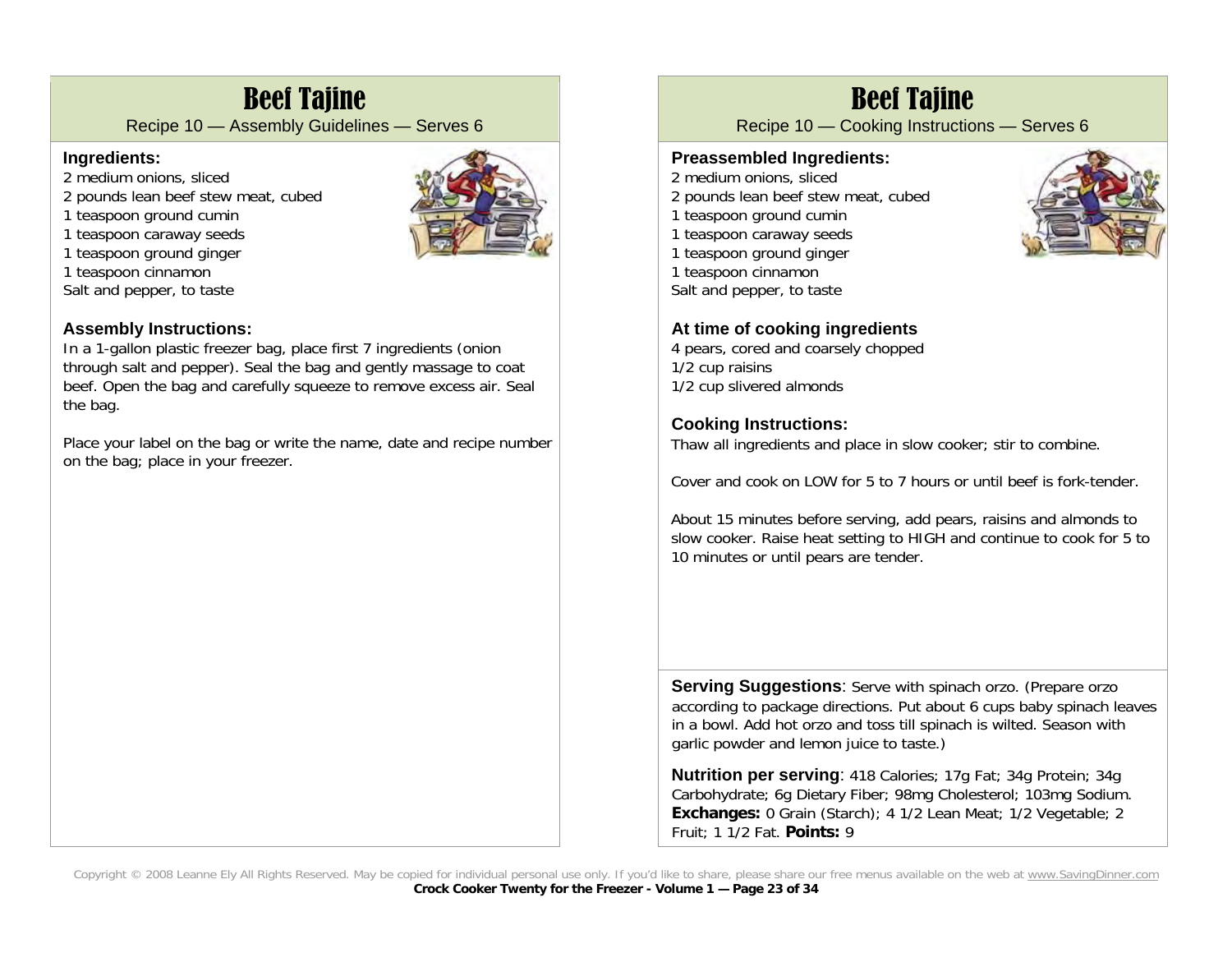### Slow Cooker Citrus Fish

Recipe 11 — Assembly Guidelines — Serves 6

#### **Ingredients:**

- 1 tablespoon vegetable oil
- 6 tilapia fillets or other firm-fleshed white fish
- Salt and pepper, to taste
- 1/2 cup chopped onion
- 5 tablespoons chopped fresh parsley
- 2 teaspoons grated lemon peel
- 2 teaspoons grated orange peel

#### **Assembly Instructions:**

In a 1-gallon plastic freezer bag, place first 7 ingredients (oil through orange peel). Seal the bag and gently massage to coat fish. Open the bag and carefully squeeze to remove excess air. Seal the bag.

Place your label on the bag or write the name, date and recipe number on the bag; place in your freezer.

### Slow Cooker Citrus Fish

Recipe 11 — Cooking Instructions — Serves 6

#### **Preassembled Ingredients:**

1 tablespoon vegetable oil 6 tilapia fillets or other firm-fleshed white fish Salt and pepper, to taste 1/2 cup chopped onion 5 tablespoons chopped fresh parsley 2 teaspoons grated lemon peel 2 teaspoons grated orange peel



**At time of cooking ingredients**  Oil

Orange and lemon slices, for garnish Parsley sprigs, for garnish

#### **Cooking Instructions:**

Thaw all ingredients and place in slow cooker.

Cover and cook on LOW for 1 to 1 1/2 hours or until fish flakes easily when tested with a fork.

Serve garnished with orange and lemon slices and a sprig or two of fresh parsley.

**Serving Suggestions:** Steamed asparagus, baby carrots and red potatoes. Can all be done in the same steamer: start with halved potatoes (cook five minutes) add carrots on top (cook another five minutes) and then add asparagus (cook five minutes). Everything will be done at once. Cooking times will vary depending on the size, thickness etc.

**Nutrition per serving**: 181 Calories; 5g Fat; 31g Protein; 2g Carbohydrate; 1g Dietary Fiber; 73mg Cholesterol; 95mg Sodium. **Exchanges:** 4 Lean Meat; 1/2 Vegetable; 1/2 Fat. **Points:** 4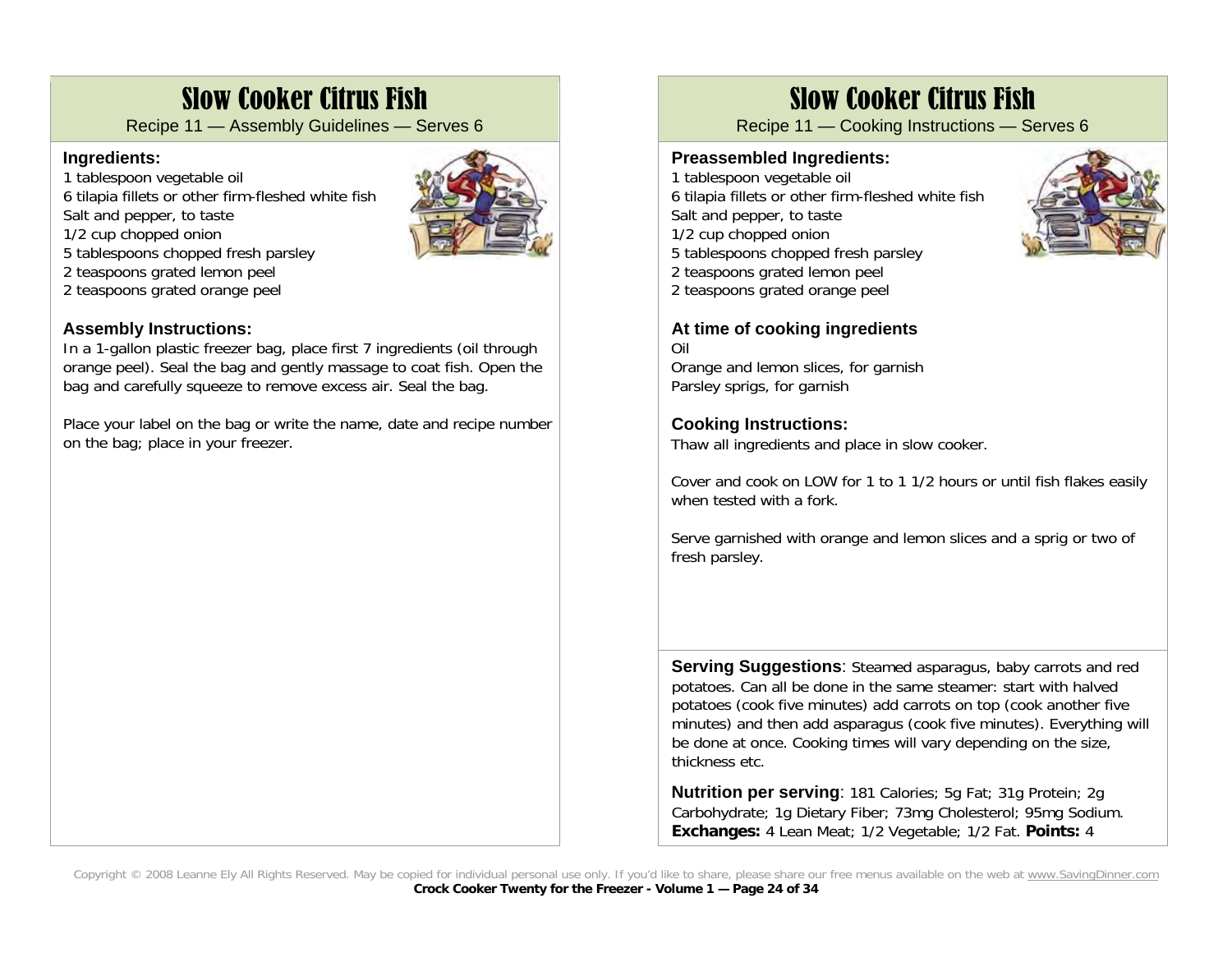### Crocked Maple Salmon

Recipe 12 — Assembly Guidelines — Serves 6

#### **Ingredients:**

- 6 salmon fillets
- 2 tablespoons olive oil
- 6 tablespoons pure maple syrup
- 2 cloves garlic, pressed
- 3 tablespoons balsamic vinegar

#### **Assembly Instructions:**

In a 1-gallon plastic freezer bag, place first 7 ingredients (salmon through vinegar). Seal the bag and gently massage to coat fish. Open the bag and carefully squeeze to remove excess air. Seal the bag.

Place your label on the bag or write the name, date and recipe number on the bag; place in your freezer.

### Crocked Maple Salmon

Recipe 12 — Cooking Instructions — Serves 6

#### **Preassembled Ingredients:**

- 6 salmon fillets
- 2 tablespoons olive oil
- 6 tablespoons pure maple syrup
- 2 cloves garlic, pressed
- 3 tablespoons balsamic vinegar

**At time of cooking ingredients**  Oil

#### **Cooking Instructions:**

Thaw all ingredients and place in a lightly greased slow cooker.

Cover and cook on Low for 1 to 2 hours or until salmon flakes easily when tested with a fork.

**Serving Suggestions**: Baked potatoes, steamed kale and baby carrots (cooked or raw).

**Nutrition per serving**: 557 Calories; 18Fat; 36g Protein; 17g Carbohydrate; trace Dietary Fiber; 178mg Cholesterol; 685mg Sodium. **Exchanges:** 5 1/2 Lean Meat; 6 1/2 Fat; 1 Other Carbohydrates. **Points:** 13



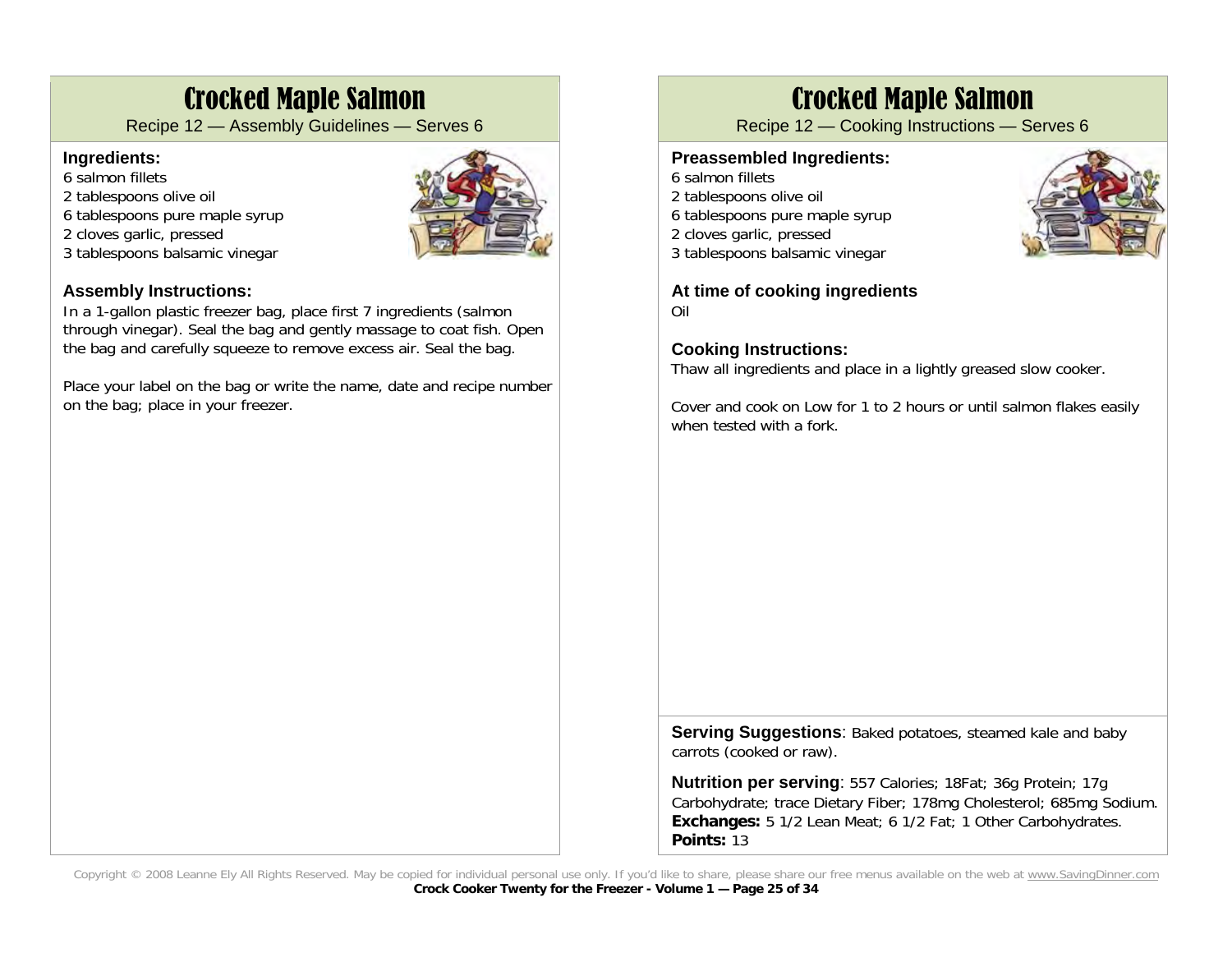### Tilapia with Tapenade

Recipe 13 — Assembly Guidelines — Serves 6

#### **Ingredients:**

- 6 tilapia fillets or other firm-fleshed white fish
- Salt and pepper, to taste
- 2 large tomatoes, chopped
- 2 limes, juiced and zested
- 2 tablespoons chopped fresh basil
- 2 tablespoons chopped fresh parsley
- 1 tablespoon olive oil
- 2 tablespoons capers
- 2 cloves garlic, pressed

#### **Assembly Instructions:**

In a 1-gallon plastic freezer bag, place first 9 ingredients (tilapia through garlic). Seal the bag and gently massage to coat fish. Open the bag and carefully squeeze to remove excess air. Seal the bag.

Place your label on the bag or write the name, date and recipe number on the bag; place in your freezer.

### Tilapia with Tapenade

Recipe 13 — Cooking Instructions — Serves 6

#### **Preassembled Ingredients:**

- 6 tilapia fillets or other firm-fleshed white fish Salt and pepper, to taste
- 2 large tomatoes, chopped
- 2 limes, juiced and zested
- 2 tablespoons chopped fresh basil 2 tablespoons chopped fresh parsley
- 
- 1 tablespoon olive oil
- 2 tablespoons capers
- 2 cloves garlic, pressed

**At time of cooking ingredients**  Oil

#### **Cooking Instructions:**

Thaw all ingredients and place in a lightly greased slow cooker.

Cover and cook on LOW for 2 to 3 hours or until fish flakes easily when tested with a fork.

**Serving Suggestions**: Serve with baked sweet potatoes and sautéed spinach.

**Nutrition per serving**: 227 Calories; 4g Fat; 42g Protein; 5g Carbohydrate; 1g Dietary Fiber; 99mg Cholesterol; 156mg Sodium. **Exchanges:** 5 1/2 Lean Meat; 1/2 Vegetable; 1/2 Fat. **Points:** 5

Copyright © 2008 Leanne Ely All Rights Reserved. May be copied for individual personal use only. If you'd like to share, please share our free menus available on the web at www.SavingDinner.com **Crock Cooker Twenty for the Freezer - Volume 1 — Page 26 of 34** 



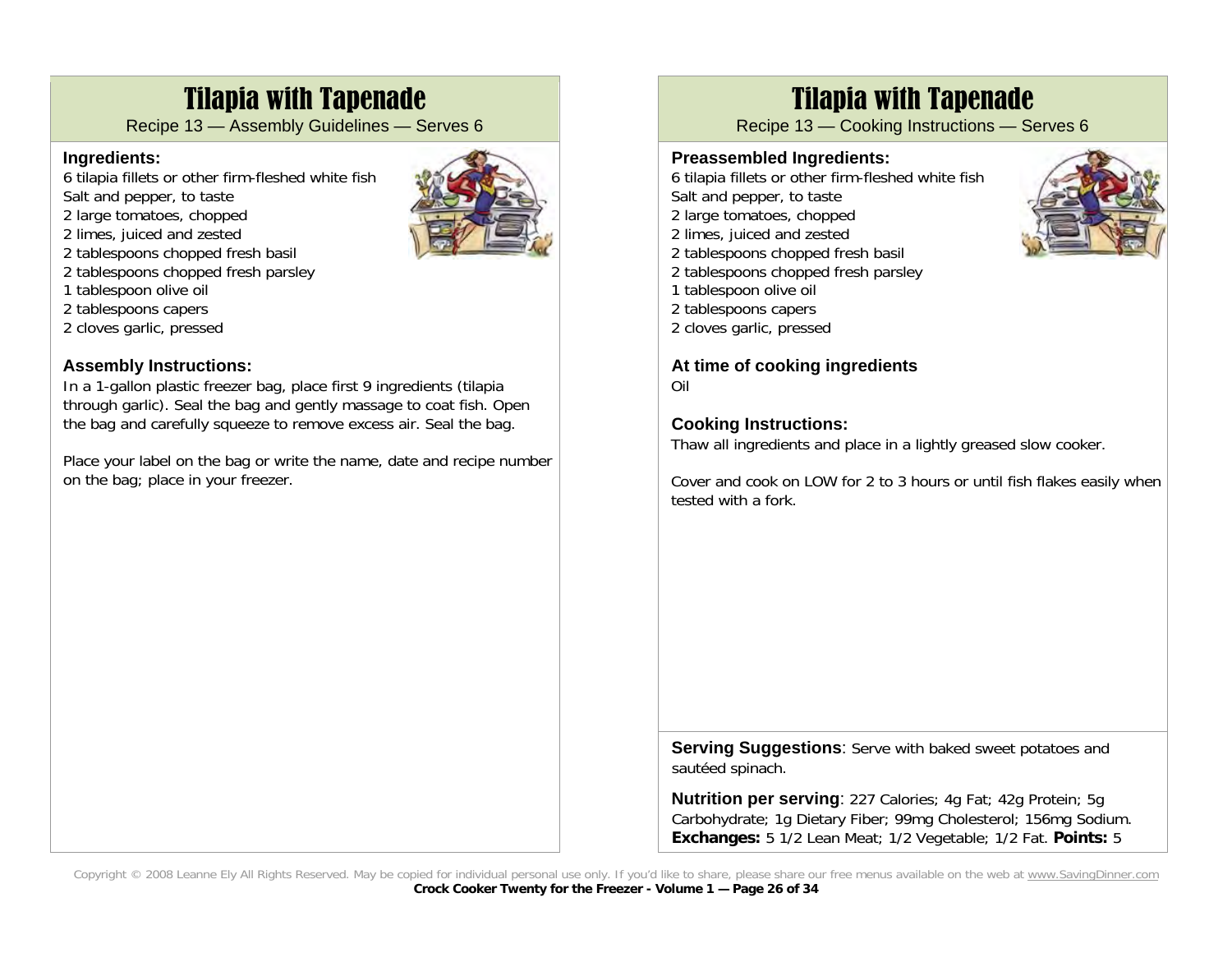### Lemoned Salmon Steaks

Recipe 14 — Assembly Guidelines — Serves 6

#### **Ingredients:**

3 tablespoons butter, melted 3 tablespoons lemon juice 1 tablespoon Dijon mustard Salt and pepper, to taste 6 salmon steaks



#### **Assembly Instructions:**

In a 1-gallon plastic freezer bag, place all ingredients. Seal the bag and gently massage to coat fish. Open the bag and carefully squeeze to remove excess air. Seal the bag.

Place your label on the bag or write the name, date and recipe number on the bag; place in your freezer.

### Lemoned Salmon Steaks

Recipe 14 — Cooking Instructions — Serves 6

#### **Preassembled Ingredients:**

3 tablespoons butter, melted 3 tablespoons lemon juice 1 tablespoon Dijon mustard Salt and pepper, to taste 6 salmon steaks



**At time of cooking ingredients**  None**Cooking Instructions:** 

Thaw all ingredients and place in a lightly greased slow cooker.

Cover and cook on LOW for 1 to 2 hours or until salmon flakes easily when tested with a fork.

**Serving Suggestions:** Serve with roasted red potatoes along with sautéed green beans.

**Nutrition per serving**: 291 Calories; 12g Fat; 34g Protein; 1g Carbohydrate; trace Dietary Fiber; 116mg Cholesterol; 249mg Sodium. **Exchanges:** 5 Lean Meat; 2 Fat. **Points:** 7

Copyright © 2008 Leanne Ely All Rights Reserved. May be copied for individual personal use only. If you'd like to share, please share our free menus available on the web at www.SavingDinner.com **Crock Cooker Twenty for the Freezer - Volume 1 — Page 27 of 34**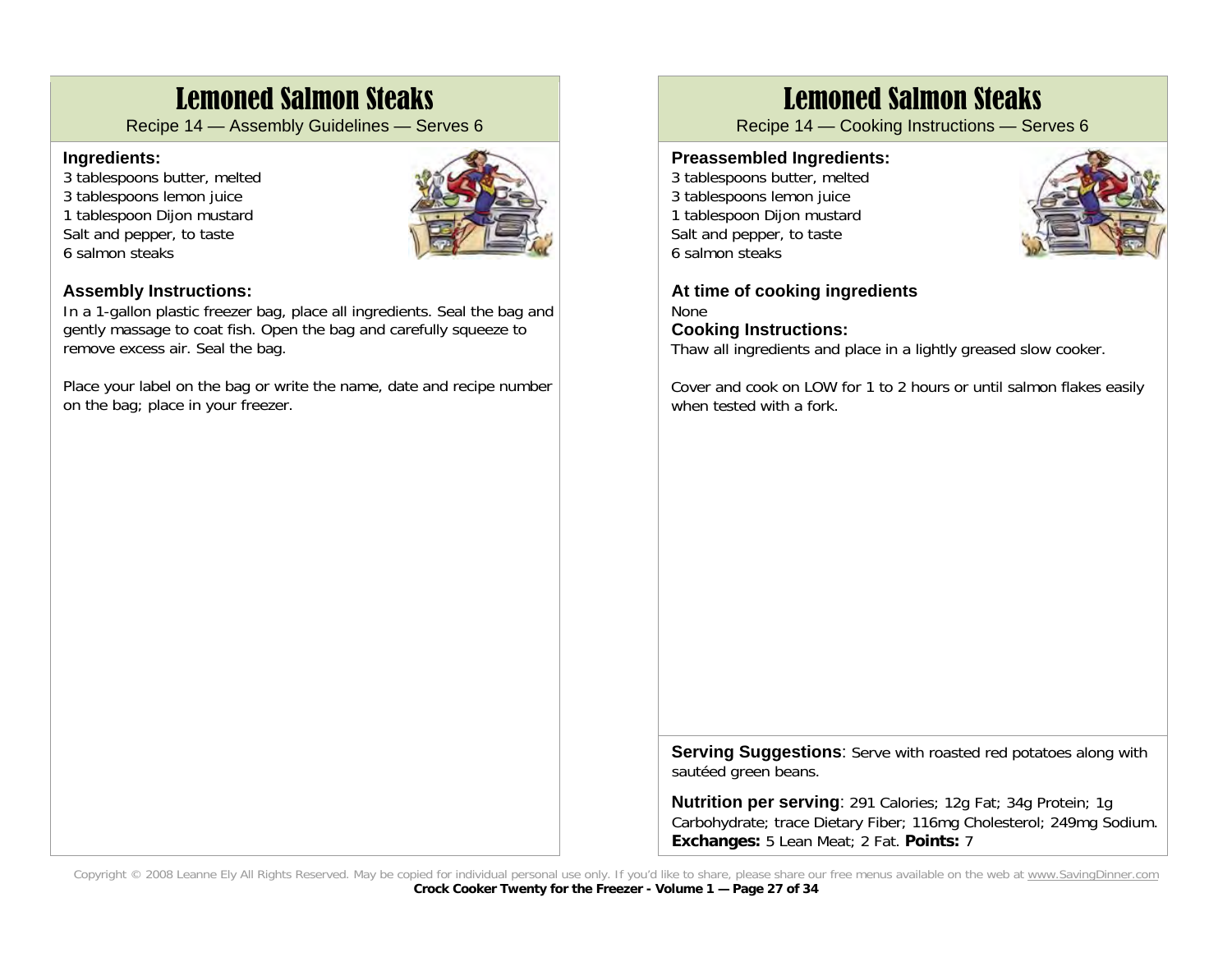### Exotic Crock Salmon

Recipe 15 — Assembly Guidelines — Serves 6

#### **Ingredients:**

- 1 tablespoon vegetable oil
- 3/4 cup finely chopped onion



1 teaspoon thyme



- 1/4 teaspoon cinnamon 1/8 teaspoon ground cloves
- 1 jalapeno pepper, finely chopped (more or less to taste)
- 1 (28-oz) can diced tomatoes, drained
- 1/2 cup clam juice
- 3 salmon fillets, cut into fourths

#### **Assembly Instructions:**

In a 1-gallon plastic freezer bag, combine first 9 ingredients (vegetable oil through clam juice).

Open the bag; gently and carefully squeeze the bag to remove excess air. Seal the bag.

In a 1-quart plastic freezer bag, place quartered salmon fillets. Gently and carefully squeeze the bag to remove excess air. Seal the bag.

Place both bags in a 2-gallon plastic freezer bag; seal bag. Place your label on the bag or write the name, date and recipe number on the bag; place in your freezer.

### Exotic Crock Salmon

Recipe 15 — Cooking Instructions — Serves 6

#### **Preassembled Ingredients:**

- 1 tablespoon vegetable oil
- 3/4 cup finely chopped onion 2 cloves garlic, pressed
- 
- 1 teaspoon thyme 1/4 teaspoon cinnamon
- 1/8 teaspoon ground cloves
- 1 jalapeno pepper, finely chopped (more or less to taste)
- 1 (28-oz) can diced tomatoes, drained
- 1/2 cup clam juice
- 3 salmon fillets, cut into fourths

#### **At time of cooking ingredients**

1 tablespoon capers (optional) 10 Kalamata olives, chopped

#### **Cooking Instructions:**

Thaw all ingredients. Place sauce ingredients in a lightly greased slow cooker; cover and cook on LOW for about 6 hours.

Thirty minutes before serving, add salmon, capers and olives; cover and cook on LOW for 30 minutes or until salmon flakes easily when tested with a fork.

**Serving Suggestions: Brown rice, sautéed zucchini and yellow** squash rounds this off nicely.

**Nutrition per serving**: 130 Calories; 4g Fat; 16g Protein; 6g Carbohydrate; 1g Dietary Fiber; 39mg Cholesterol; 247mg Sodium. **Exchanges:** 0 Grain (Starch); 2 Lean Meat; 1 Vegetable; 1/2 Fat. **Points:** 3

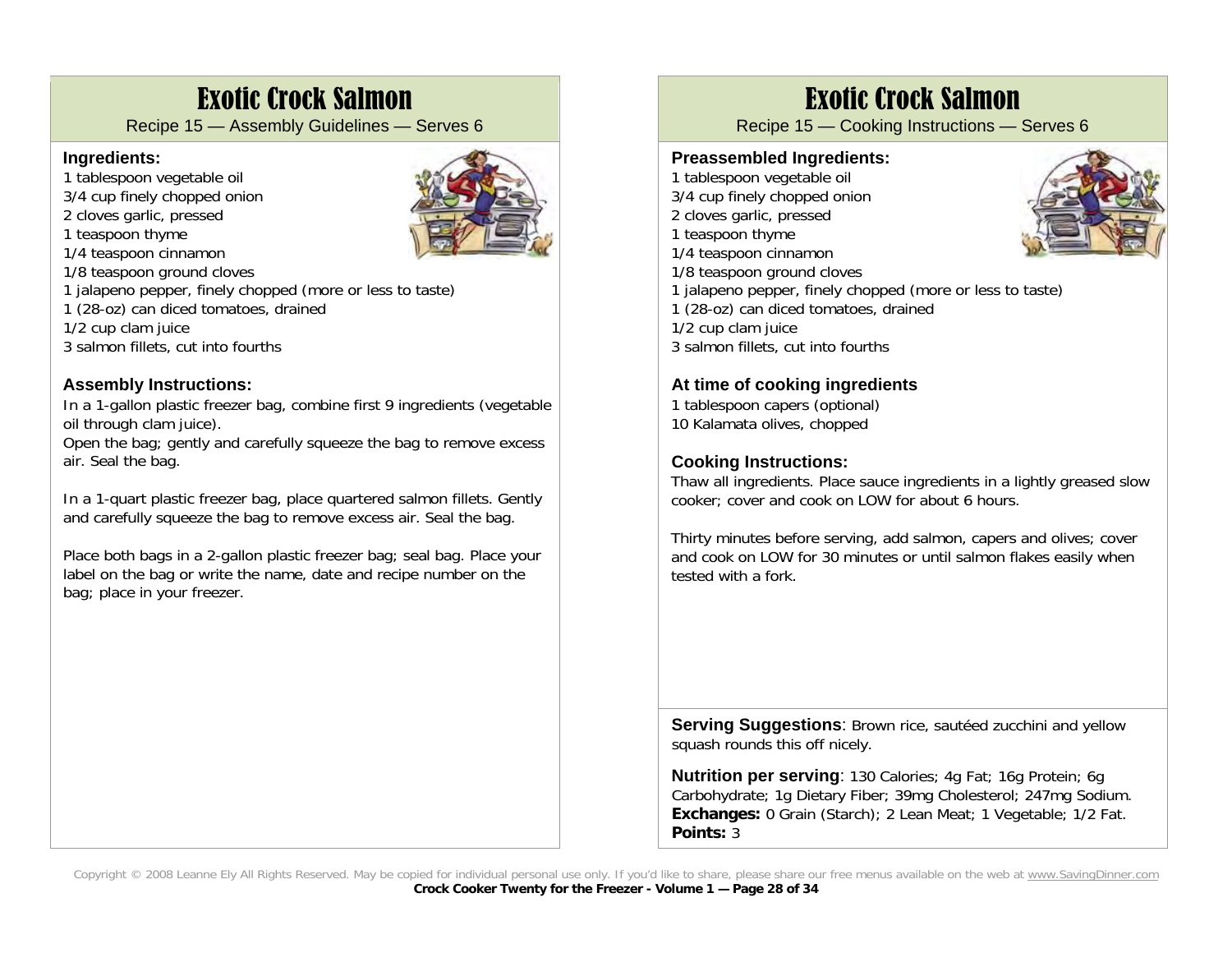### Savory Crock Pot Pork Stew

Recipe 16 — Assembly Guidelines — Serves 6

#### **Ingredients:**

- 1 1/2 pounds boneless pork shoulder roast, cut into 1-inch cubes
- 1 tablespoon olive oil
- 1 (14.5-oz) can low sodium chicken broth
- 1/2 cup sliced green onions
- 1 teaspoon dried rosemary
- 1/2 teaspoon dried sage
- Salt and pepper, to taste

#### **Assembly Instructions:**

In a 1-gallon plastic freezer bag, combine first 8 ingredients (pork roast through pepper). Seal the bag and gently massage to coat pork. Open the bag and carefully squeeze to remove excess air. Seal the bag.

Place your label on the bag or write the name, date and recipe number on the bag; place in your freezer.

### Savory Crock Pot Pork Stew

Recipe 16 — Cooking Instructions — Serves 6

#### **Preassembled Ingredients:**

- 1 1/2 pounds boneless pork shoulder roast, cut into 1-inch cubes
- 1 tablespoon olive oil
- 1 (14.5-oz) can low sodium chicken broth
- 1/2 cup sliced green onions
- 1 teaspoon dried rosemary
- 1/2 teaspoon dried sage Salt and pepper, to taste

#### **At time of cooking ingredients**

3 tablespoons flour 3/4 cup half and half

#### **Cooking Instructions:**

Thaw all ingredients and place in slow cooker; stir to combine.

Cover and cook on LOW for 7 to 8 hours or until pork is cooked through and fork-tender.

About 15 to 20 minutes before serving, raise slow cooker heat setting to HIGH. Then, in a small mixing bowl, combine flour and half and half, blending until smooth. Gradually stir into the stew. Keep the lid off and cook, stirring until thickened.

**Serving Suggestions:** A loaf of French bread and a big salad will top this off nicely.

**Nutrition per serving**: 358 Calories; 27g Fat; 23g Protein; 4g Carbohydrate; trace Dietary Fiber; 90mg Cholesterol; 523mg Sodium. **Exchanges:** 0 Grain (Starch); 3 Lean Meat; 3 1/2 Fat. **Points:** 9

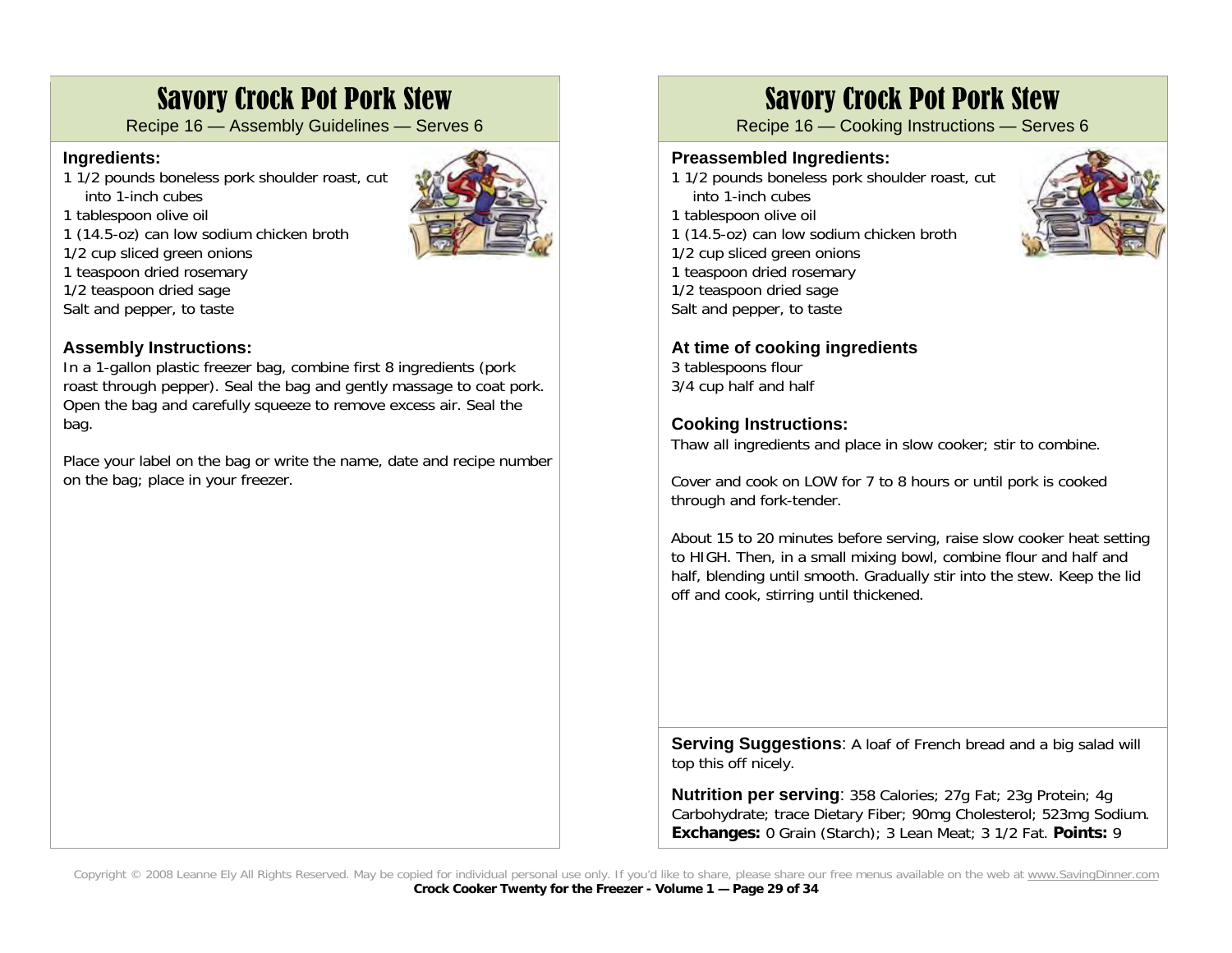### Marengo Crock Pork

Recipe 17 — Assembly Guidelines — Serves 6

#### **Ingredients:**

1 1/2 pounds boneless pork shoulder roast, cut into 1-inch cubes and trimmed of all visible fat



- Salt and pepper, to taste 1 1/2 medium onions, chopped
- 1 1/2 cups chopped celery
- 1 tablespoon vegetable oil
- 1 1/4 cups water
- 1 teaspoon curry powder

#### **Assembly Instructions:**

In a 1-gallon plastic freezer bag, place first 7 ingredients (pork roast through curry powder). Seal the bag and gently massage to coat pork. Open the bag and carefully squeeze to remove excess air. Seal the bag.

Place your label on the bag or write the name, date and recipe number on the bag; place in your freezer.

### Marengo Crock Pork

Recipe 17 — Cooking Instructions — Serves 6

#### **Preassembled Ingredients:**

- 1 1/2 pounds boneless pork shoulder roast, cut into 1-inch cubes and trimmed of all visible fat
- Salt and pepper, to taste
- 1 1/2 medium onions, chopped
- 1 1/2 cups chopped celery
- 1 tablespoon vegetable oil
- 1 1/4 cups water
- 1 teaspoon curry powder

#### **At time of cooking ingredients**

- 7 large pitted prunes
- 4 1/2 cups cauliflower florets, cooked and drained

#### **Cooking Instructions:**

Thaw all ingredients and place in slow cooker; stir to combine.

Cover and cook on LOW for 6 to 8 hours or until pork is cooked through and fork-tender.

When pork is done, transfer mixture to a large saucepan and bring to a boil. Add the prunes and continue to cook for 3 minutes or until properly thickened, stirring occasionally. Add the cauliflower to the pork mixture and heat through.

**Serving Suggestions**: Serve with steamed red potatoes and steamed broccoli.

**Nutrition per serving**: 290 Calories; 10g Fat; 17g Protein; 14g Carbohydrate; 4g Dietary Fiber; 60mg Cholesterol; 108mg Sodium. **Exchanges:** 0 Grain (Starch); 2 Lean Meat; 1 1/2 Vegetable; 1/2 Fruit; 2 1/2 Fat. **Points:** 6

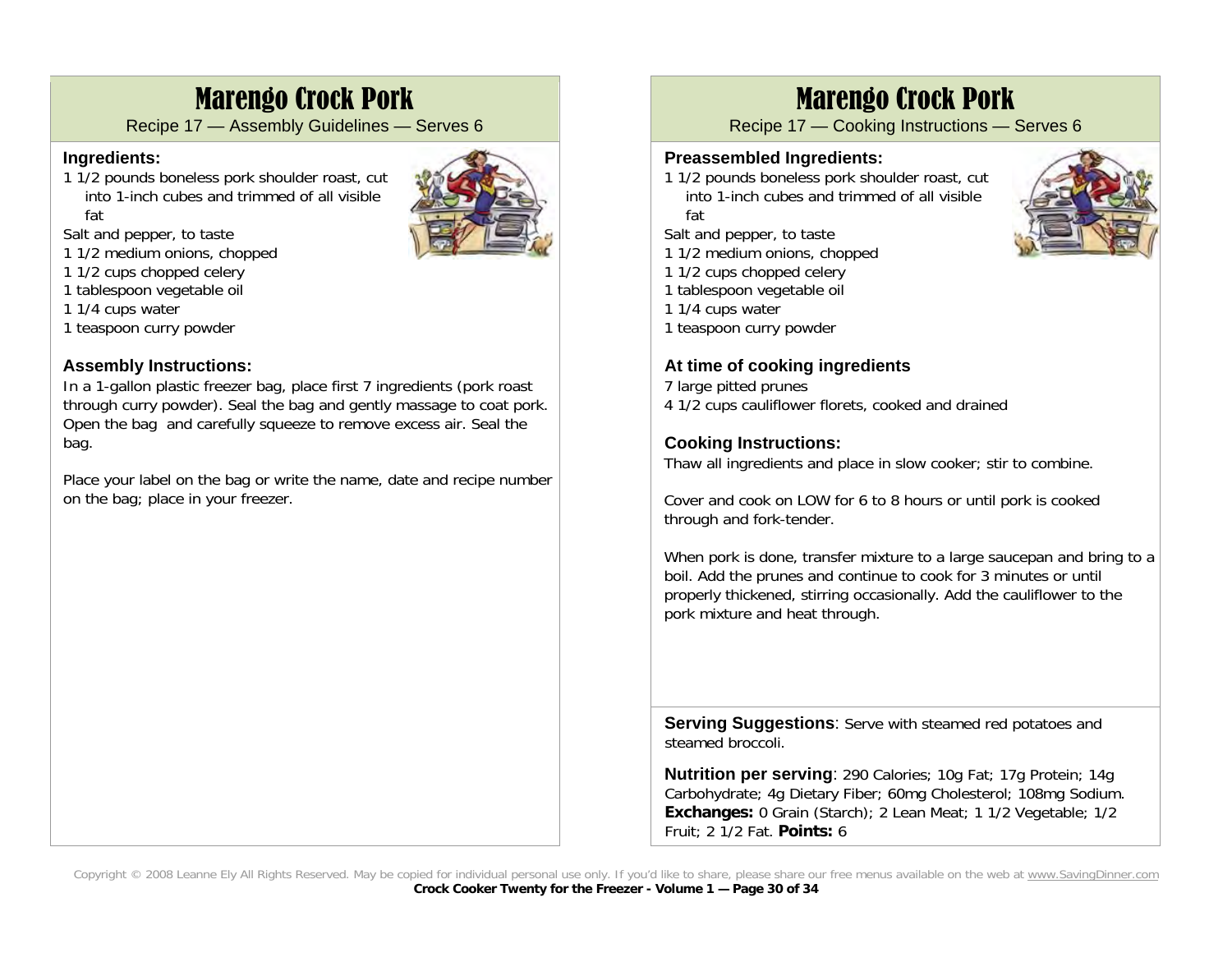### Slow Cooker Pork in Spicy Orange Sauce

Recipe 18 — Assembly Guidelines — Serves 6

#### **Ingredients:**

- Salt and pepper, to taste
- 3 tablespoons vegetable oil
- 1 (2- to 3-lb) boneless pork loin
- 1 medium onion, chopped
- 1 large jalapeno pepper, seeded, deribbed and finely chopped
- 2 cloves garlic, pressed
- 1/2 cup orange juice
- 3/4 cup low sodium chicken broth

#### **Assembly Instructions:**

In a 1-gallon plastic freezer bag, place first 8 ingredients (salt/pepper through chicken broth). Seal the bag and gently massage to coat pork. Open the bag and carefully squeeze to remove excess air. Seal the bag.

Place your label on the bag or write the name, date and recipe number on the bag; place in your freezer.

### Slow Cooker Pork in Spicy Orange Sauce

Recipe 18 — Cooking Instructions — Serves 6

#### **Preassembled Ingredients:**

Salt and pepper, to taste

- 3 tablespoons vegetable oil
- 1 (2- to 3-lb) boneless pork loin
- 1 medium onion, chopped
- 1 large jalapeno pepper, seeded, deribbed and finely chopped
- 2 cloves garlic, pressed
- 1/2 cup orange juice
- 3/4 cup low sodium chicken broth

#### **At time of cooking ingredients**

1 tablespoon cornstarch 1/4 cup lemon juice 1 orange, zested and sectioned

#### **Cooking Instructions:**

Thaw all ingredients and place in slow cooker; stir to combine.

Cover and cook on LOW for 6 to 8 hours or until pork is cooked through and fork-tender.

When pork is done, remove it to a serving platter. Carefully transfer slow cooker liquid to a large saucepan and bring to a boil.

Whisk cornstarch into the liquid the in saucepan until it is dissolved. Add lemon juice and whisk until sauce has thickened. Add orange zest and remove from heat.

Serve sauce over sliced pork; garnish with orange sections.

**Serving Suggestions: Brown rice, grilled zucchini and yellow** squash, and a green salad.

**Nutrition per serving**: 334 Calories; 11g Fat; 49g Protein; 9g Carbohydrate; 1g Dietary Fiber; 119mg Cholesterol; 164mg Sodium. **Exchanges:** 0 Grain (Starch); 7 Lean Meat; 1/2 Vegetable; 1/2 Fruit; 1 1/2 Fat. **Points:** 7

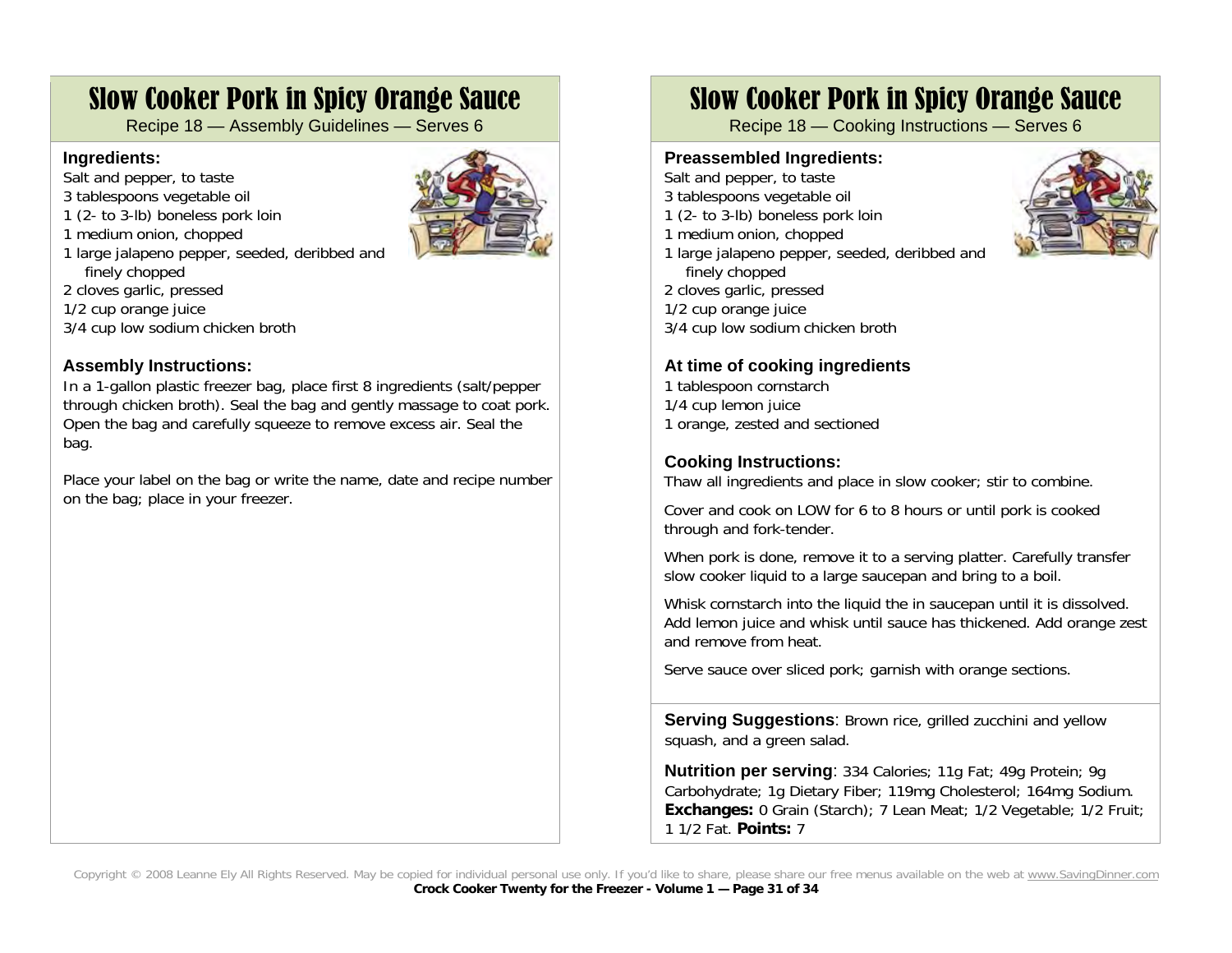### Sweet Onion Pork Chops

Recipe 19 — Assembly Guidelines — Serves 6

#### **Ingredients:**

- 6 boneless pork chops
- 1 teaspoon vegetable oil
- 4 large sweet onions (Vidalia, if available), thickly sliced



- 1 cup low sodium chicken broth
- 1/2 cup white wine (or use white grape juice with a splash of vinegar)

#### **Assembly Instructions:**

In a 1-gallon plastic freezer bag, place all ingredients. Seal the bag and gently massage to coat pork. Open the bag and carefully squeeze to remove excess air. Seal the bag.

Place your label on the bag or write the name, date and recipe number on the bag; place in your freezer.

### Sweet Onion Pork Chops

Recipe 19 — Cooking Instructions — Serves 6

#### **Preassembled Ingredients:**

- 6 boneless pork chops
- 1 teaspoon vegetable oil
- 4 large sweet onions (Vidalia, if available), thickly sliced
- 1 cup low sodium chicken broth
- 1/2 cup white wine (or use white grape juice with a splash of vinegar)

#### **At time of cooking ingredients**  None

#### **Cooking Instructions:**

Thaw all ingredients and place in slow cooker; stir to combine.

Cover and cook on LOW for 8 hours or until pork is cooked through and fork- tender.

**Serving Suggestions:** Serve on bed of brown rice. Add some sautéed spinach to round this meal out.

**Nutrition per serving**: 200 Calories; 7g Fat; 24g Protein; 7g Carbohydrate; 1g Dietary Fiber; 67mg Cholesterol; 142mg Sodium. **Exchanges:** 3 Lean Meat; 1 Vegetable. **Points:** 4